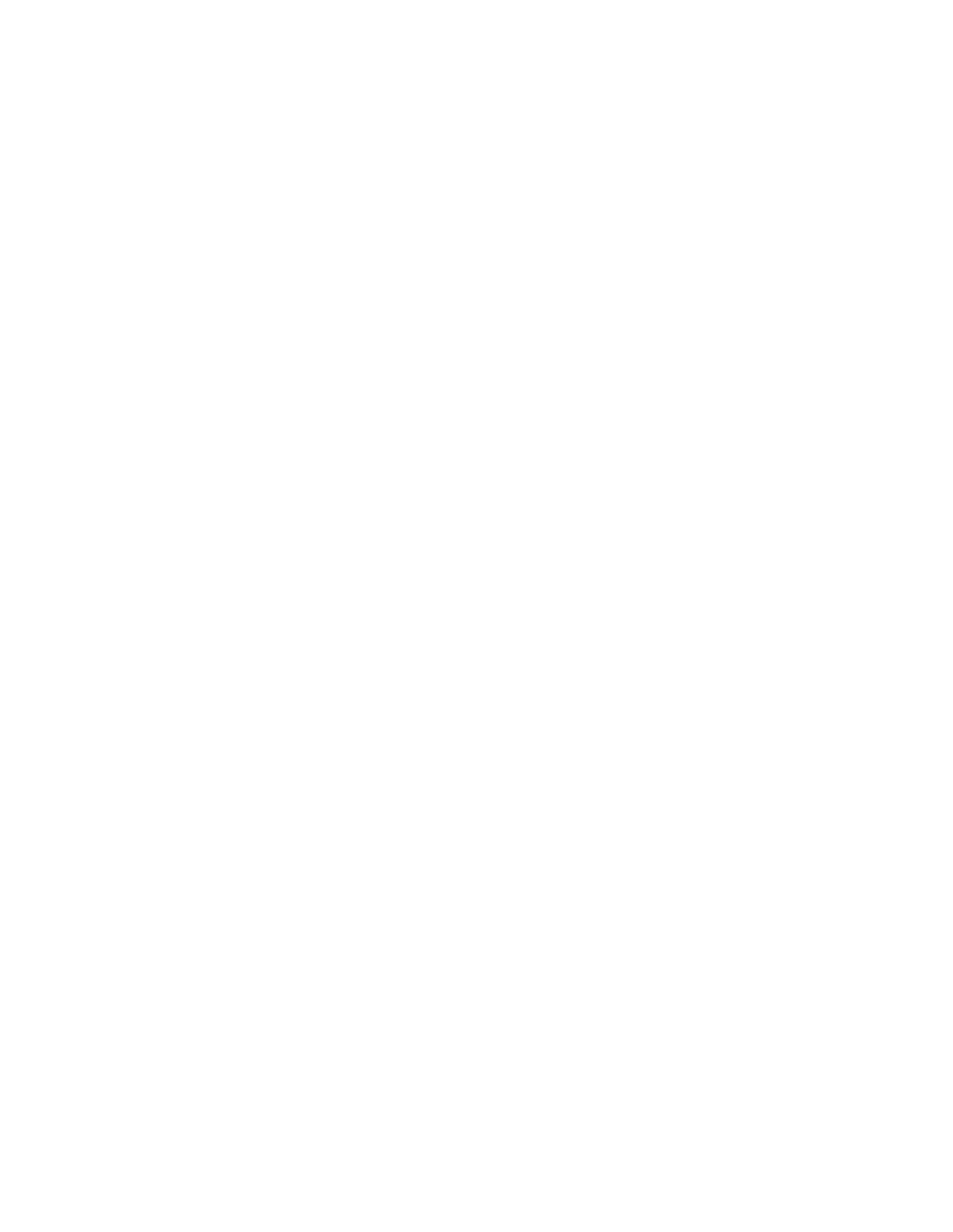# **SECTION 02734 WATER WELL DRILLING, CASING & TESTING**

### **1.0 GENERAL**

#### 1.01 DESCRIPTION

Provide all labor, equipment, materials, and forces necessary to provide the District with a new, complete and fully developed municipal-supply water well.

The new well will be drilled and completed in such a manner as to produce from all waterbearing zones of acceptable properties and water quality identified by the District. The final well design will be determined after examination of the formation samples, sieve analyses of drill cuttings, downhole geophysical logs and results of isolated aquifer zone sampling. If water-bearing zones drilled are considered adequate to produce the desired quantity and quality of water, the well will be completed, otherwise the pilot borehole will be destroyed and work under the contract terminated.

**Project-specific well requirements are presented in the provision supplement(s)found at the end of this detailed provision.**

#### 1.02 WELL CONSTRUCTION STANDARDS

The new well shall be constructed in compliance with (1) the latest edition or supplement(s) of: *State of California Water Well Standards, Bulletin No. 74-81* dated December 1981 and *Bulletin No. 74-90* dated June 1991, (2) local modifications to these Standards, (3) Sections 13800 through 13806 of the California Water Code, and (4) American Water Works Association (AWWA) Standard for Water Wells (AWWA A100-97 or later).

### 1.03 WELL CONSTRUCTION SUMMARY

Except as noted in the provision supplement(s), the general work required for well construction, development and testing shall include, but may not be limited to the following:

- A. Move on and off the well site.
- B. Install temporary security fencing around all construction, material storage and temporary water disposal areas.
- C. Setup and maintain a temporary field office, electrical and telephone service and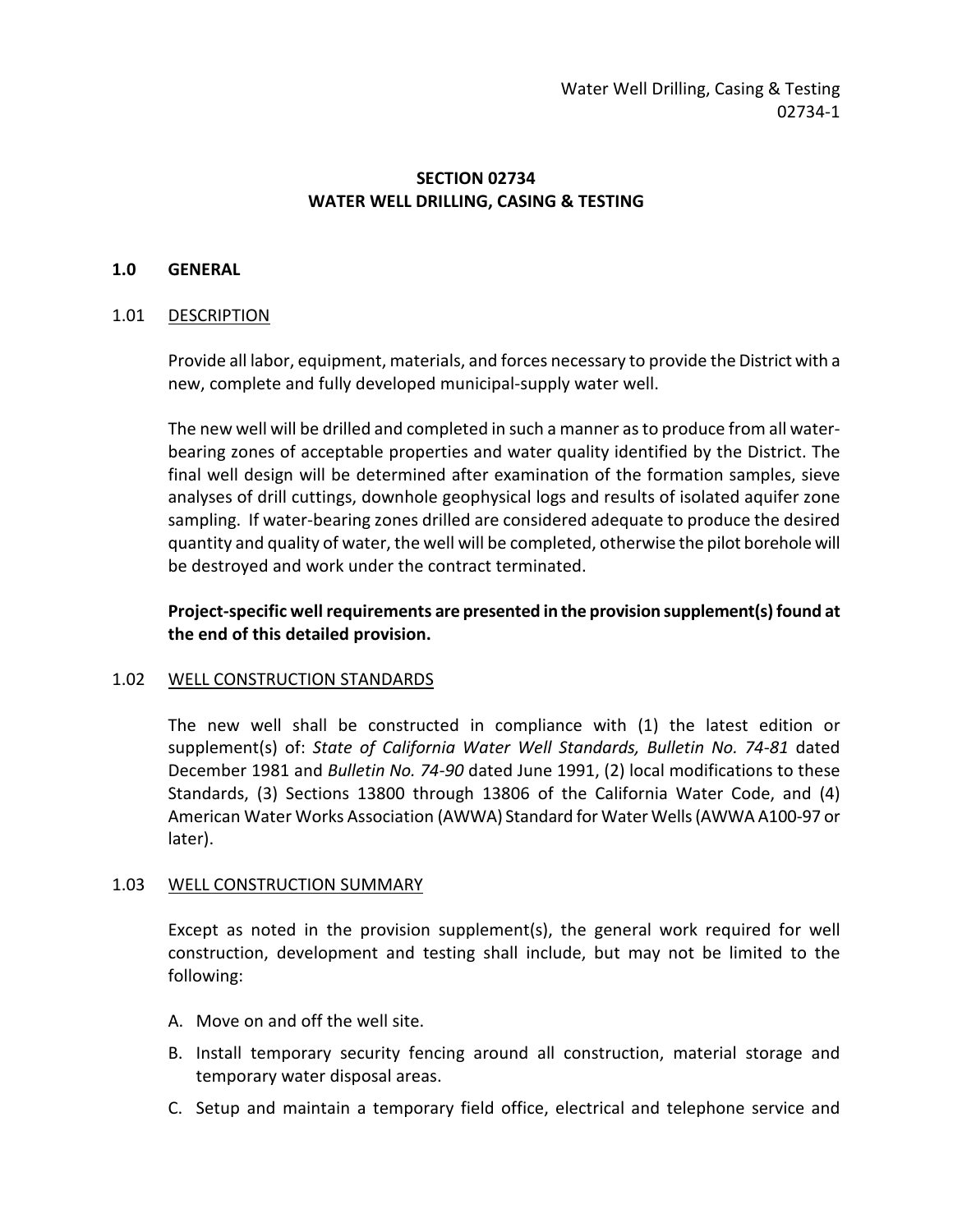sanitary facilities.

- D. Install temporary noise control barrier walls and equipment as necessary to meet specified noise level limits.
- E. Provide at least three temporary tanks for settlement of solids from development water prior to discharge to the point of discharge.
- F. Provide temporary pipeline and appurtenances required to convey well development and testing water to the point of discharge.
- G. Install permanent conductor casing and sanitary seal.
- H. Drill and sample pilot borehole.
- I. Conduct downhole geophysical surveys in the pilot borehole.
- J. Conduct isolated aquifer zone testing in the pilot borehole as specified by the District. **Retain an analytical testing laboratory to complete water sample analyses specified.**
- K. Ream the pilot borehole to the specified final diameters and depths.
- L. Complete a caliper survey of the final reamed borehole.
- M. Install blank and screened well casing, tubing, gravel pack, annular seals, and annular grout seal in accordance with the Plans and Specifications, and final well design specified by the District.
- N. Complete initial well development by air-lift swabbing (mechanical development).
- O. Install a test pump at a capacity and intake depth specified by the District.
- P. Complete well development by pumping and surging.
- Q. Conduct well production tests (step-drawdown and constant rate discharge tests).
- R. Complete a flow meter survey during well testing as specified by the District.
- S. Conduct a color video survey of the completed well.
- T. Conduct a well alignment test by gyroscopic methods.
- U. Disinfect the completed well.
- V. Construct a well pump foundation (District option).
- W. Complete final site cleanup and restoration to the satisfaction of the District.
- X. Provide all records required by the specifications and requested by the District.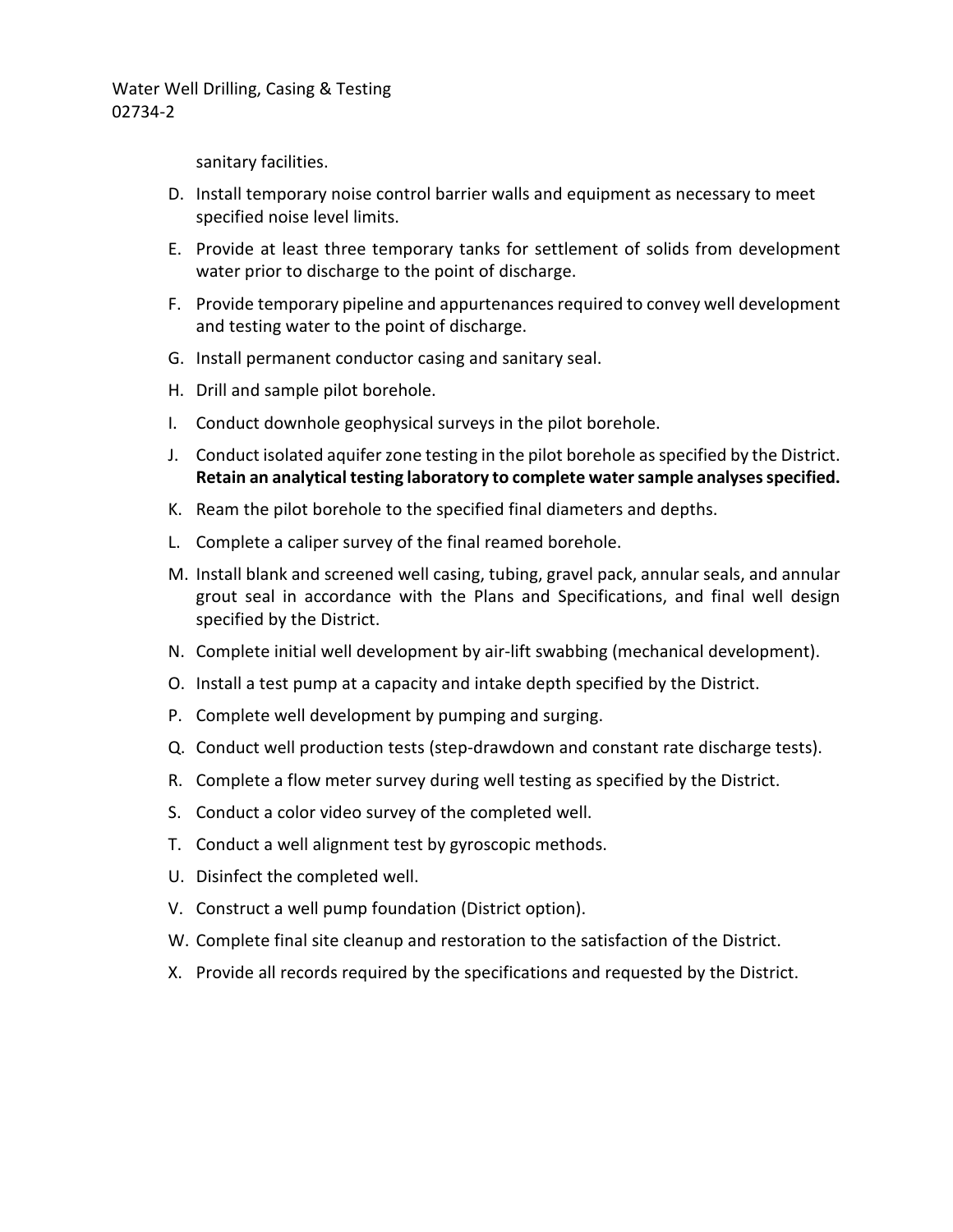### 1.04 CONTRACTOR EQUIPMENT

### A. General

The Contractor shall provide all equipment, tools, supplies, materials, power and personnel required to complete the work.

The Contractor shall provide fencing as needed to secure the well site and entire work area used for material storage and drilling operations including areas occupied by the field office, construction equipment, engines, motors and other equipment. The Contractor shall provide a temporary field office, and sanitary facilities as described in the Special Conditions.

### B. Drilling Equipment

**The new well shall be drilled using a reverse circulation rotary drilling method in which the uncased wall of the drill borehole is held in place at all times with a circulating fluid.** The Contractor will provide a complete drilling unit, all tools, accessories, power, lighting, water, other equipment and experienced personnel necessary to conduct efficient drilling operations at the site.

The drilling equipment shall be in good condition and of sufficient mast capacity to drill the borehole required by these specifications to a depth specified in the Drawings (Section P, Standard and Construction Drawings). All drilling equipment including mast and draw-works, air compressors, drilling fluid pumps, drill pipe, etc., must be of requisite size, sufficient capacity, and in suitable condition to drill and set casing to the anticipated depths in the well (see the provision supplement(s), for depth requirements). The mast and all running gear (hoists, cables, etc.) shall have sufficient and demonstrated capacity to lift two (2) times the buoyant weight of either the drill string or the blank and screened well casing assembly (whichever is greater). The drill rig utilized must have the ability to fully lift and land the anticipated casing loads without the use of cranes, float plugs, or other similar methods.

The Contractor shall submit, upon request, detailed information documenting the capacity of the various components of the rig used including, but not limited to, derrick/mast capacity, drill pipe type and rating, all line and hook load capacities, air compressor rating, mud pump capacity, etc. All drill pipes must utilize threaded flush or upset tool joints, or equal, as approved by the District.

# **Drilling equipment shall be disinfected on site prior to use. The methods, chemicals and dosages employed shall be approved by the District.**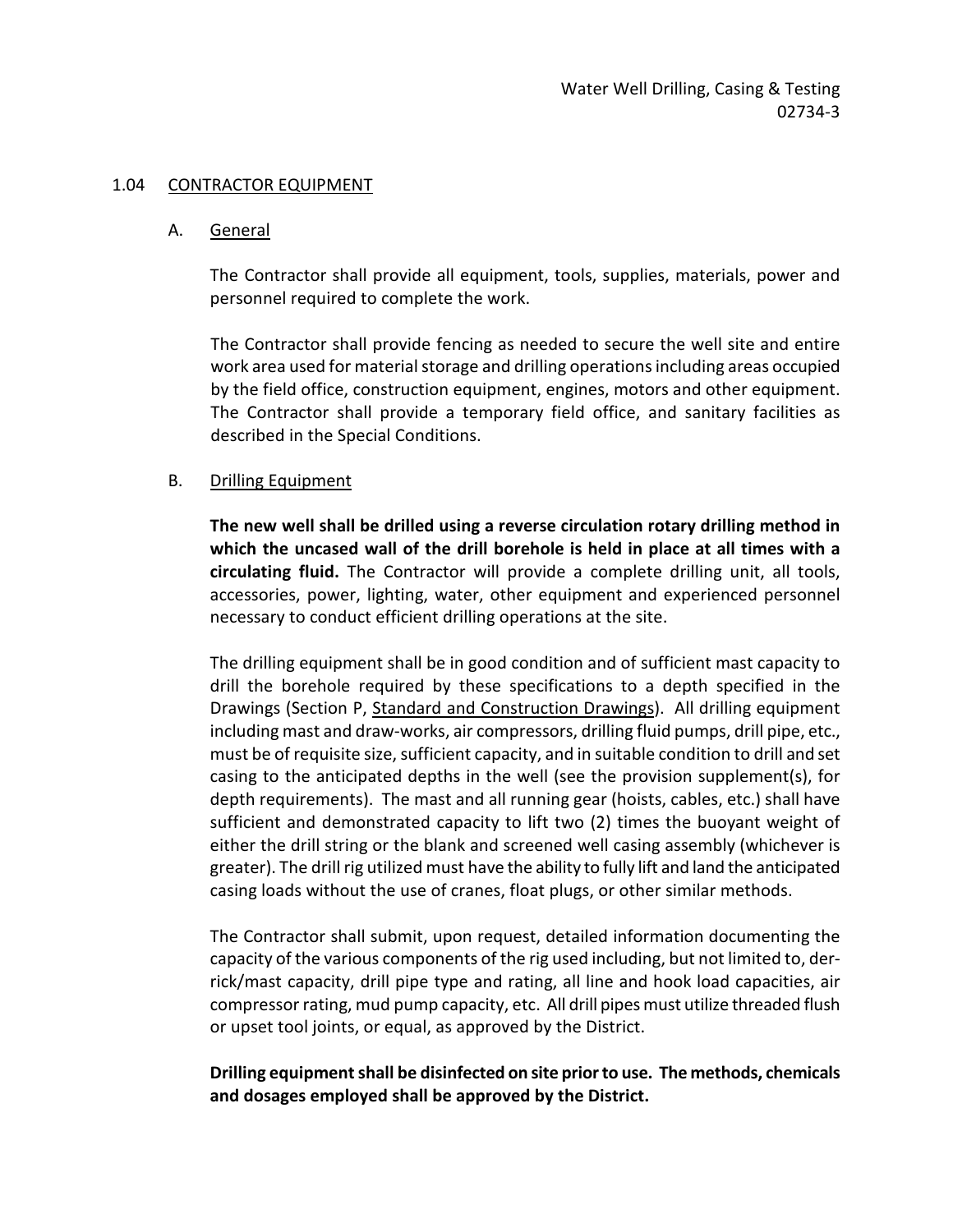# C. Mud Tanks

Excavated mud pits will not be allowed. Portable tanks are required which allow the drill cuttings to settle. The tanks will have a minimum of three chambers and have sufficient capacity to allow for proper settling of drill cuttings as approved by the District. The tanks will be cleaned periodically to ensure that the drilling fluid remains clean prior to its re-entry into the borehole. At no time shall the height of the material settled in the tanks exceed two feet. Drilling fluid re-circulated to the borehole shall not contain in excess of 5 percent sand. Materials cleaned from the tanks shall be hauled off-site for proper disposal at the Contractor's expense.

# D. Water Storage Tanks

The Contractor shall utilize at least three 20,000 gallon "Baker Tanks" or approved equal for the retention of fluids generated during the course of the work, prior to their disposal. The tanks shall be joined in series such that water flows between the tanks to maximize settling time and minimize disturbance of settled materials. Water storage and clarification facilities utilized shall be sufficient to meet water discharge requirements of the District's NPDES permit. Pipelines or hoses used to link the Baker Tanks and convey clarified water to the point of discharge shall be of a capacity sufficient to handle the maximum quantity of water that can be produced from the well during mechanical and pumping development as required.

# E. Discharge Piping

The Contractor shall provide temporary discharge piping of adequate capacity and length to convey water pumped during well development and testing to the point of water discharge specified in the Special Conditions.

### 1.05 CONTRACTOR RESPONSIBILITIES

- A. The Contractor is solely responsible for making all necessary provisions for mobilizing onto and demobilizing from the well site with their equipment, tools, supplies, materials, and personnel.
- **B. The Contractor shall haul away all drill cuttings and drilling fluids for proper disposal. Drill cuttings shall not be spread on the well site area unless specifically authorized in the provision supplement(s).**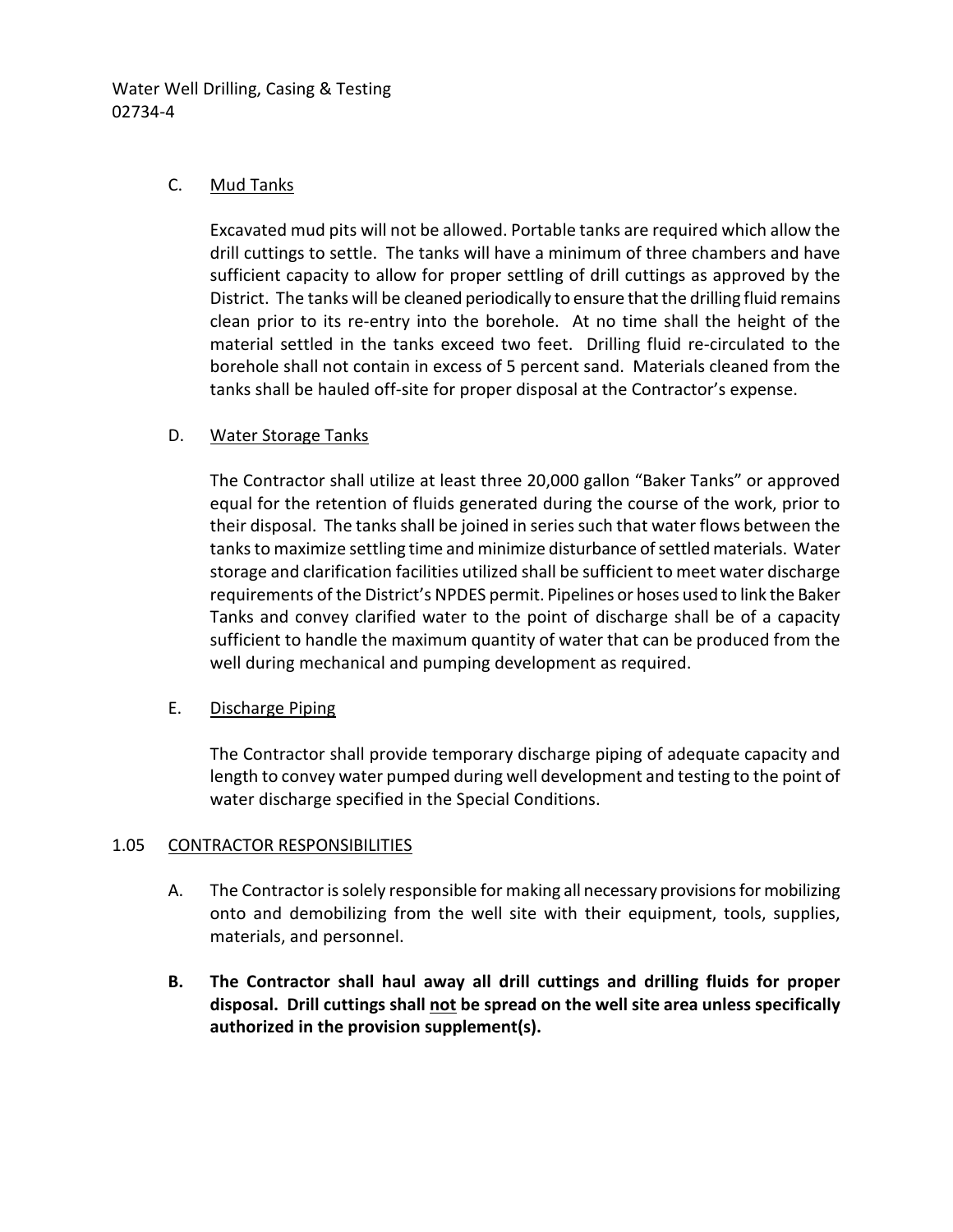- C. The Contractor shall convey all water discharged during development and testing in a closed pipe to a suitable discharge point specified in the Special Conditions. All water discharged shall meet the requirements of the District's NPDES permit.
- D. The Contractor will submit all required reports and data to the District and other appropriate agencies.
- E. The Contractor is responsible to have inspected the well site prior to submitting a bid and commencing construction activities.
- F. The Contractor shall keep the District and the District's Representative continuously informed of the on-site work schedule so that drilling, construction and testing activities can be monitored as required by the District.
- **G. The Contractor shall retain a State-certified water quality testing laboratory acceptable to the District to complete analyses of isolated aquifer zone water samples. Required analyses are specified in the provision supplement(s).**
- H. The Contractor is responsible for any damage to properties adjacent to the well site caused by Contractor activities associated with the work described herein and shall restore these properties to their original condition.

# 1.06 QUALIFICATIONS AND QUALITY ASSURANCE

The Contractor shall have been engaged in the business of well construction using the reverse circulation drilling method and test pumping of wells with a depth, diameter and capacity equivalent to those anticipated for the new well for a period of at least fifteen (15) years.

The Contractor shall submit a list of the last three (3) municipal well owners for whom the Contractor has drilled equivalent municipal-supply water wells. The lists of references shall include (as applicable) the owner's name and address, casing diameter, type, depth, production capacity, specific capacity, sand production and well destruction procedures and methods.

# 1.07 RECORDS

The Contractor shall keep a **daily** log and progress record at the site readily available for inspection during drilling of the pilot borehole, construction and testing of the new well.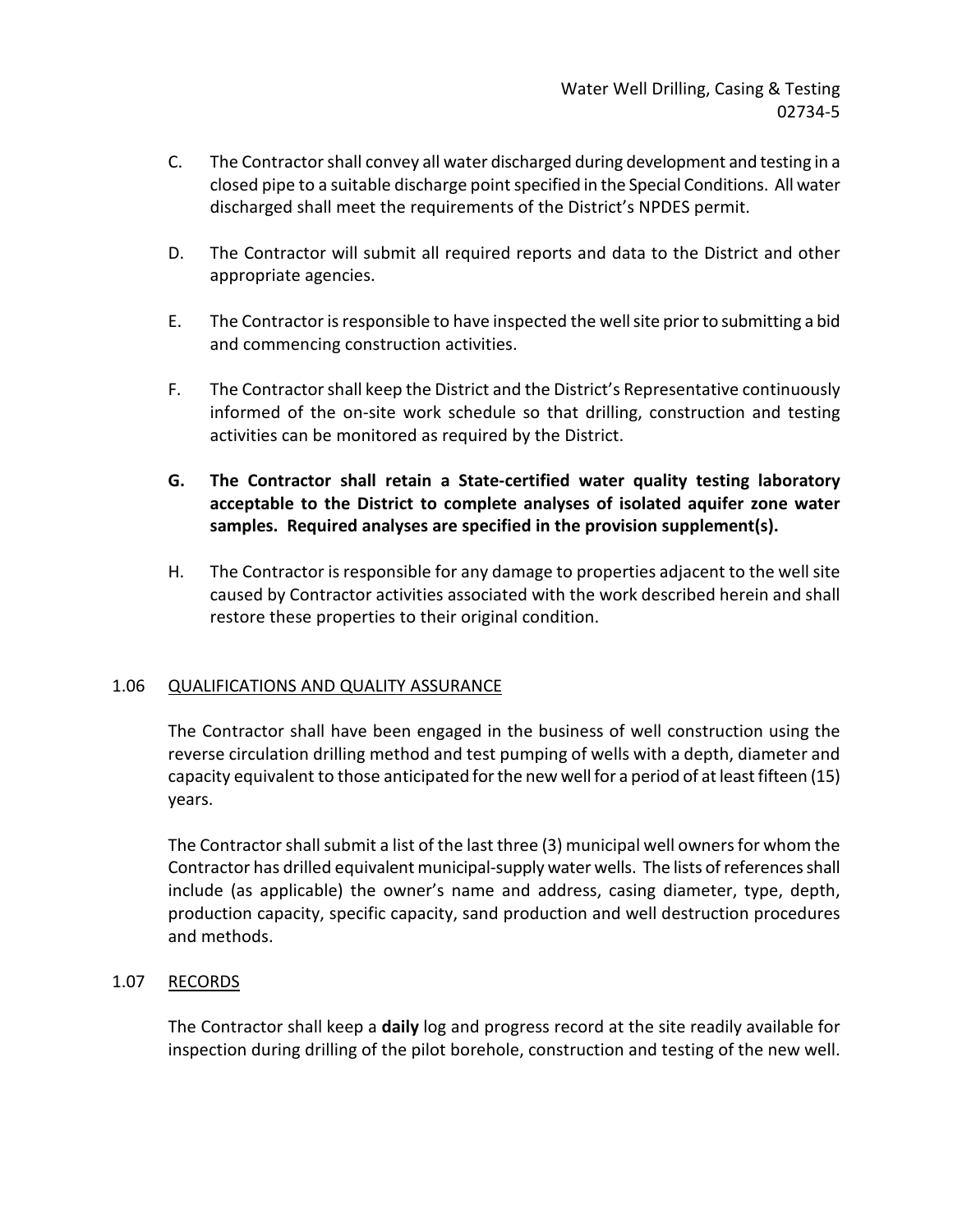Specific records associated with each on-site activity are listed in Section 2.0 - Construction (Technical Provisions) of this detailed provision. In general, the Contractor shall keep records providing the following information:

- A. Driller's description of formation materials penetrated at 10-foot intervals and at each major change of formation (from both the conductor casing borehole and pilot borehole).
- B. Log of drill bit types, diameters and changes.
- C. Drilling fluid properties at 4-hour intervals including mud weight, Marsh funnel viscosity, sand content, solids content, water additions and mud additives used.
- D. Collection of one (1) set of representative formation samples from the conductor casing borehole and pilot borehole. Samples shall be collected over a 10-foot interval and at each major change in formation from the ground surface to the full depth of the borehole. The method of sample collection shall be approved by the District. **Samples collected off a shaker screen are not acceptable unless specifically approved by the District***.* Samples shall be preserved in one-gallon size, **heavy (freezer) weight***,* **zip-lock type**, plastic bags labeled with the well name, date, time and depth interval.
- E. Results of sieve analyses of formation samples requested by the District and completed by the Contractor. See the provision supplement(s) for number of analyses required.
- F. Results of downhole geophysical surveys completed in the pilot borehole.
- G. Setup and results of each isolated aquifer zone test conducted in the pilot borehole including dates, times, intervals sampled, schedule of annular fill materials, development times and results, water sampled, depth to water and discharge measurements.
- H. Borehole reaming activities.
- I. Results of caliper survey of the final reamed borehole.
- J. Results of sieve analyses completed by the Contractor of representative samples of gravel pack materials delivered on-site prior to casing installation. See the provision supplement(s) for number of samples.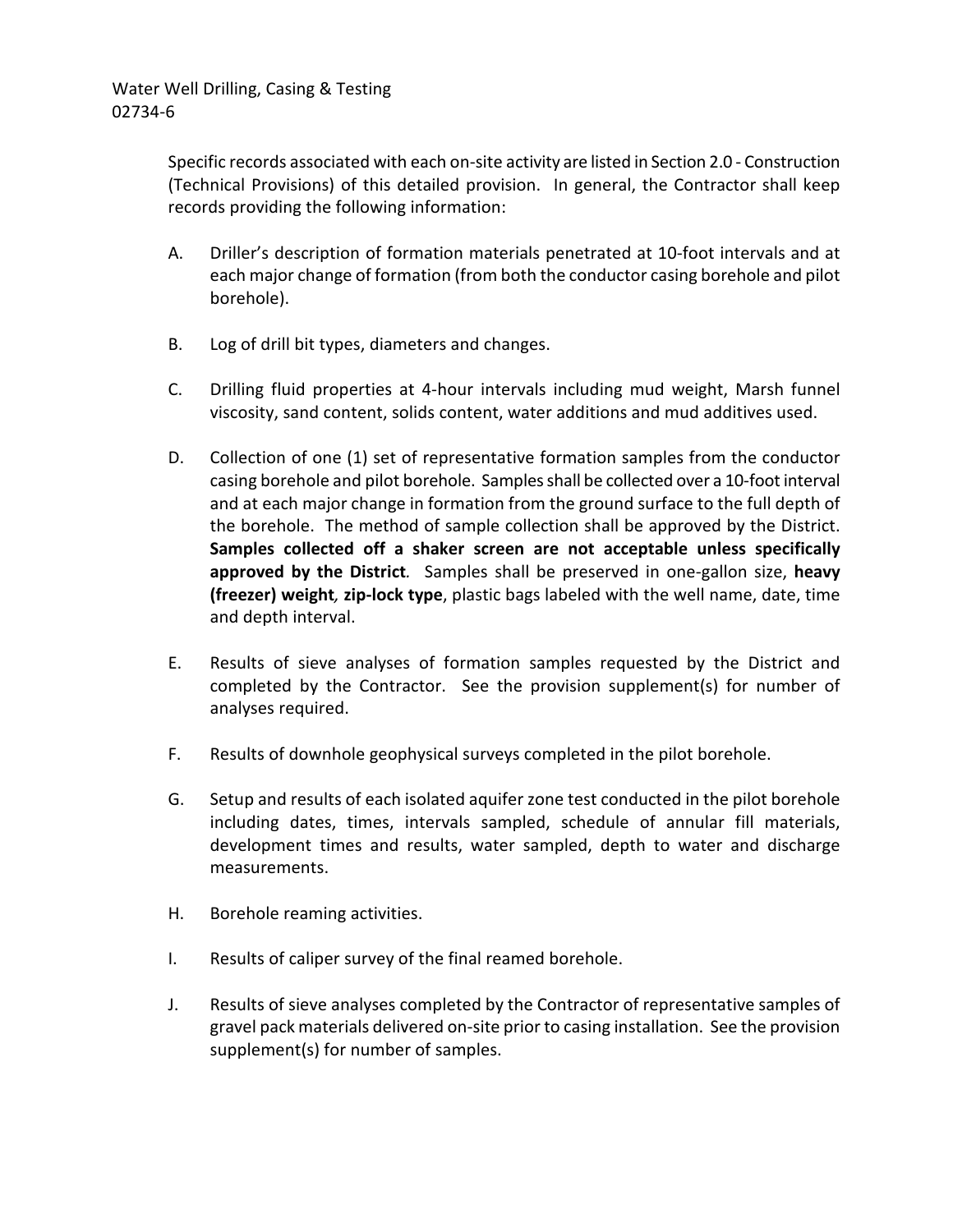- K. Well construction activities including final schedule and diagram of installed blank and screened well casing, gravel feed tube, air vent tube, sounding tube(s) and annular fill materials.
- L. Cross-sectional diagram illustrating the design and structure of the splice section in the well casing for entry of the sounding tube.
- M. Installation of test pump and appurtenances including summary descriptions of pump type, diameter, intake depth, make, model, horse power, rated capacity, flow control valves, flow meter and discharge piping.
- N. Records of well development by mechanical methods (swabbing and air-lift pumping) and pumping methods using a test pump. Records of pumping test results using a test pump. Records shall be maintained at the time intervals requested showing static water level, production rate, pumping water level, drawdown, gravel pack settlement and additions, water clarity, depth interval developed and other information requested by the District.
- O. Sand production test results.
- P. Setup and results of flow meter survey.
- Q. Setup and results of well alignment and deviation surveys.
- R. Records on chlorine concentrations used for well development and disinfection.
- S. Results of the downhole color video survey of the completed well.
- T. Schedule of well destruction, if applicable.

# 1.08 SUBMITTALS

All records shall be available to the District at all times at the job site. Section 2.0 - Construction (Technical Provisions) of this detailed provision lists submittals required for specific well construction and destruction activities. All records shall be legible, typed as appropriate, and submitted to the District on  $8\frac{1}{2}$  x  $11$ " paper. Required submittals and submittal schedules are summarized in Table 02734-1. **Submittals shall be delivered to the Construction Administrative Representative identified by the District at the Preconstruction Conference.**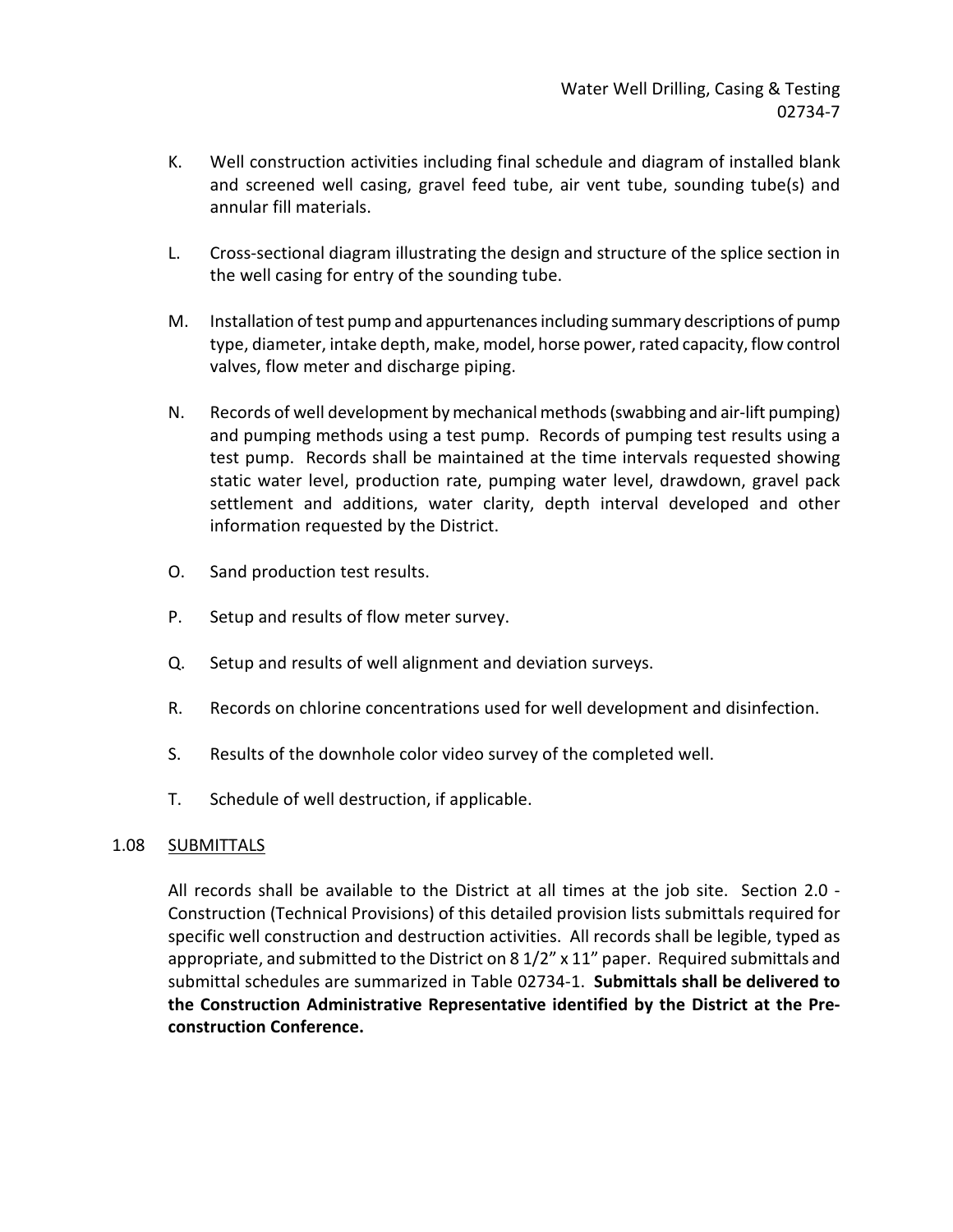#### 1.09 GUARANTEE

A. General

For a period of three (3) years after acceptance of the well by the District, the Contractor shall make the following guarantees and accept the following responsibilities concerning their work:

- 1. Sand production shall be less than five (5) parts per million (ppm) within fifteen (15) minutes after start of pumping at the agreed production rate of the well.
- 2. Sand production shall be less than one (1) ppm within two (2) hours after start of pumping at the agreed production rate of the well.
- 3. The well casing and screen shall remain intact throughout its entire length.
- 4. Plumbness and alignment of the well shall remain within the tolerances set forth in these specifications.

#### B. Demonstration of Compliance

- 1. To demonstrate compliance with the above, the Contractor shall perform at monthly periods for the first three (3) months of operation, and at periods of every six (6) months, thereafter, a test of the well. Representatives of the District shall witness these tests and certified copies of the test results shall be furnished. The tests shall consist of a Rossum sand test of the well for a minimum period of two hours after cycling, and all other information required, to check compliance with the above guarantees.
- 2. To insure compliance with the terms of this section, the Contractor shall furnish a three (3) year maintenance bond.

### 1.10 SUPERVISION AND COOPERATION

The Contractor shall provide a qualified and experienced foreman and drilling superintendent, one of who shall be constantly in attendance throughout drilling and construction of the new well.

In addition to directing all well construction and testing, the foreman shall be capable of coordinating the work with all personnel, subcontractors, and the District so that the overall project is successfully executed and completed without undue conflicts or delays.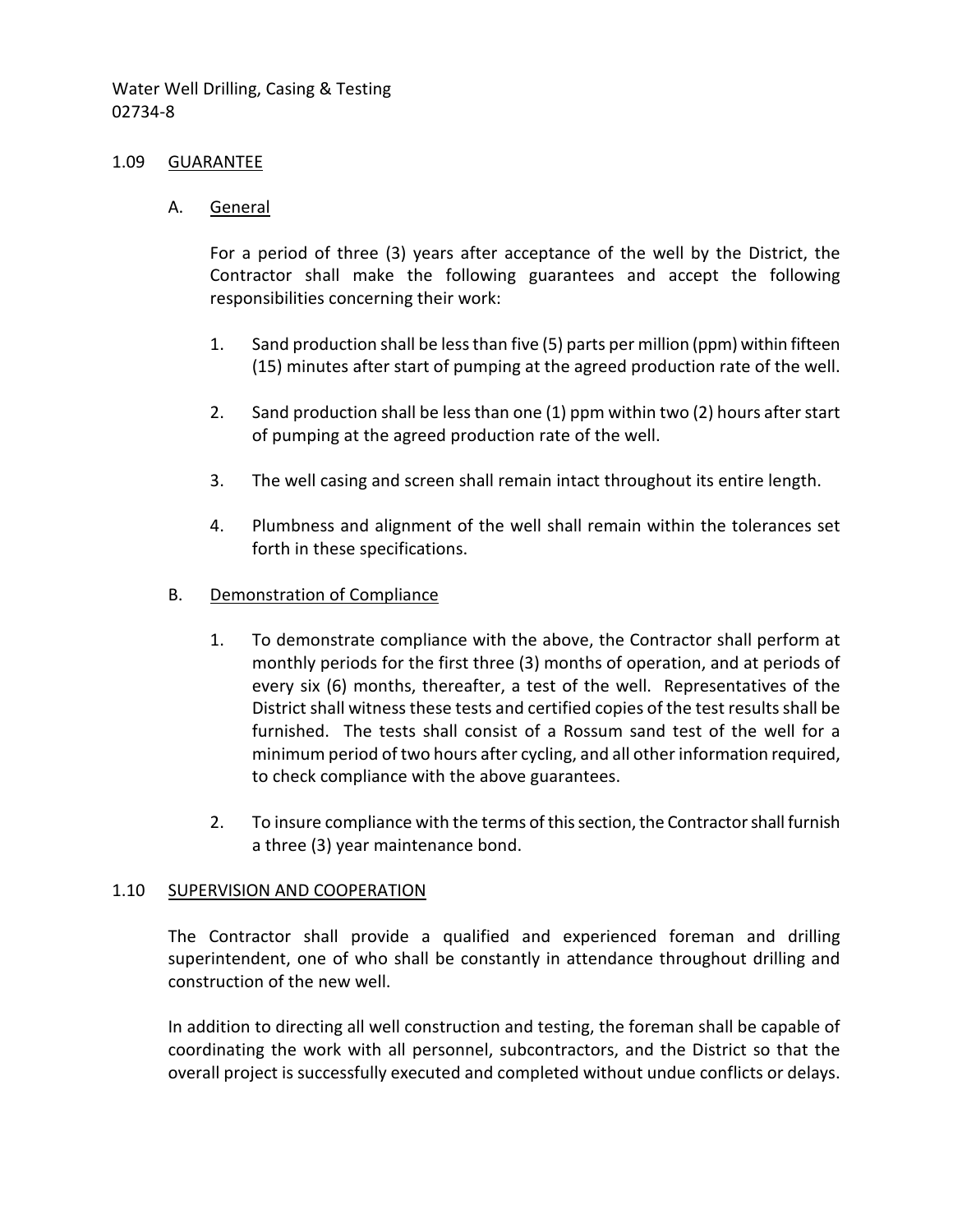## **2.0 CONSTRUCTION (Technical Provisions)**

General requirements, materials and execution for construction of District wells are presented in the following sections. Contract-specific requirements are presented in the provision supplement(s). Well locations, standard and construction drawings, figures and tables are shown in Section P,Standard and Construction Drawings..

### 2.01 MOBILIZATION

PART 1 - GENERAL

A. Description

Mobilization shall include: (1) transportation of personnel, equipment, and operating supplies to and from the well site, (2) establishment of temporary fencing, field office, power and telephone service, and portable sanitary facilities, (3) obtaining an adequate source of fresh water from the District, (4) setup of temporary water tanks, discharge line and appurtenances, (5) excavation of temporary water storage ponds as required, and (6) other preparatory work required to complete construction of a new well including equipment and related facilities.

- B. Related Work Specified Elsewhere
	- 1. General Conditions, Section F-42, Measurement and Payment.
	- 2. Pre-bid Walk Through Special Conditions.
	- 3. Pre-construction Conference Special Conditions.
- C. Submittals

Well Driller's Permit from Riverside County Department of Environmental Health Services.

D. Measurement and Payment

Payment for mobilization shall be at the lump sum price bid.

### PART 2 – MATERIALS

Requirements for Contractor equipment are specified in Section 1.04.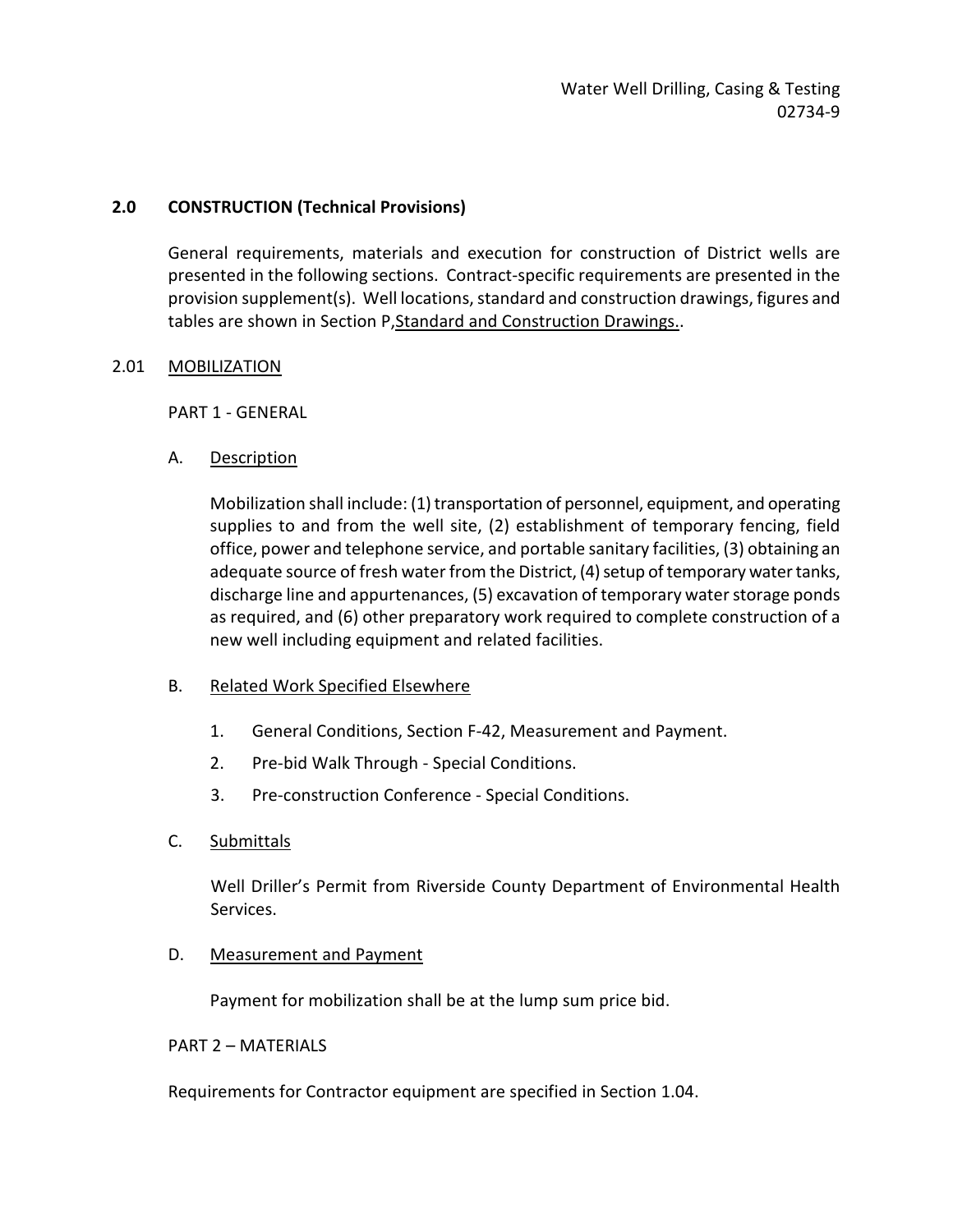### PART 3 - EXECUTION

- A. The Contractor shall install appropriate fencing around the entire construction area including the well, material storage and temporary water disposal areas. Fencing shall be adequate to ensure the safety and security of equipment, materials, on-site personnel and local residents.
- B. Temporary water service for construction purposes will be supplied by the District in accordance with the procedures described in the Special Conditions and established at the Pre-bid Walk Through.
- C. The Contractor shall provide 110-volt power and telephone service to the Field Office and shall provide portable sanitary facilities for use by all personnel connected with this well project. These facilities shall remain in place during all phases of the work.
- D. The Contractor shall keep the well site free from accumulations of waste materials, rubbish, and other debris resulting from the work. At completion of the work, the Contractor shall remove all waste materials, rubbish, and debris from and about the well site as well as all tools, construction equipment, fuel tanks, machinery, temporary structures, and surplus materials. The Contractor shall leave the site clean and ready for use by the District. The Contractor shall restore all temporary work areas at the site to their original condition.
- E. The Contractor shall prevent damage to the well site and adjacent properties associated with pumping water during drilling, development, or testing or due to interruption or diversion of storm or wastewater during execution of the work.
- F. Dirt and sediment shall be kept out of water disposal/drain lines at all times. The Contractor shall properly dispose of all drilling, waste, and nuisance water.
- G. Well development and testing water shall be conveyed to the discharge location specified in the Special Conditions. Water discharges shall be conducted under the District's NPDES permit.
- H. Drill cuttings and drilling fluids shall be removed from the well site and properly disposed by the Contractor.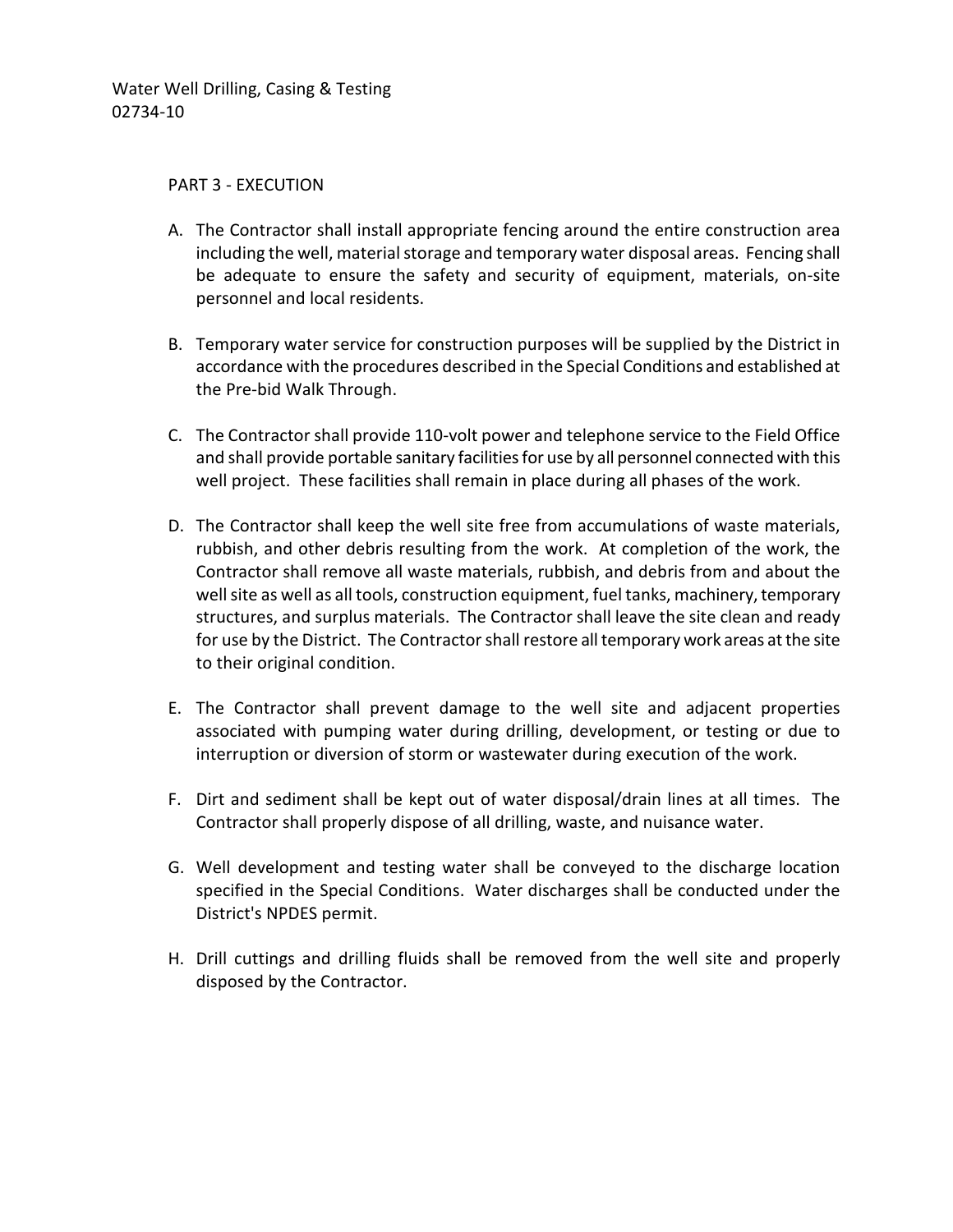#### 2.02 NOISE CONTROL

PART 1 - GENERAL

### A. Description

This section covers the installation of noise control barrier walls and other measures required to meet specified noise limits. Project-specific requirements are summarized in the provision supplement(s) and will be discussed at the Pre-bid Walk Through.

### B. Measurement and Payment

Payment for installation and removal of noise control barrier walls shall be at the price per lineal foot bid.

### PART 2 - MATERIALS AND EQUIPMENT

- A. Equipment and materials employed for noise suppression shall include, but are not limited to, equipping all internal combustion engines with critical residential silencers (mufflers), installing sound blankets over equipment, shielding noise-producing equipment and installing noise control barrier walls.
- B. If required, barrier walls installed shall consist of fiberglass-filled curtains and shall have adequate transmission loss and a minimum wall height of 20 feet. Noise control barrier walls shall be designed by a registered civil engineer. The design shall preclude structural failure due to such factors as winds, shear, shallow soil failure, earthquakes, and erosion. The length, height, and location of noise control barrier walls shall be adequate to assure proper acoustical performance.

### PART 2 - EXECUTION

- A. Noise suppression shall be practiced at all times to minimize disturbance to persons living or working nearby, and to the general public. Noise control measures shall be installed to direct the greatest noise emissions away from these receptors. Operations shall be conducted in a manner to minimize noise generation consistent with the execution of the contract in a timely and economic manner.
- B. Noise control barrier walls and equipment shall be installed as needed to achieve a noise level of 65 db or less at the property lines. Noise levels in excess of 65 db shall be allowed only during critical operations for brief periods of time. Contractor shall make every reasonable effort to minimize noise levels during nighttime operations.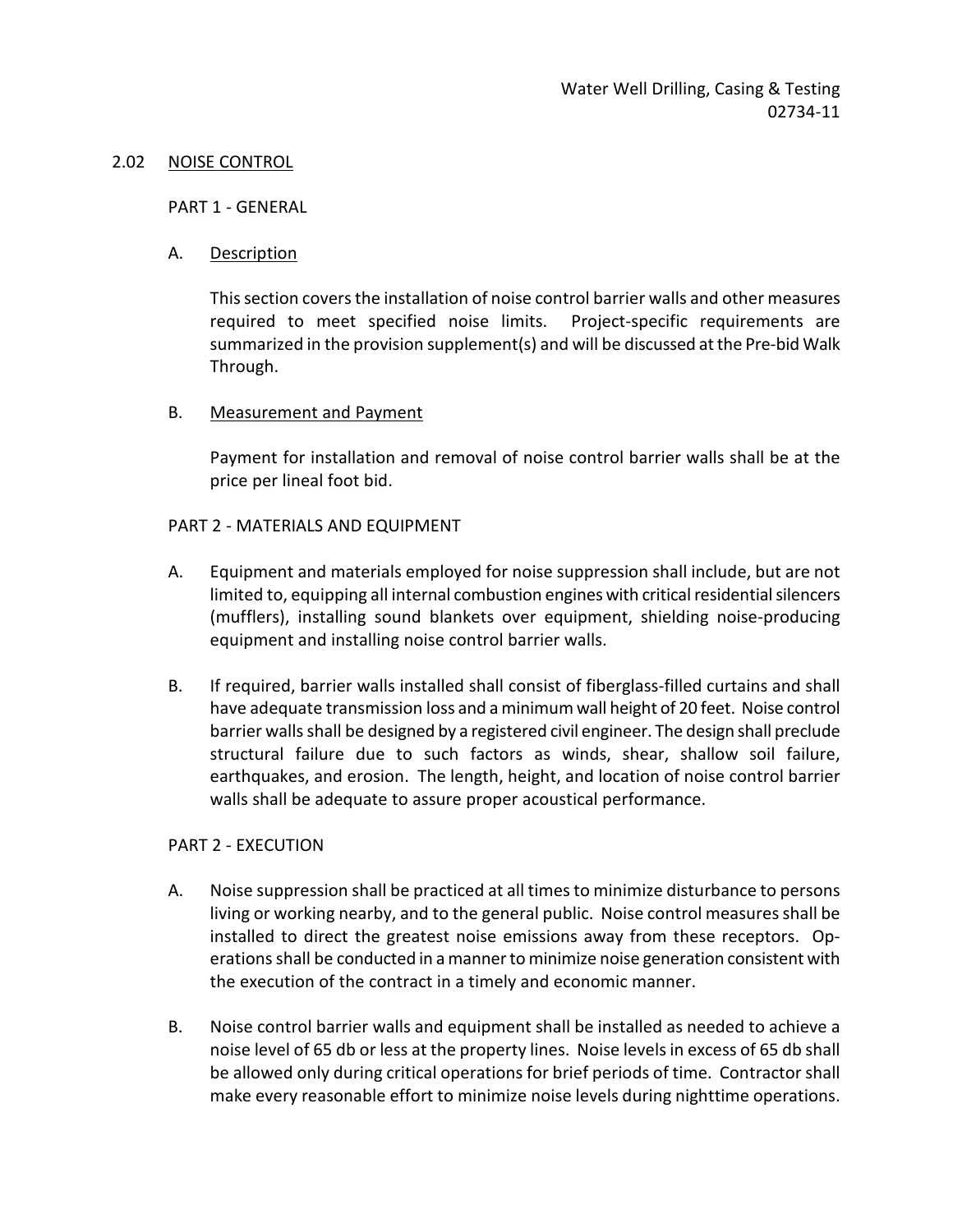### 2.03 CONDUCTOR BOREHOLE, CASING AND SANITARY SEAL

### PART 1 - GENERAL

### A. Description

This item includes drilling a conductor borehole, installation of conductor casing and installation of a cement grout sanitary seal in the annulus between the borehole and conductor casing to the minimum depth specified in the provision supplement(s).

The sanitary seal installed shall meet the requirements of California Department of Water Resources Bulletins 74-81 and 74-90, and all requirements of the County of Riverside Department of Environmental Health Services.

## B. Submittals and Notifications

- 1. Certified test reports to show compliance with both the physical and chemical properties of the steel.
- 2. Cement weigh or batch tickets.
- 3. **The Contractor shall notify the District at least 24 hours in advance of commencing drilling. The Contractor shall notify the District and Riverside County Department of Environmental Health Services (DOHS) at least 48 hours in advance of setting the conductor casing and cement grout sanitary seal around the conductor casing. Unless pre-approved, installation shall not proceed without District and DOHS inspectors on site.**
- C. Measurement and Payment
	- 1. Payment for this work item will be based on the unit price bid for the vertical feet of continuous grout seal placed adjacent to the conductor casing measured from the ground surface, excluding any lower portions of the annulus backfilled with non-grout materials. Payment shall include all materials, labor, tools, and equipment required to drill the conductor borehole, collect formation samples, protect the borehole from collapse, supply and install conductor casing, and supply and install the cement grout sanitary seal.
	- **2. A conductor casing and sanitary seal installed to a depth less than the minimum specified in the bid schedule will not be accepted for payment and shall be replaced by the Contractor at the Contractor's expense.**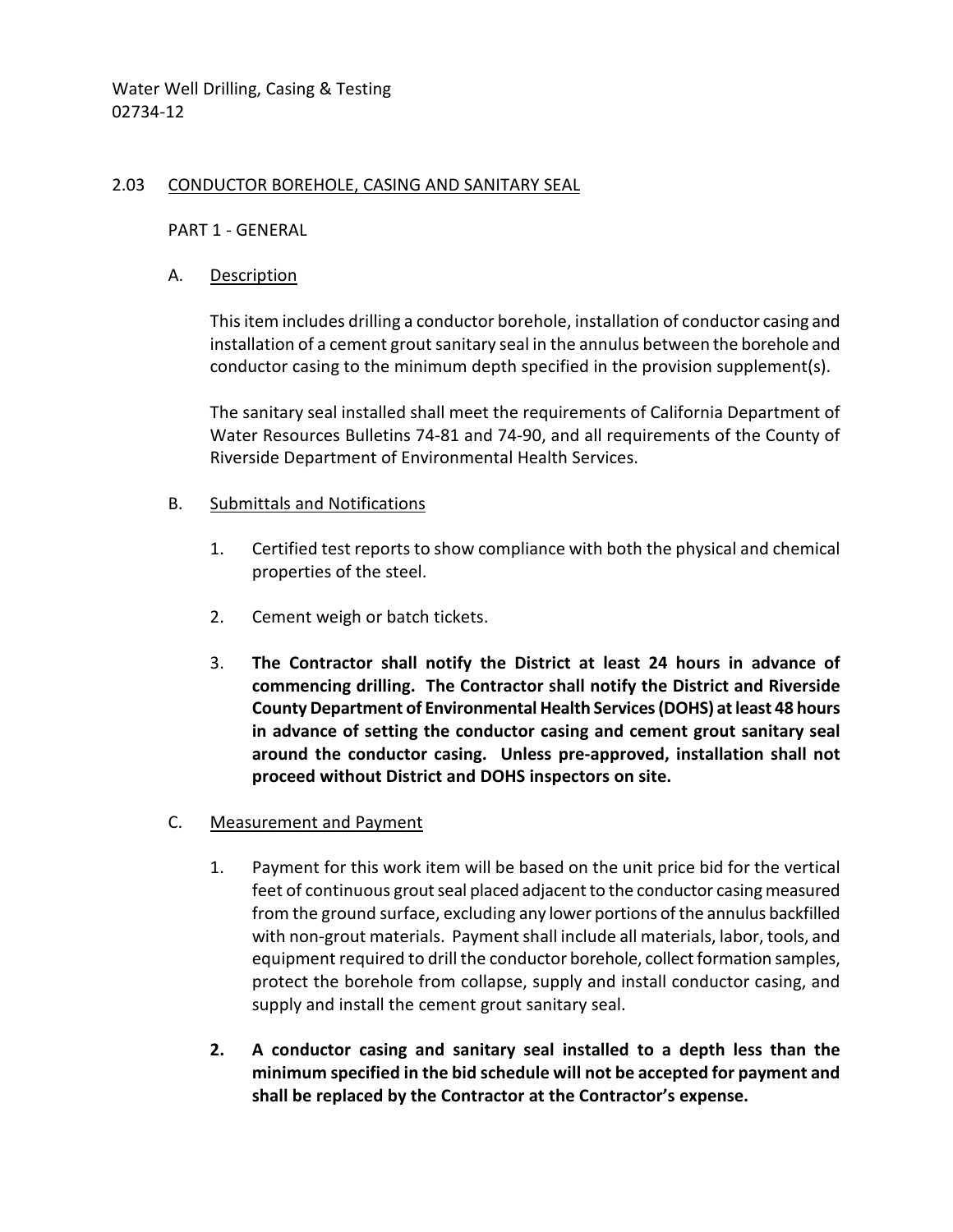## PART 2 - MATERIALS

## A. Conductor Casing

- 1. The conductor casing diameter, wall thickness and material shall be as specified in the provision supplement(s).
- 2. The conductor casing shall not be fabricated in less than 20-foot lengths. It shall be spiral welded or contain one longitudinal seam parallel to the casing axis and not more than one circumferential seam in 10 feet, or as otherwise approved by the District. All spiral or longitudinal and circumferential seams shall be butt-welded with shielded arc electrodes to assure full fusion with the parent metal and complete penetration.
- 3. The ends of each joint shall be machine-beveled.
- 4. All joints in the conductor casing shall be securely welded in continuous passes and shall be watertight. All welding shall be done with shielded arc electrodes and shall be performed in accordance with American Welding Society Standards.
- 5. All casing material shall be new.

### B. Sand-Cement Grout

- 1. The grout used to fill the annulus between the conductor borehole and conductor casing shall be a sand-cement mix specified in the provision supplement(s). Unless specified otherwise, there shall be not more than two parts by weight of sand to one part by weight of cement. The water cement ratio shall be about 7 gallons per sack of cement (94 pounds). All on-site water additions shall be metered.
- 2. Cement used for the grout shall be as specified in the provision supplement(s).
- 3. Water used for cement and grout mixtures shall be clean and of potable quality.
- 4. Materials used as additives for Portland cement mixtures in the field shall meet the requirements and latest revisions thereof, ASTM-C494, Standard Specifications for Chemical Admixtures for Concrete.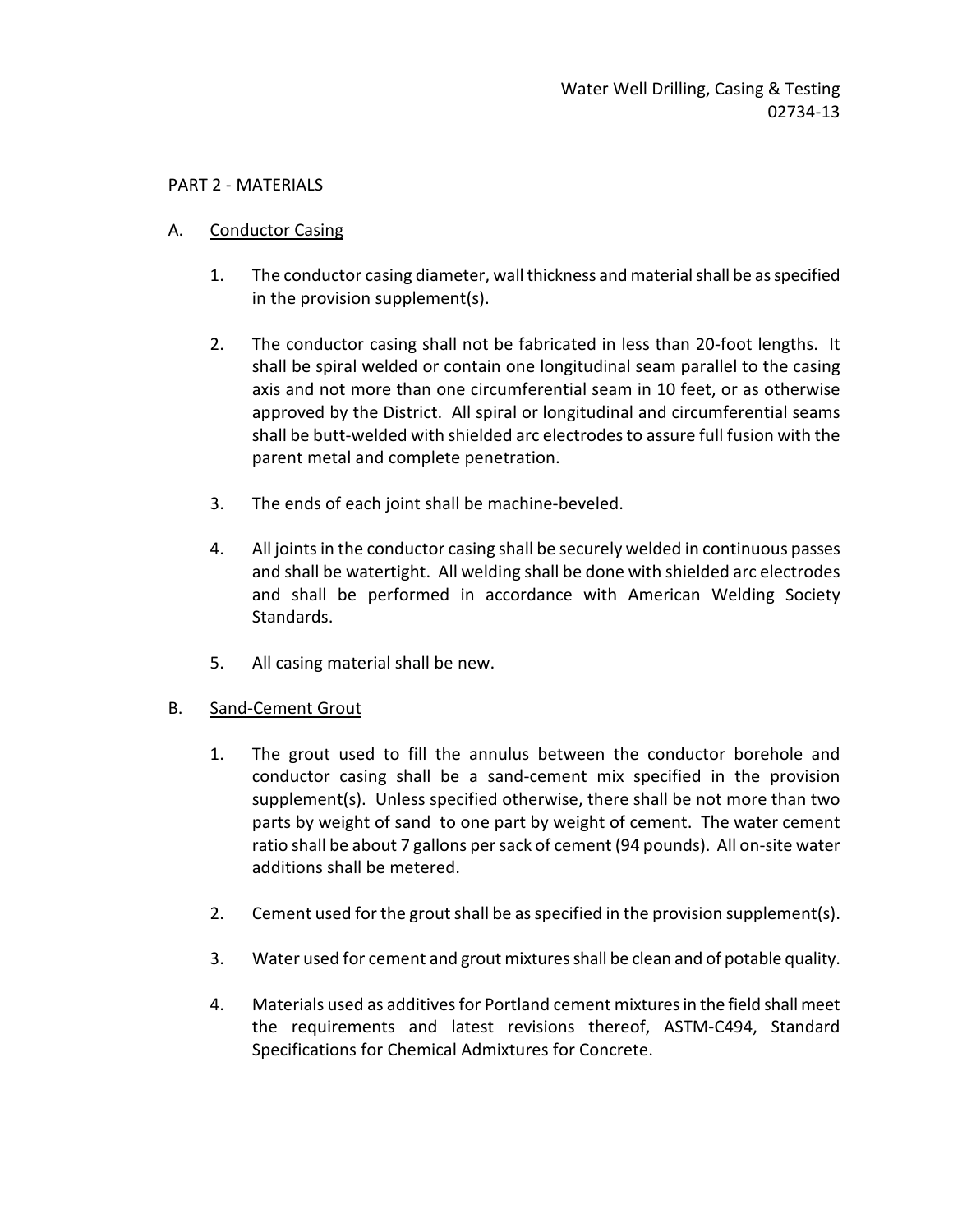> 5. Special quick-setting cement, retardants to setting, and other additives, including hydrated lime to make the mix fluid (up to 10 percent of the volume of cement), and bentonite (up to 5 percent) to make the mix more fluid and to reduce shrinkage, may be used.

## PART 3 - EXECUTION

- A. Conductor Casing Borehole
	- 1. The borehole shall be drilled at a location confirmed in the field with the District. Drilling shall not commence without the District or District's Representative on-site unless previously agreed by the District.
	- **2. During drilling, the Contractor shall collect and preserve representative samples of formation materials at 10-feet intervals and each major change in formation, in accordance with sampling procedures specified in Section 2.04 - Pilot Borehole.**
	- 3. Upon completion of drilling, the Contractor shall condition the borehole and take whatever steps are necessary to maintain and prevent collapse of the borehole prior to and during placement of the conductor casing and cement grout sanitary seal.

# B. Installation of Conductor Casing

- 1. When the drilling operation has been completed to the satisfaction of the District, the conductor casing shall be installed. The MINIMUM length of the conductor casing installed below the ground surface shall be as specified in the provision supplement(s). The final length shall be approved by the District. The conductor casing shall extend to the ground surface, be held in plumb position and shall be placed on the bottom of the borehole.
- 2. All field joints shall be properly butt-welded to assure complete penetration during welding with a minimum of two passes. All joints shall be watertight. Special care shall be exercised to ensure that the casing is straight. All field welding shall be performed in accordance with American Welding Society Standards by a certified welder.
- 3. Centering guides shall be securely welded to the conductor casing with a minimum of two sets of guides installed (one near the bottom and one near the top). Each set shall consist of three guides equally spaced circumferentially.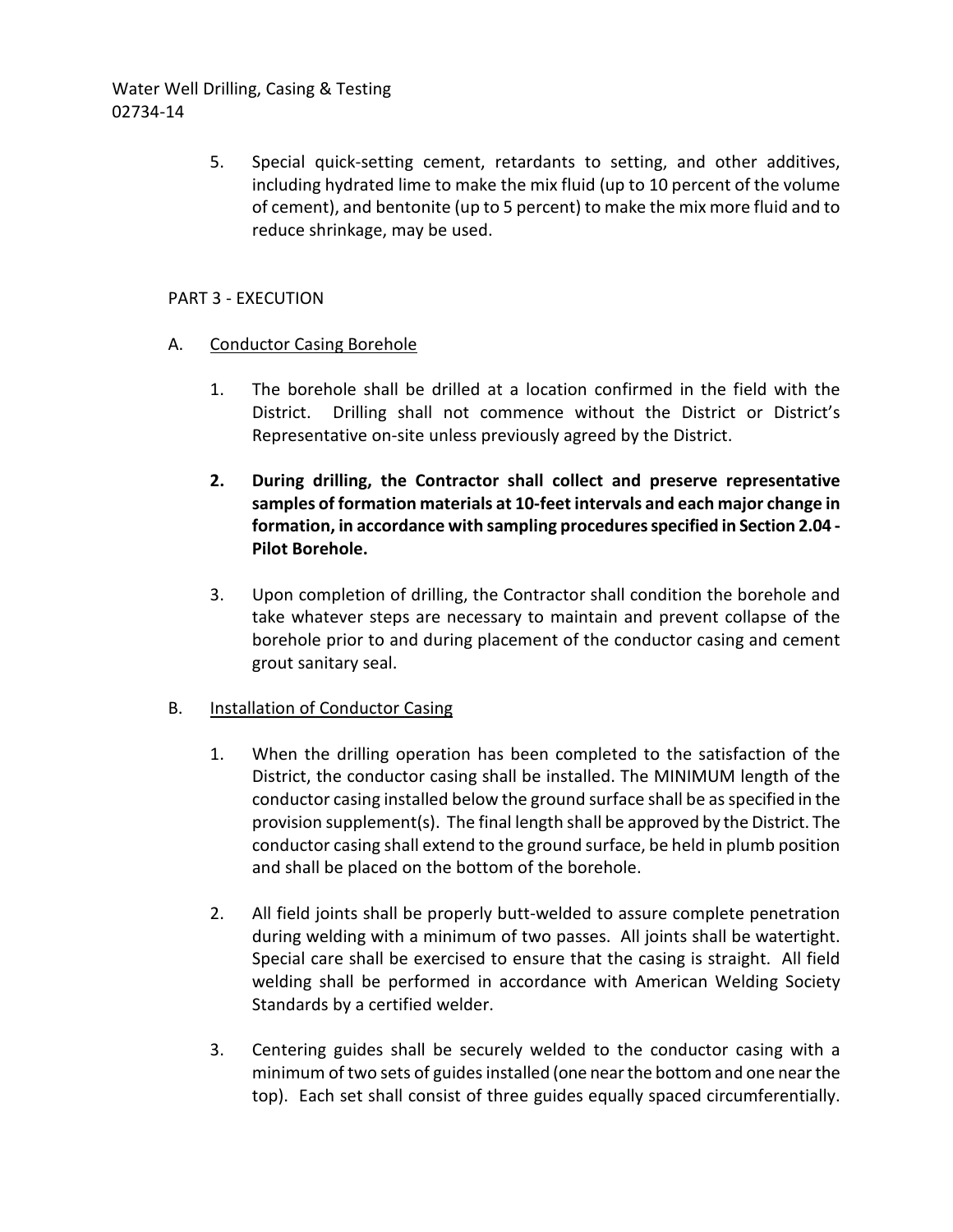The guides shall be fabricated and placed as shown on the plans (Section P, Standard and Construction Drawings).

- C. Installation of the Grout Seal
	- 1. After the conductor casing is installed and aligned, the annular space between the conductor casing and the conductor casing borehole shall be filled with cement grout from the bottom of the borehole to the ground surface**. The MINIMUM depth of the grout seal shall be as specified in the provision supplement(s).** Prior to grouting, the Contractor shall fill the inside of the conductor casing with water to balance the hydrostatic pressure between the inside and outside of the casing during placement of the grout.
	- 2. The grout shall be pumped into the annular space through a tremie pipe installed to the bottom of the borehole. The bottom of the tremie pipe shall remain submerged in the grout throughout the placement of the grout. The placement procedure shall be approved by the District prior to installation of the grout seal. The Contractor shall take all precautions to prevent the collapse of the conductor casing and borehole during placement of the grout.
	- 3. The grout seal shall be placed in one continuous pour.
	- 4. **The Contractor shall not operate any equipment on-site during the 24-hour period immediately after the grout has been placed.**
	- 5. In the event the borehole or part of the borehole collapses prior to completion of grouting, the Contractor shall take whatever steps are necessary to reopen the borehole, reset the casing and place the grout as required. Any such remedial action shall be conducted at the Contractor's expense.

# 2.04 PILOT BOREHOLE

PART 1 - GENERAL

A. Description

This item includes drilling a pilot borehole (minimum 12-inch diameter) by the approved drilling method to the depth specified by the District.

- B. Related Work Specified Elsewhere
	- 1. Drilling Fluid Section 2.05.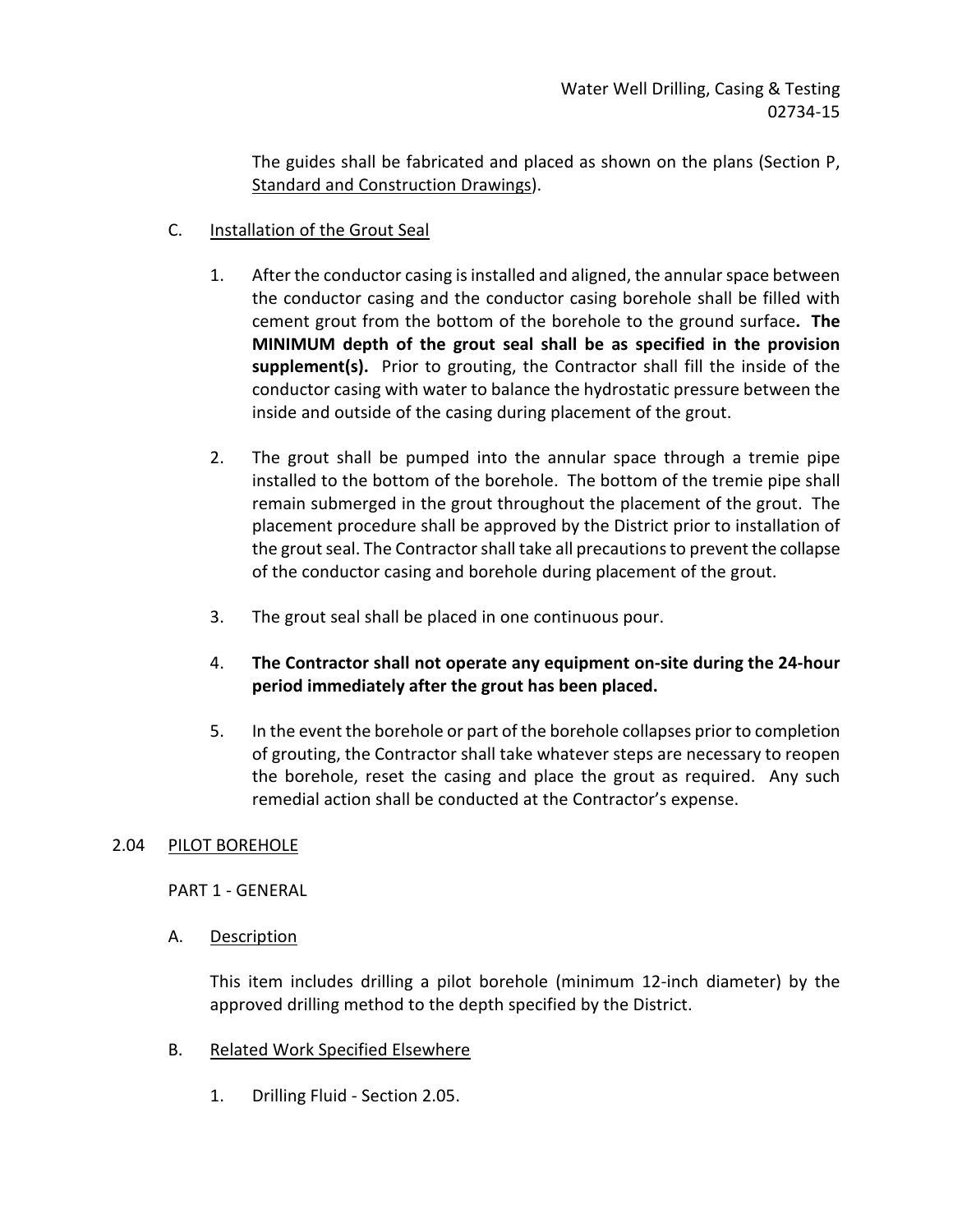## C. Submittals

- 1. Daily activity report.
- 2. Samples of formation materials.
- 3. Results of sieve analysis of formation samples.
- 4. Lithologic log.
- 5. Drilling rate log.

### D. Measurement and Payment

Payment for pilot borehole drilling will be based on measurement of vertical feet of pilot borehole drilled from below the bottom of the conductor casing to the bottom of the borehole (as verified by the downhole geophysical logs). Payment shall include all materials, labor, tools, and equipment required to drill the pilot borehole, collect formation samples, conduct sieve analysis of formation samples, maintain circulation, and protect the pilot borehole from collapse.

### PART 2 - MATERIALS

### A. Drilling Fluid

The Contractor shall maintain controlled drilling fluid characteristics during the entire drilling operation as specified in Section 2.05, Drilling Fluids.

### B. Borehole

Pilot borehole depth and diameter are specified in the provision supplement(s).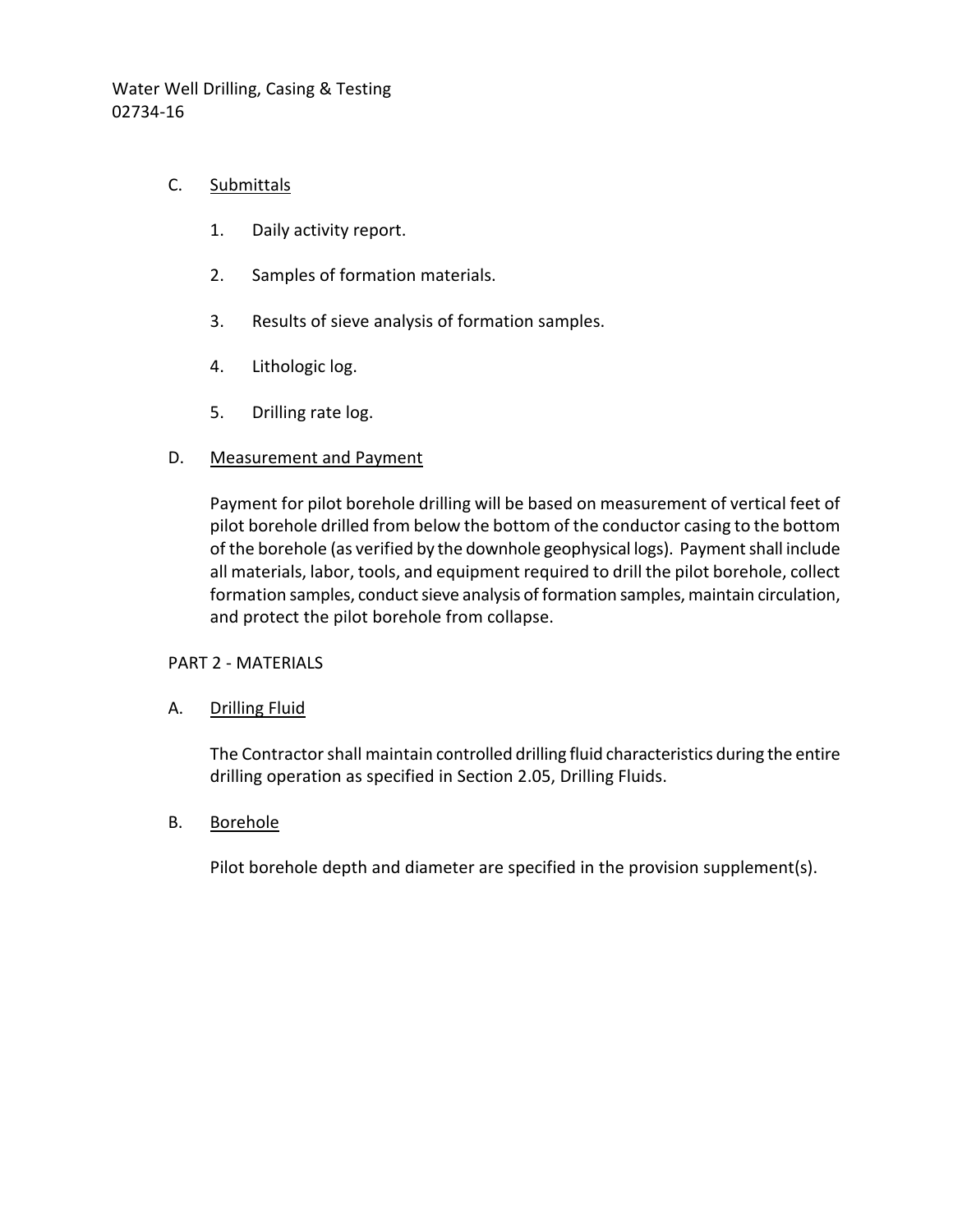### PART 3 - EXECUTION

## A. Pilot Borehole Drilling

- 1. The pilot borehole shall be drilled from the bottom of the conductor casing to the specified depth and diameter (see provision supplement[s]). The final depth of the pilot borehole will be determined by the District as drilling proceeds. The Contractor shall drill below the specified depth only if requested to do so in writing by the District. The Contractor shall take all measures necessary to protect the borehole from caving or raveling.
- 2. The Contractor shall maintain a record showing any variation in the addition and amount of approved clays or chemical products or water required during drilling. The depths at which such changes are required shall be shown in the daily reports.

# B. Formation Sampling

- 1. The Contractor shall collect, preserve and label one (1) set of representative samples of drill cuttings at 10-foot intervals and at each major change in formation as drilling proceeds to the full depth of the pilot borehole. The method of collection shall be discussed with and approved by the District at the Pre-construction Conference**. Samples collected off a shaker screen are not acceptable unless specifically approved by the District***.* Samples shall be placed in one-gallon size, heavy (freezer) weight, zip-lock type, plastic bags and shall be labeled to indicate the well name, date, time and depth interval. Collected samples shall be stored in a manner to prevent breakage or loss.
- 2. Upon completion of the pilot borehole, downhole geophysical logs shall be run.
- C. Sieve Analysis
	- 1. The Contractor shall conduct sieve analysis of samples of formation materials selected by the District. The number of analyses required are specified in the provision supplement(s).
	- 2. Sieve analysis shall be conducted by a firm acceptable to the District using a set of sieve sizes previously approved by the District.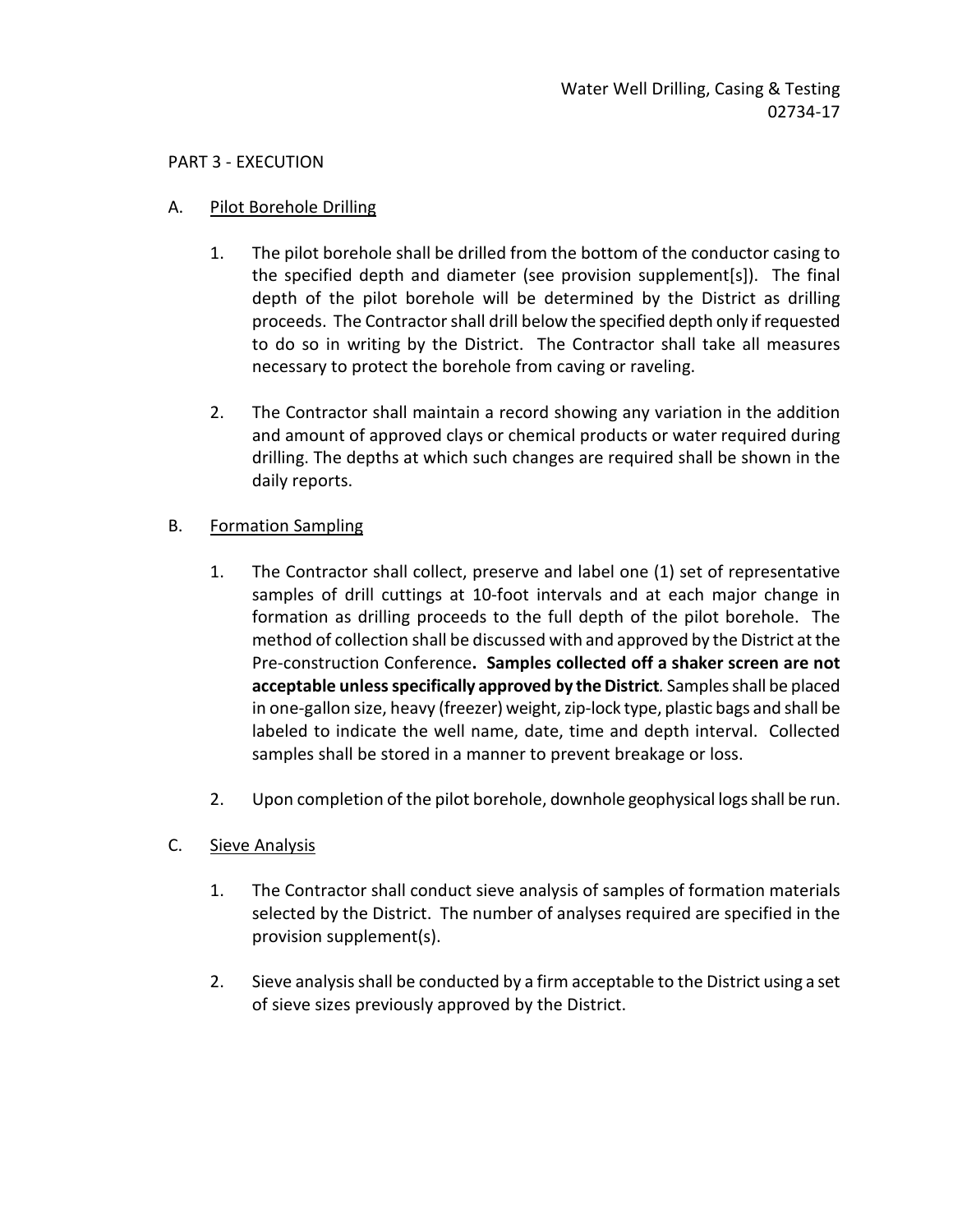#### 2.05 DRILLING FLUID

PART 1 - GENERAL

### A. Description

This section describes requirements for fluid used during drilling.

## B. Submittals

Concurrently with contract submittals, the Contractor shall provide a description of the drilling method and fluids to be used. The drilling fluid program described shall include: (1) information regarding the types of fluid to be used, (2) intended fluid weights, viscosities, sand and solids contents, (3) name of the supplier of the drilling fluid additives, and (4) name and qualifications of the mud engineer the Contractor would intend to use, if required.

## C. Measurement and Payment

Payment for maintaining, testing, and disposal of drilling fluid shall be included in the unit prices bid for drilling (see Bidding Sheets).

# PART 2 - MATERIALS

# A. Drilling Fluid

- 1. Only fresh water shall be used in the drilling fluid whether employed alone or in combination with drilling additives. All water used during drilling shall meet California State Department of Health standards for safe drinking water. Only high grade approved commercial clays or commercial chemical products in common usage in Riverside County for water well drilling shall be used in the make-up of any drilling fluid. **Organic drilling additives shall not be used unless previously approved by the District.**Drilling with a mixture of water and unprocessed mud, clay or other material will not be permitted.
- 2. The drilling fluid shall possess such characteristics as are required to (a) adequately maintain the walls of the borehole to prevent caving, (b) permit recovery of representative samples of drill cuttings, (c) prevent the swelling of clay zones, (d) prevent loss of shear strength or other borehole stability problems, and (e) allow the fluid and mud cake to be readily removed from the borehole and borehole wall during placement of the gravel pack and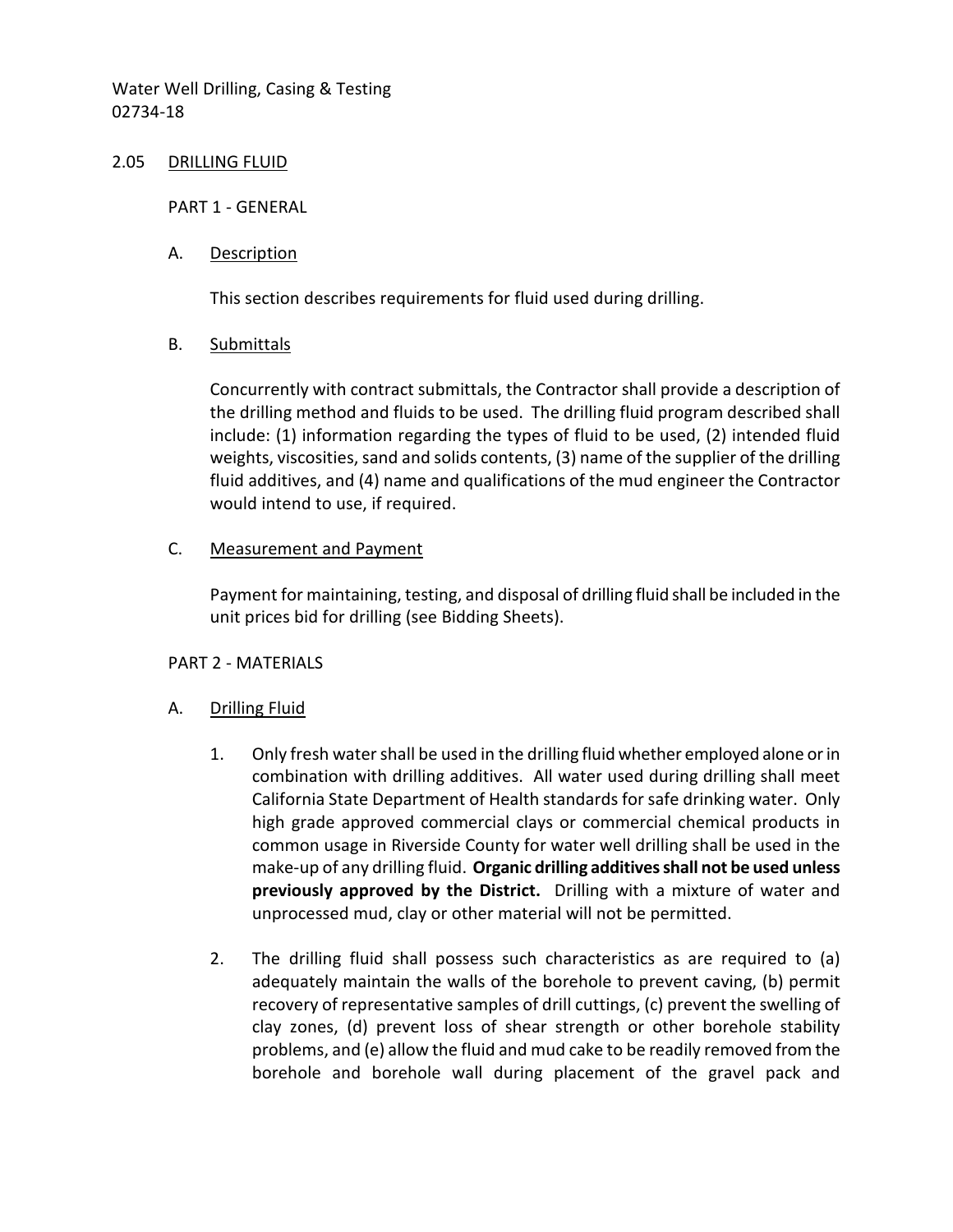development of the well. All drilling fluid test equipment and procedures shall be equal to those used in the oil well drilling industry.

- 3. The drilling fluid shall have the following properties in accordance with API Code RP 13B (or recent modification), "Recommended Standard Procedure for Testing Drilling Fluids." In the event the Contractor cannot attain these properties, drilling shall be halted and the mud replaced.
	- a. Weight a maximum to 80 pounds per cubic foot (10.7 pounds per gallon) during pilot borehole drilling, a maximum of 75 pounds per cubic foot (10.0 pounds per gallon) during pilot borehole reaming, and 70 pounds per cubic foot (9.4 pounds per gallon) during well completions and gravel packing.
	- b. Marsh funnel viscosity a maximum to 50 seconds during pilot borehole drilling, a maximum of 45 seconds during pilot borehole reaming, and a maximum of 40 seconds during well completion and gravel packing.
	- c. Sand content of mud entering the pump a maximum of five (5) percent by volume during all stages of drilling.

# PART 3 - EXECUTION

- A. The Contractor shall provide adequate baffled above ground tanks with solids control equipment, for the collection and removal of drill cuttings/solids from the fluid before re-circulation to the borehole. The mud tank capacity shall be sufficient to effectively separate drill cuttings from the fluid and keep sand and solids contents below the specified amounts. Sediment shall be removed periodically from the tank in order to maintain tank volume and keep drilling fluid properties within specifications.
- B. The Contractor shall maintain controlled drilling fluid characteristics during the entire operation of well construction. If proper control of the drilling fluid is not maintained to the satisfaction of the District, the Contractor shall be required to retain at the Contractor's own expense a qualified drilling fluid engineer during all operations to supervise and maintain drilling fluid properties.
- C. The Contractor shall maintain the minimum viscosity of the drilling fluid that will raise cuttings and adequately condition the wall of the borehole. The Contractor shall remove all mud cake on the wall of the borehole during the development of the well or placing of the gravel.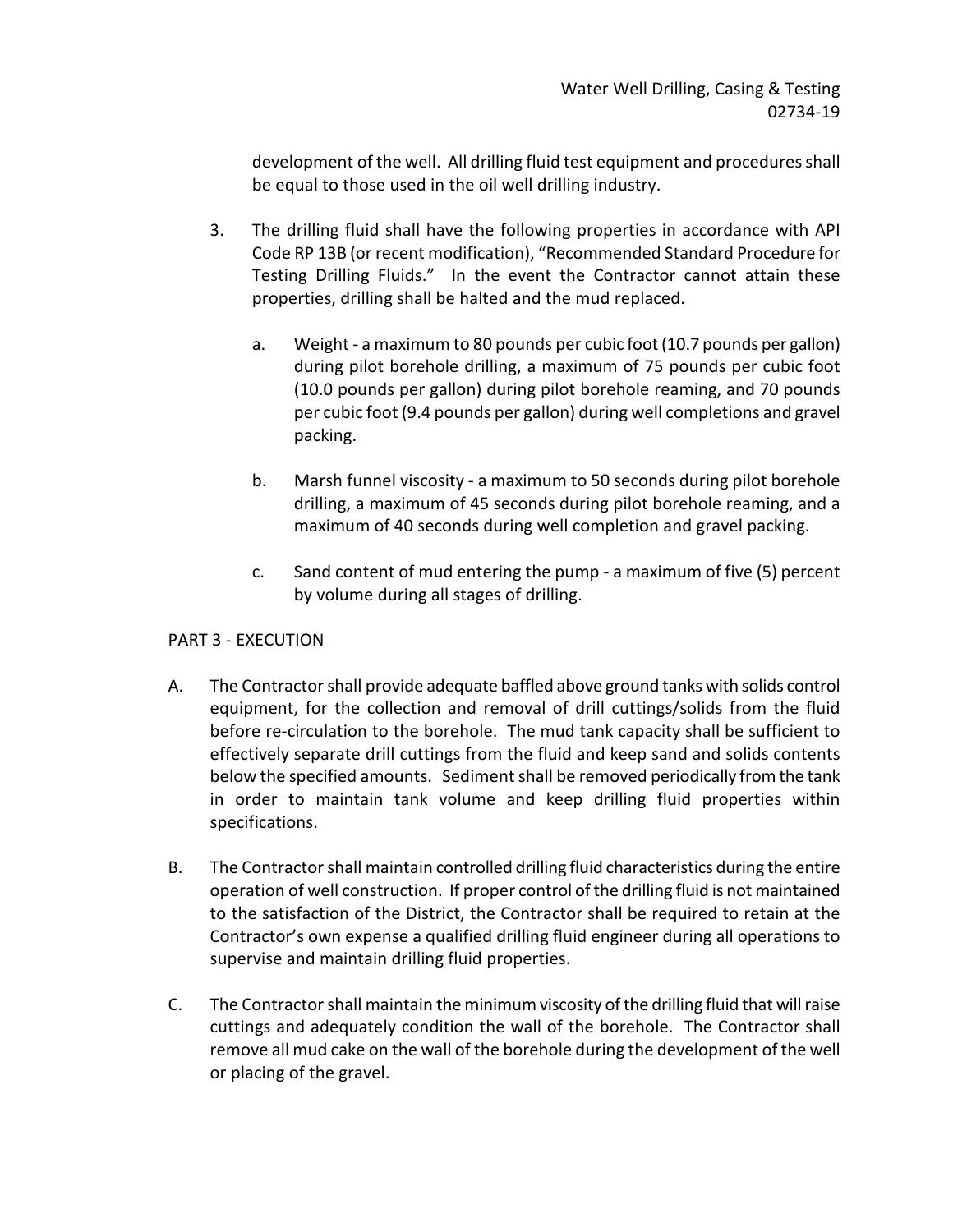- D. The sand content of the drilling fluid shall be measured and recorded a minimum of every four (4) hours during drilling or circulation. The sand content of the fluid returning to the borehole shall be maintained at five (5) percent (by volume), or less, at all times.
- E. In the event that drilling additives are used, the Contractor shall maintain careful mud control. Procedures must be adopted to ensure removal of these additives during the development process. The Contractor shall maintain a continuous log of mud weight, funnel viscosity, 30-minute water loss, wall cake thickness, pH and sand content. Fluid checks shall be taken at a minimum of every four (4) hours during drilling, whenever conditions appear to have changed, or if difficulties arise.
- F. The Contractor shall provide a District-approved device or system for collection of whole representative samples of formation materials drilled. **Samples collected off a shaker screen are not acceptable unless previously approved by the District***.*
- G. All drilling cuttings and drilling mud shall be properly disposed by the Contractor outside the limits of work site in accordance with applicable ordinances and regulations of governmental agencies having jurisdiction. No additional compensation will be paid to the Contractor for fluid disposal or treatment prior to disposal.
- H. After the borehole has been reamed, and before the caliper survey is run, the drilling fluid shall be appropriately thinned in preparation for installation of the well casing and gravel pack.

### 2.06 DOWNHOLE GEOPHYSICAL SURVEYS

PART 1 - GENERAL

A. Description

This item includes completion of downhole geophysical logs conducted in the pilot borehole by a logging firm retained by the Contractor and approved by the District. Geophysical surveys to be completed in the pilot borehole shall as specified in the provision supplement(s).

- B. Submittals
	- 1. Within ten (10) days of Notice of Award, the Contractor shall submit to the District the name and qualifications of the firm proposed for completing geophysical surveys.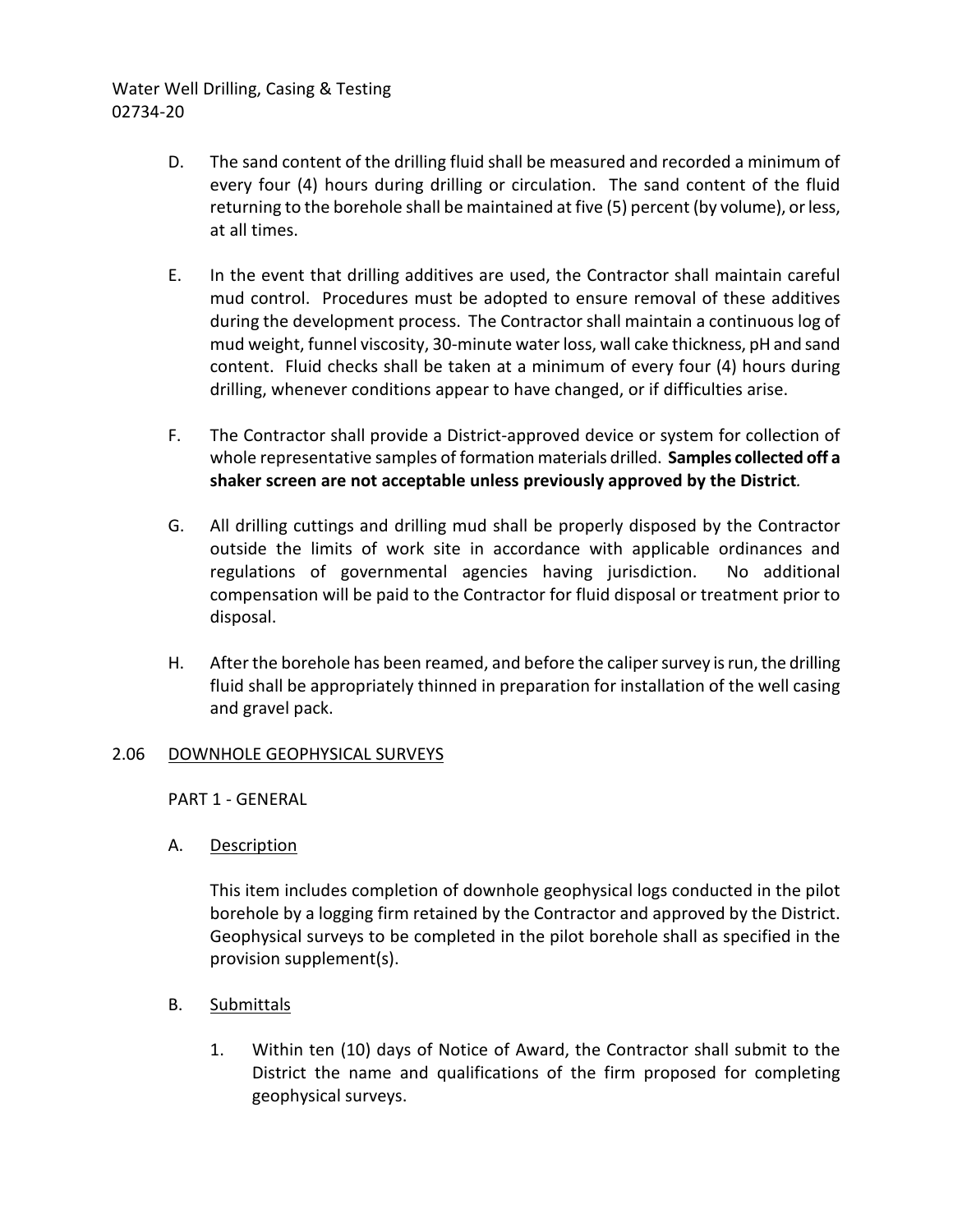2. The Contractor shall provide five (5) field copies of the surveys to the District for interpretation upon completion. Within one week of log completion and at no additional cost, the Contractor shall provide the District with ten (10) final copies of each survey, one mylar original of each survey, and a compact disk or 3.5-inch floppy disk(s) containing survey results in a digital format(s) approved by the District.

# C. Measurement and Payment

- 1. Payment for geophysical surveys will be based on the lump sum price bid (see Bidding Sheets). Payment shall include full compensation for fluid circulation, removal of drill string, operation of the drilling rig and other equipment, furnishing and operating geophysical surveying equipment as specified, field and final copies of the surveys, digital copies of the surveys, and providing whatever assistance may be required to complete the surveys.
- 2. There will be no additional payment for rig time and idle time while waiting for the surveying firm to arrive or while the surveys are being conducted.
- 3. Upon receipt of copies of geophysical surveys and results of sieve analysis, the District may require an evaluation period up to the duration specified in the provision supplement(s) to interpret the data and prepare schedules for isolated aquifer zone testing or a final well design, as applicable. No standby time will be paid during the evaluation period. Standby time will be paid for each hour after the specified evaluation period for which the Contractor waits to receive instructions.

# PART 2 - MATERIALS

Surveys completed and survey scales shall as specified in the provision supplement(s).

# PART 3 - EXECUTION

- A. Upon completion of the pilot borehole, downhole geophysical surveys shall be conducted. Before conducting geophysical surveys, the Contractor shall cease drilling and circulate fluid for not less than one (1) hour.
- B. The geophysical surveys shall be conducted in the presence of the District. The surveys shall become the property of the District at the time the surveys are completed.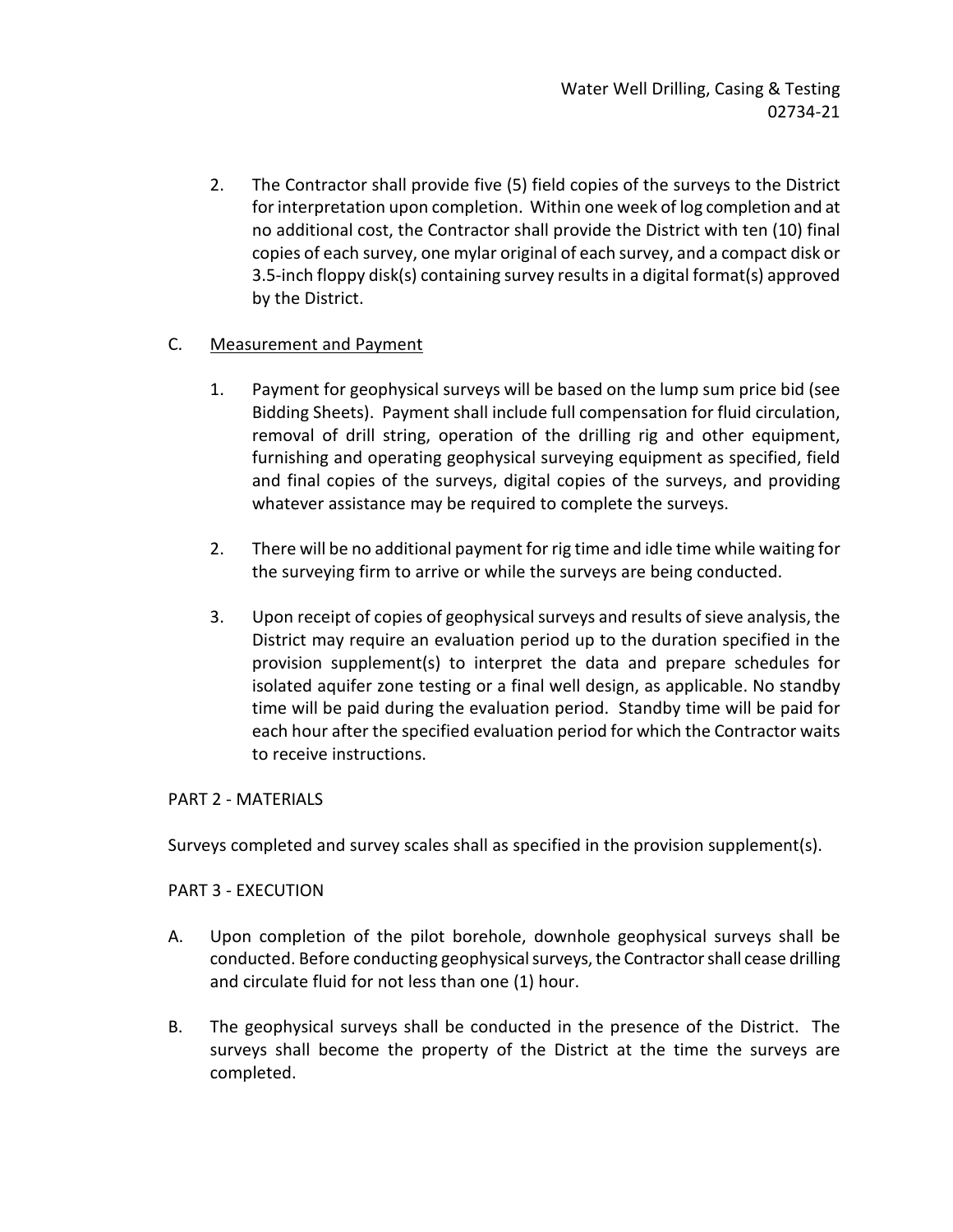- C. The logging speed for all surveys shall be 40 feet per minute, unless otherwise approved by the District.
- D. If a survey probe fails to descend to the completed depth of the borehole, the Contractor shall at the Contractor's own expense, re-condition the borehole to permit the probe to descend to the maximum depth drilled or other depth approved by the District. No additional payment will be made for time required to clean or condition the borehole for logging.
- E. The Contractor shall provide whatever assistance may be necessary to complete the geophysical surveys.
- F. The Contractor shall ensure the stability of the pilot borehole during the analysis period following completion of the geophysical surveys.
- G. Within the evaluation period specified in the provision supplement(s), the District will submit to the Contractor a written schedule for isolated aquifer zone testing. If the District elects not to complete aquifer zone testing, the District will submit a schedule for the final well design. Schedules submitted will be based upon an evaluation of formation samples, results of sieve analyses and the downhole geophysical surveys.
- H. If available information indicates well completion is not warranted, the District reserves the right to terminate further work under the contract. In this event, the borehole will be destroyed in accordance with Section 2.26 of the Technical Provisions.

### 2.07 ISOLATED AQUIFER ZONE TESTING

PART 1 - GENERAL

- A. Description
	- 1. This item includes installation of sampling equipment in the pilot borehole, development pumping, water quality sampling and analyses, and water level monitoring to be completed at the option of the District in isolated aquifer zones selected by the District.
	- 2. **Requirements will vary by Contract. See the provision supplement(s)** for **the Contract status of this work item, the estimated maximum number of zones to be tested, and the potential range in test depths.** The final number and depth of individual tests will be determined by the District after analysis of a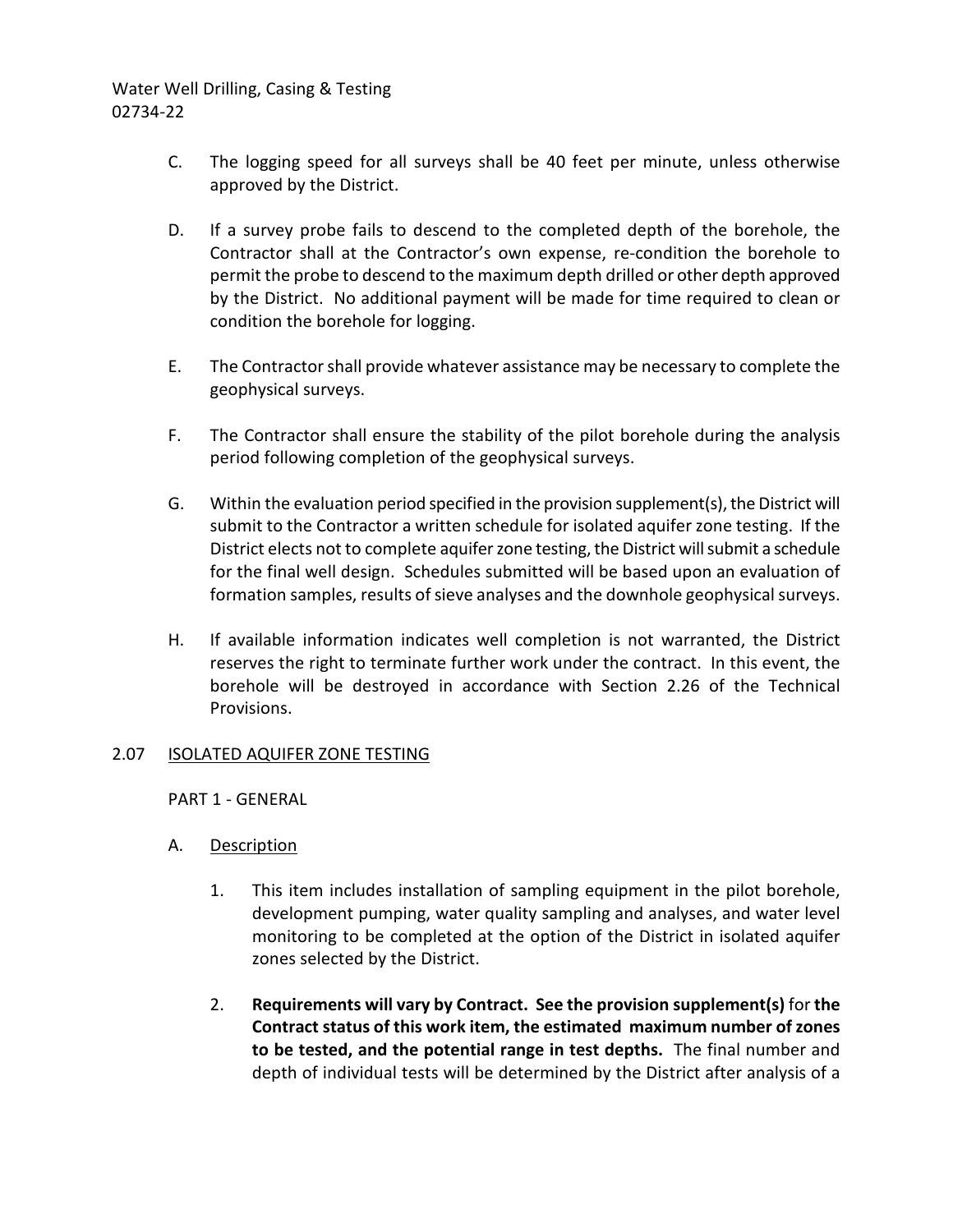lithologic log of drill cuttings, results of sieve analyses and downhole geophysical logs.

3. **The Contractor shall retain the services of a qualified testing laboratory, acceptable to the District, to complete laboratory analyses of collected water samples.** Analyses of each sample shall include the chemicals specified in the provision supplement(s). Contractor shall maintain chain-of-custody information for all samples collected and submitted to the laboratory for analysis.

# B. Submittals

- 1. Daily activity reports.
- 2. Results of testing in each aquifer zone including description of zones isolated (screened interval, schedule of annular fill materials installed, water production rates, water levels and water samples collected).
- 3. Laboratory results of water sample analyses.
- C. Measurement and Payment

Payment for isolated aquifer zone testing will be based on the number of zones tested and the unit price bid per zone. No standby time will be paid during the District's evaluation period (see provision supplement(s)) after receipt of the laboratory results from the Contractor or its laboratory for the last isolated aquifer zone tested. Standby time will be paid for each hour after the analysis period for which the Contractor waits to receive instructions for pilot borehole reaming and final well construction. The analysis period is specified in the provision supplement(s).

# PART 2 - MATERIALS AND EQUIPMENT

- A. Slotted Sampling Tool
	- 1. The tool used to sample groundwater quality and water level in an isolated aquifer zone shall consist of a minimum 4-inch diameter mill-slotted steel pipe with 0.060-inch slots.
	- 2. The length of the slotted pipe shall be 10 to 20 feet as approved by the District.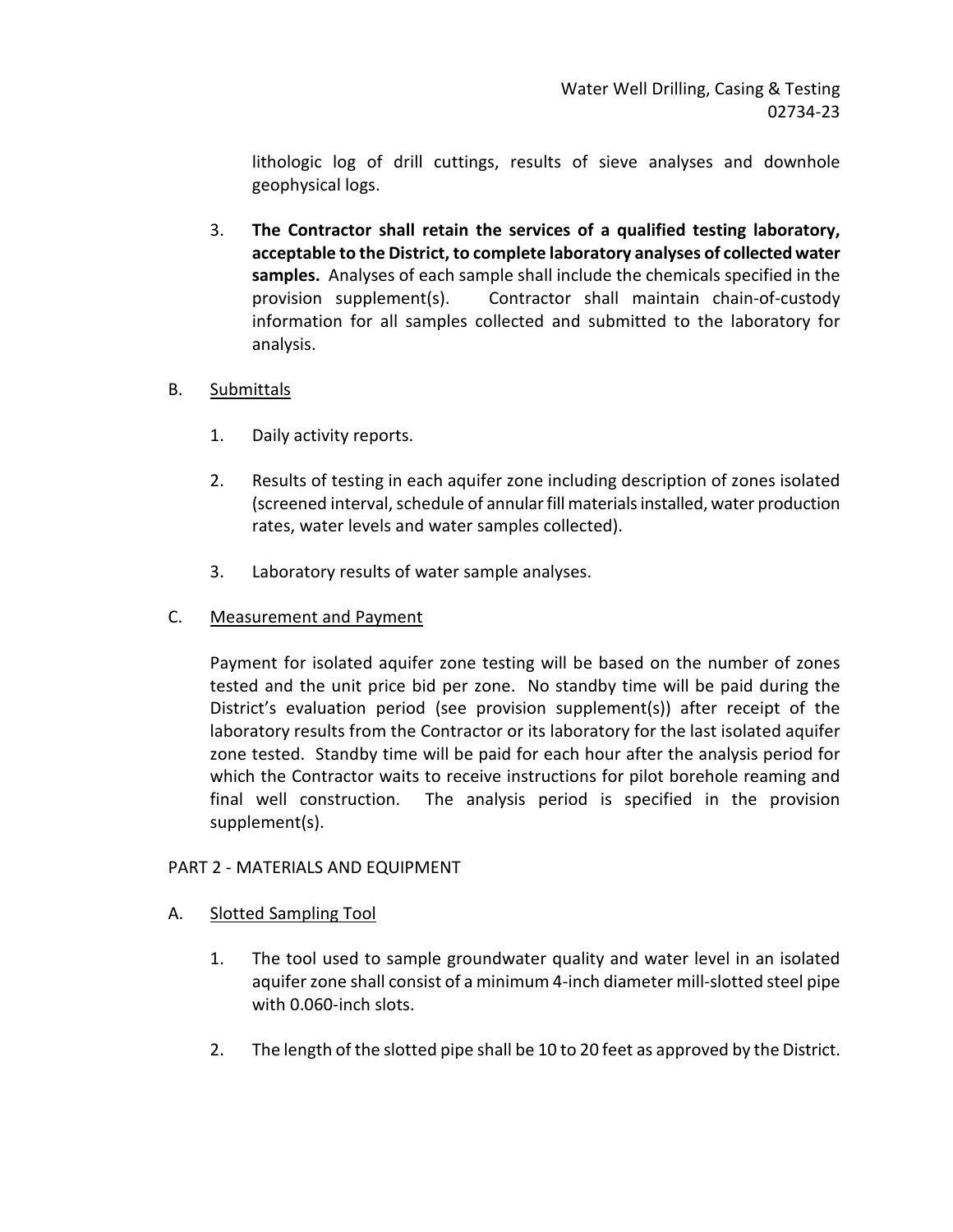> 3. The approximate open area of the slotted pipe shall be 5.5 square inches per foot of pipe.

## B. Gravel Pack

Gravel pack materials installed around the slotted sampling tool shall be coarsegrained sand or pea gravel washed clean of fine-grained sediment.

### C. Annular Seals

Fill material used to seal the annulus at the top and bottom of the slotted sampling pipe shall include bentonite and barite.

## D. Air Compressor

The compressor used for air-lift pumping shall have the capacity specified in the provision supplement(s).

## E. Submersible Pump

An environmental sampling submersible pump with the capacity specified in the provision supplement(s) shall be provided by the Contractor and used at the District's option to collect groundwater samples. The pump and column pipe shall be clean and assembled using a threaded joint compound approved for environmental use.

### PART 3 - EXECUTION

# A. Schedule of Sampling

Upon completion of the downhole geophysical surveys, the District will prepare a schedule of testing and sampling for specific isolated aquifer zones. The schedule will specify the number and depth of individual zones to be tested, depth intervals for gravel pack and seals, specific sampling requirements and method of pumping for sample collection (air-lift and/or submersible pump).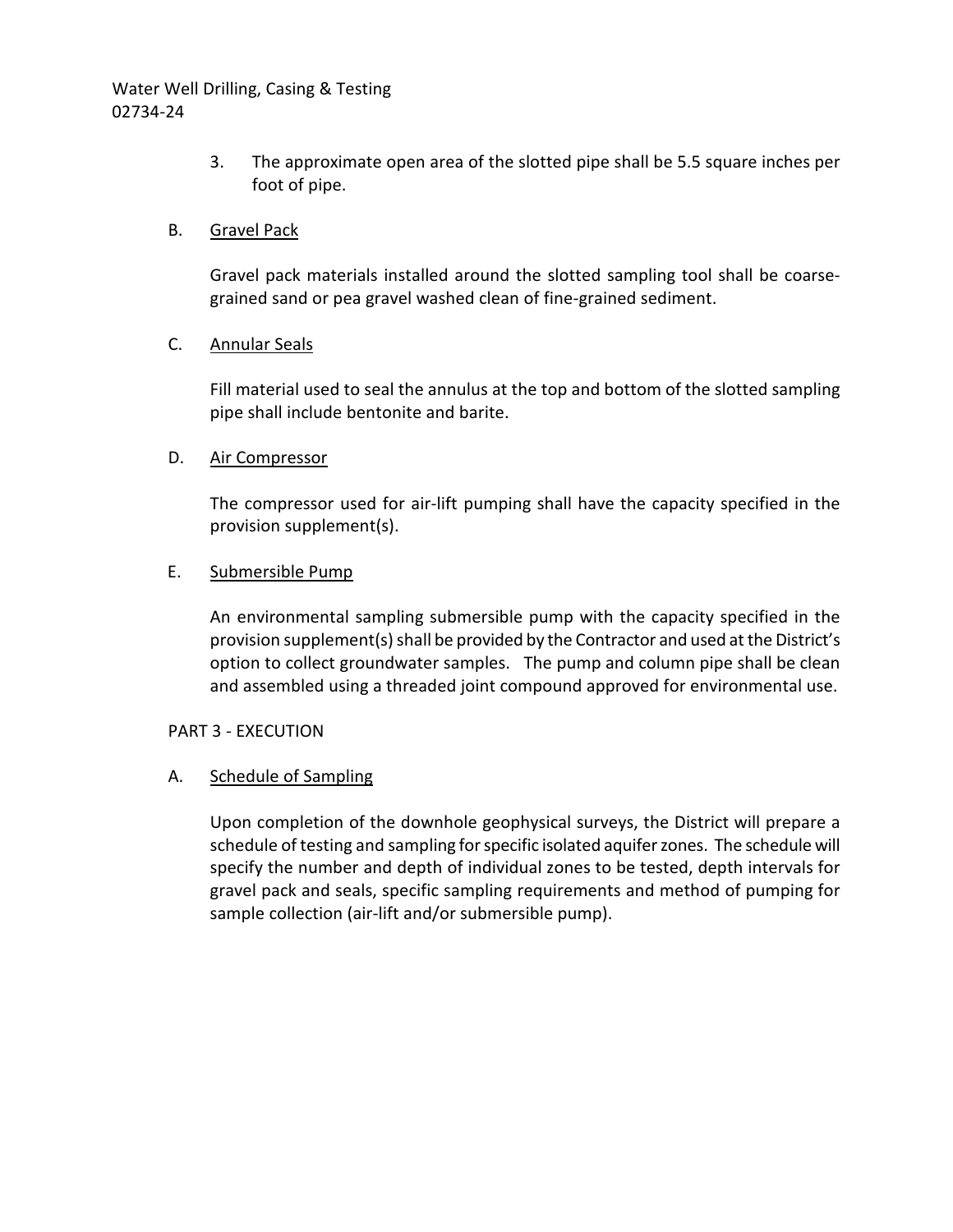## B. Construction and Testing of Individual Isolated Aquifer Zones

Figure 3 (Section P, Standard and Construction Drawings) shows a schematic diagram depicting requirements and dimensions for isolating a specific aquifer zone for testing. Testing shall commence with the deepest zone selected and proceed progressively to shallower zones until all specified zones have been tested. General procedures for zone construction and testing include:

- 1. Install the slotted sampling tool to the specified depth. Fill the borehole annulus with gravel pack materials to a depth of approximately 30 feet below the lowest slots of the sampling tool. Install a 10-feet thick lower bentonite/barite seal in the annulus above the gravel pack. Install gravel pack materials above the lower annular seal to a depth of approximately 20 feet above the upper-most slots of the sampling tool. Install a 5-feet thick layer of plaster sand. Install a 10-feet thick upper bentonite/barite seal in annulus above the plaster sand. Install a 20-feet thick layer of gravel pack materials in the annulus above the upper seal**. Fill materials shall be installed in the annulus using a tremie pipe and District-approved procedures.** Upon completion, the Contractor shall allow sufficient time (minimum of 12 hours) for the bentonite/barite seals to hydrate and setup before beginning air-lift development.
- 2. Install an air line inside the sampling tool string to a depth of at least 150 feet below the static water level in the isolated aquifer zone. Adjust the depth of the air-line as needed to accommodate conditions encountered.
- 3. Record the static water level in the sampling tool prior to starting air-lifting operations.
- 4. Develop the isolated aquifer zone by airlifting methods for a minimum of 6 hours or until the discharge water is essentially free of drilling mud and fine sediment and the specific conductance stabilizes to the satisfaction of the District. Collect and preserve water samples at one-half hour intervals during air-lifting using containers acceptable to the District.
- 5. Record the final stabilized static water level in the isolated zone after air-lift pumping has stopped.
- 6. At the District's option, install a submersible pump inside the sampling tool string to a depth specified by the District (generally on the order of 150 feet below the static water level in the zone tested). Record the static water level. Commence pumping and pump the isolated aquifer zone for a minimum of 2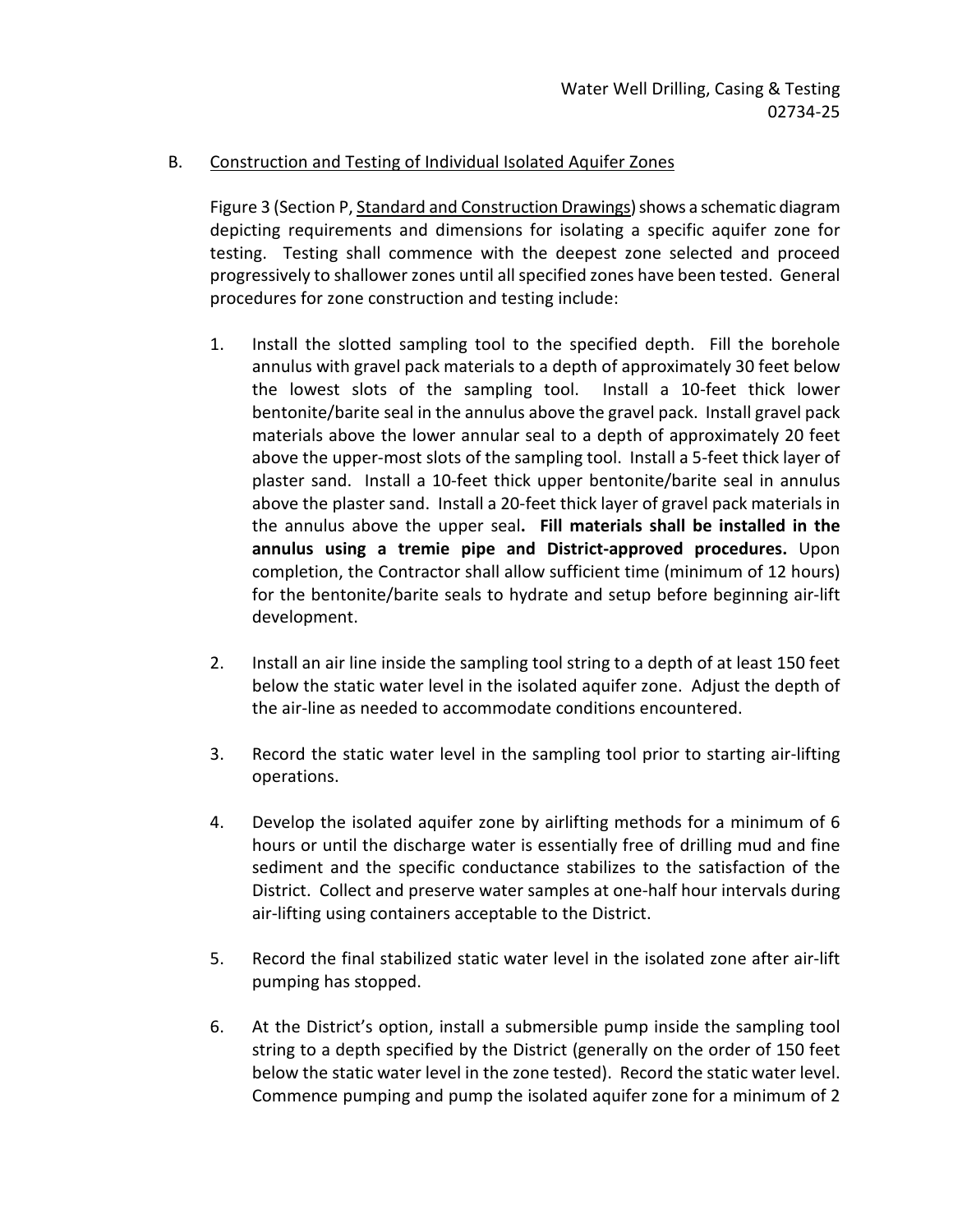hours after the discharge water clears and/or the specific conductance, pH, and temperature of the discharge water stabilizes to the satisfaction of the District. Measure and record the pumping rate and pumping water level. Assist the District with sample collection as requested.

7. After a final water sample is collected, cease pumping and allow the water level in the isolated zone to stabilize. Measure and record the stabilized water level. Remove the sampling pump and repeat the above procedures to construct and test the next isolated aquifer zone.

# C. Analysis of Water Samples

- 1. The Contractor shall be responsible for the collection, storage, transport and analysis of groundwater samples during isolated aquifer zone testing. Laboratory analyses of water samples shall include the chemicals listed and be completed within the time period specified in the provision supplement(s).
- 2. Laboratory results shall be provided to the District in paper copy and Districtapproved digital formats on either compact disk or 3.5-inch floppy disk.
- 3. The District may require an evaluation period up to the time specified in the provision supplement(s). The evaluation period shall begin following District receipt of laboratory analyses from all aquifer zones tested. No standby time shall accrue during this period.
- 4. After evaluating the water sample results, the District will submit to the Contractor a final schedule of well completion.

### 2.08 BOREHOLE SEAL

### PART 1 - GENERAL

# A. Description

- 1. This work item includes installing a grout seal, at the District's option in the lower (bottom) portion of the borehole.
- 2. **Requirements will vary by Contract. The work item status and tentative seal depth are specified in the provision supplement(s) and Bidding Sheets.** The final seal depth and thickness will be specified in the final well design submitted to the Contractor by the District after evaluation of the lithologic log, geophysical surveys and isolated aquifer zone testing results, as applicable.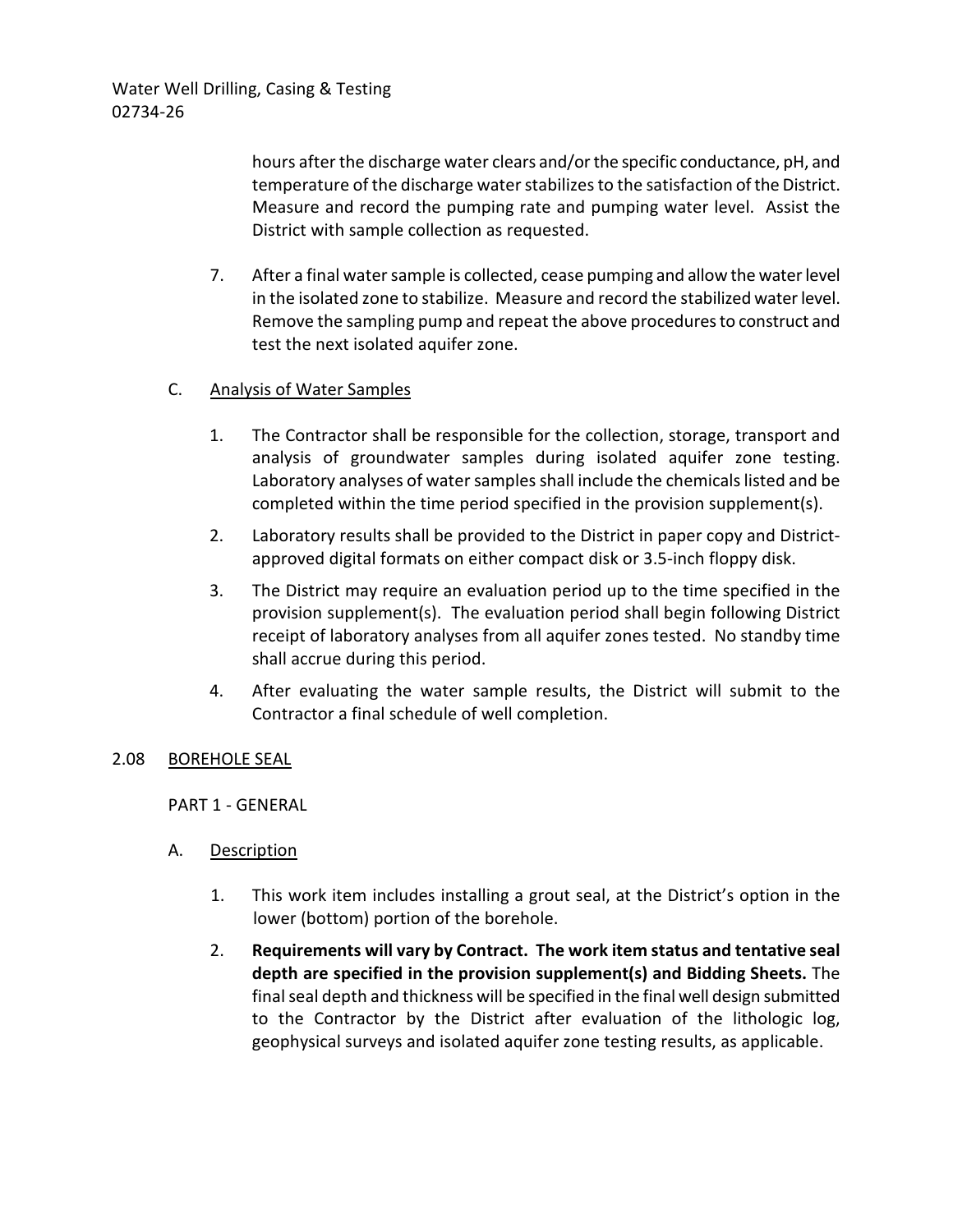# B. Submittals

- 1. Daily activity logs.
- 2. Cement weigh tickets.
- 3. Record of actual depth and thickness of seal installed.

# C. Measurement and Payment

Payment for installation of a pilot borehole seal shall be at the lump sum price bid (see Bidding Sheets).

## PART 2 - MATERIALS

## Seal

Cement grout used for the borehole seal shall be a non-shrinking cement mixture approved by the District. The grout shall be supplied by a qualified subcontractor.

### PART 3 - EXECUTION

- A. The borehole seal may be installed in the pilot borehole after completion of the geophysical surveys or following completion of reaming operations. If installed after reaming, the Contractor shall re-enter the borehole with the pilot hole bit to clean out that portion of the borehole to be sealed.
- B. Cement grout shall be pumped in the borehole using a tremie pipe. The bottom of the tremie pipe shall remain submerged during the entire grouting operation.

### 2.09 FINAL REAMED BOREHOLE

PART 1 - GENERAL

A. Description

This item includes reaming the pilot borehole to the final borehole diameter(s) and depth(s) specified by the District in the final well design.

- B. Related Work Specified Elsewhere
	- 1. Drilling Fluid Section 2.05.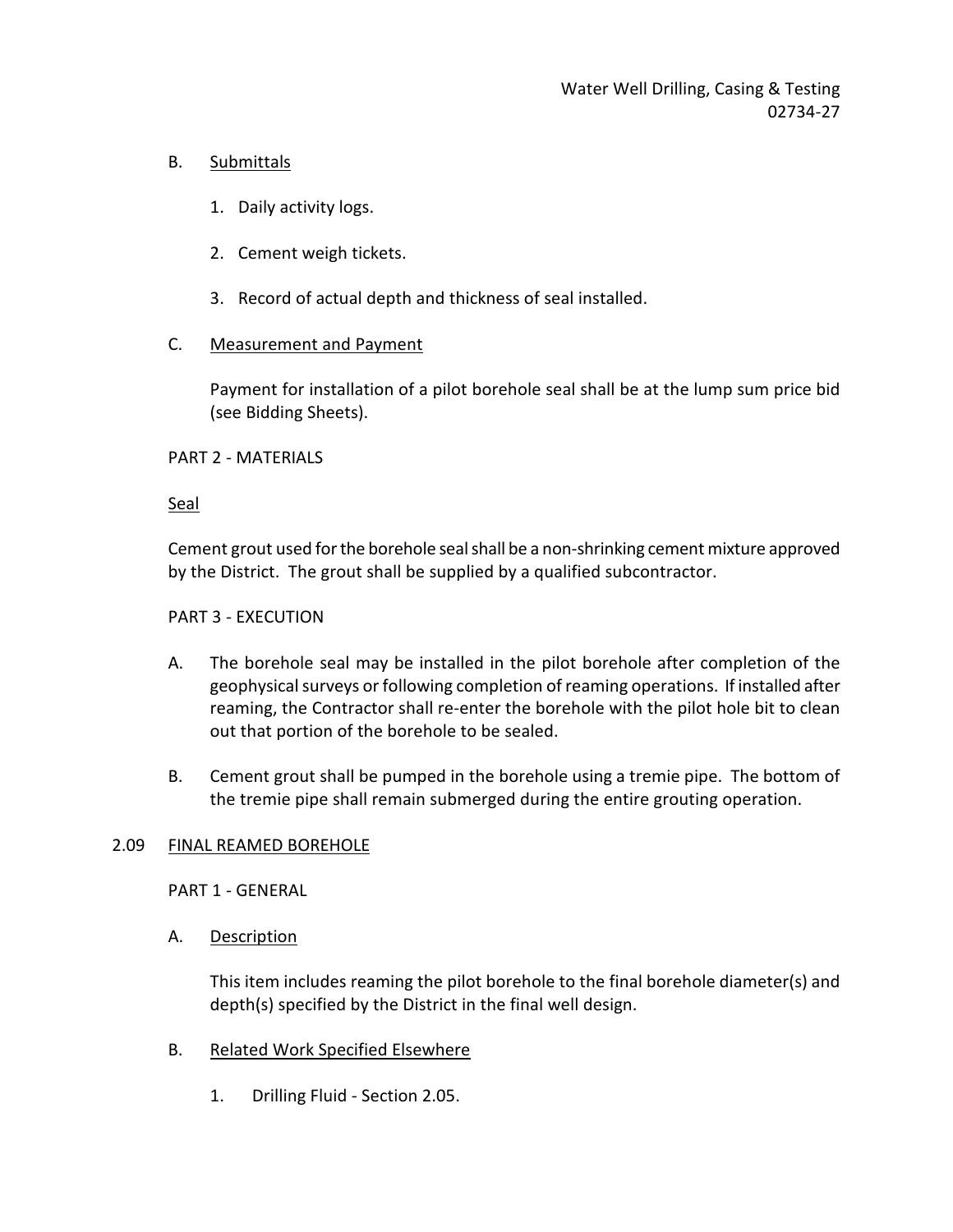2. Contractor Equipment - Section 1.04 (this provision) and Special Conditions.

## C. Submittals

Daily activity reports.

## D. Measurement and Payment

Payment for reaming operations shall be for the number of linear feet of pilot borehole reamed to the specified diameter(s) (see Bidding Sheets). Measurement for payment for borehole reaming shall be from the bottom of the conductor casing to the bottom of the interval reamed as verified by the caliper survey and approved by the District.

PART 2 - MATERIALS

## Drilling Fluid

The Contractor shall maintain controlled drilling fluid characteristics during the entire reaming operation as specified in Section 2.05.

### PART 3 - EXECUTION

- A. Upon receipt of a written final well design from the District, the Contractor shall ream the pilot borehole to the depths and maximum diameters specified.
- B. A record shall be kept showing any variation in the addition and amount of drilling fluid or water required during the drilling operation. The depths at which such changes are required shall be shown in the daily reports.
- C. Upon completion of the reaming operations, a caliper survey shall be run to verify the final diameters and depths reamed.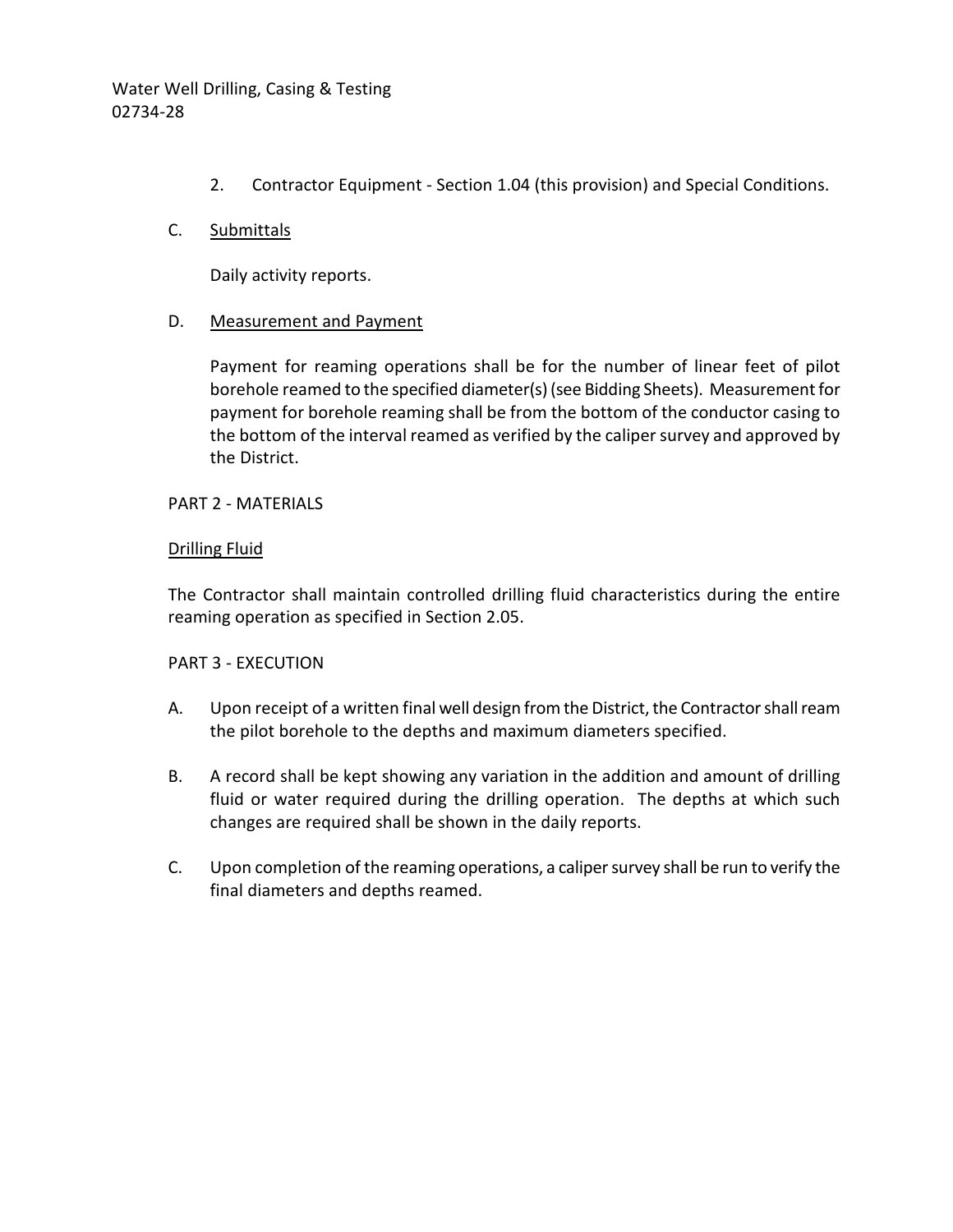#### 2.10 CALIPER SURVEY

PART 1 - GENERAL

A. Description

This item includes a caliper survey to be conducted by a firm retained by the Contractor and approved by the District. The caliper survey shall accurately measure the final diameter(s) of the reamed borehole.

- B. Submittals
	- 1. Within ten (10) days of the Notice of Award, the Contractor shall submit to the District, the name and qualifications of the firm proposed to conduct the caliper survey.
	- 2. The Contractor shall provide five (5) field copies of the caliper survey to the District for interpretation upon completion. Within one (1) week of survey completion, the Contractor shall provide the District with ten (10) final copies of the caliper survey, one mylar original, and survey results in a District-approved digital format on either compact disk or 3.5-inch floppy disk.
	- 3. Based upon an examination of caliper survey results, the Contractor shall estimate and report to the District the volumes of gravel pack and other annular fill materials required to complete the final well design.

### C. Measurement and Payment

- 1. Payment for the caliper survey will be based on the lump sum price bid (see Bidding Sheets). Payment shall include full compensation for fluid circulation, removal of the drill string, operation of the drilling rig and other equipment, furnishing and operating caliper survey equipment as specified, and providing whatever assistance may be required to complete the caliper survey.
- 2. Upon receipt of field copies of the caliper survey, the District may require an evaluation period, up to the time specified in the provision supplement(s), to review and approve survey results. No standby time will be paid during this evaluation period. Standby time will be paid for each hour after the initial evaluation period for which the Contractor waits for District approval of caliper survey results.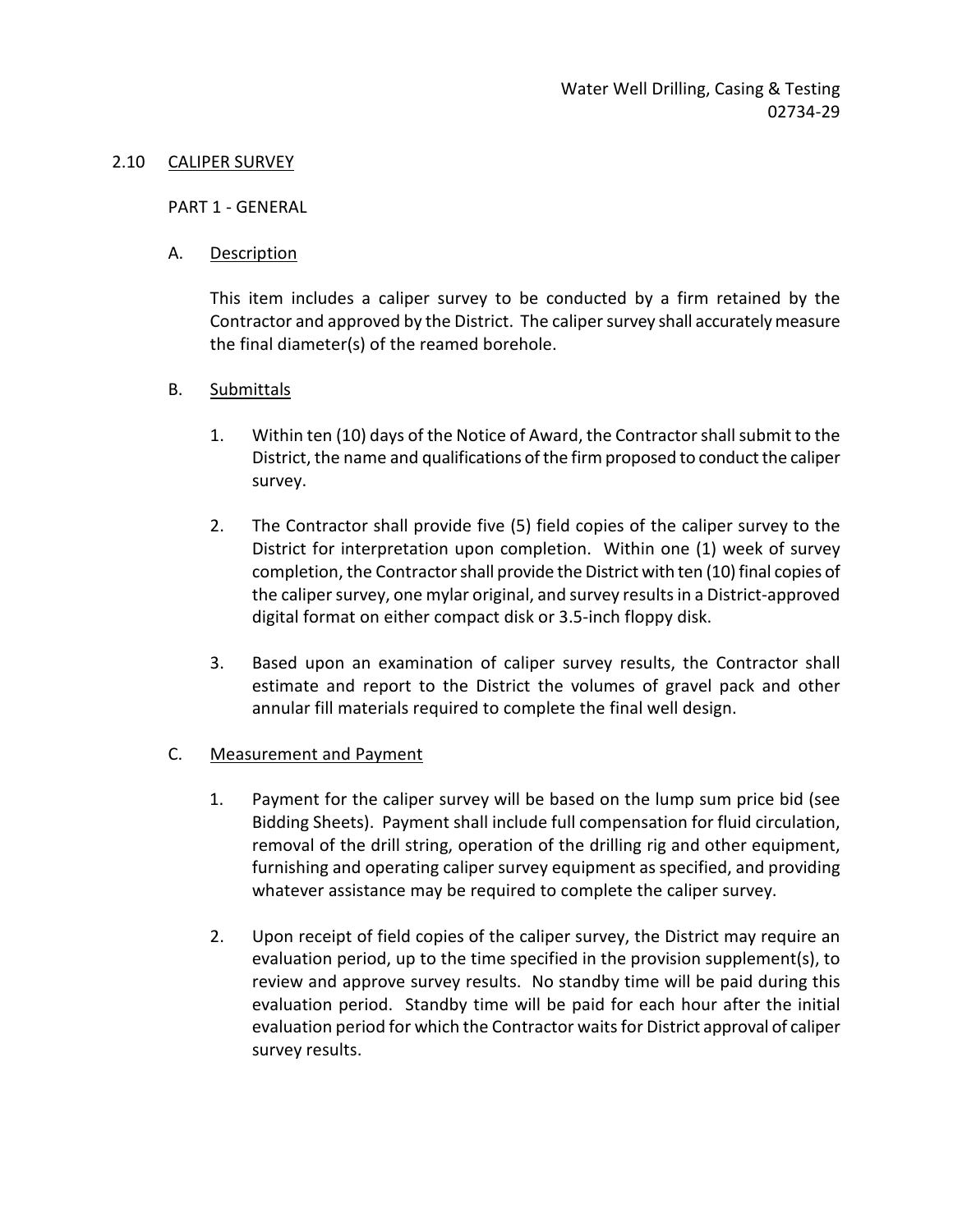#### PART 2 - MATERIALS

The caliper equipment used to perform the survey shall have a minimum of three arms and be capable of measuring a borehole diameter to 48 inches. The horizontal scale for the caliper plot shall be four inches of borehole diameter per inch of plot. The vertical depth scale shall be as specified in the provision supplement(s).

### PART 3 - EXECUTION

- A. Upon completion of reaming, and prior to setting the bottom pilot borehole grout seal if required, the caliper survey shall be conducted. Before starting the survey, the Contractor shall ensure the borehole is free of loose drill cuttings by circulating the drilling fluid for a period of at least one (1) hour.
- B. The caliper survey shall become the property of the District at the time the survey is completed. The survey will be conducted in the presence of the District.
- C. The logging speed for the caliper survey shall be 40 feet per minute, unless approved otherwise by the District.
- D. If the caliper survey shows the reamed borehole to be less than the specified diameter(s) at any point or the final borehole is less than the specified depth, the borehole shall be re-reamed or re-drilled and re-surveyed at the Contractor's expense.
- E. The Contractor shall provide whatever assistance may be necessary to complete the caliper survey.
- F. During the evaluation period following completion of the caliper survey, the Contractor shall remain continuously responsible for the integrity of the final reamed borehole. The Contractor shall take all steps necessary to stabilize and preserve the borehole.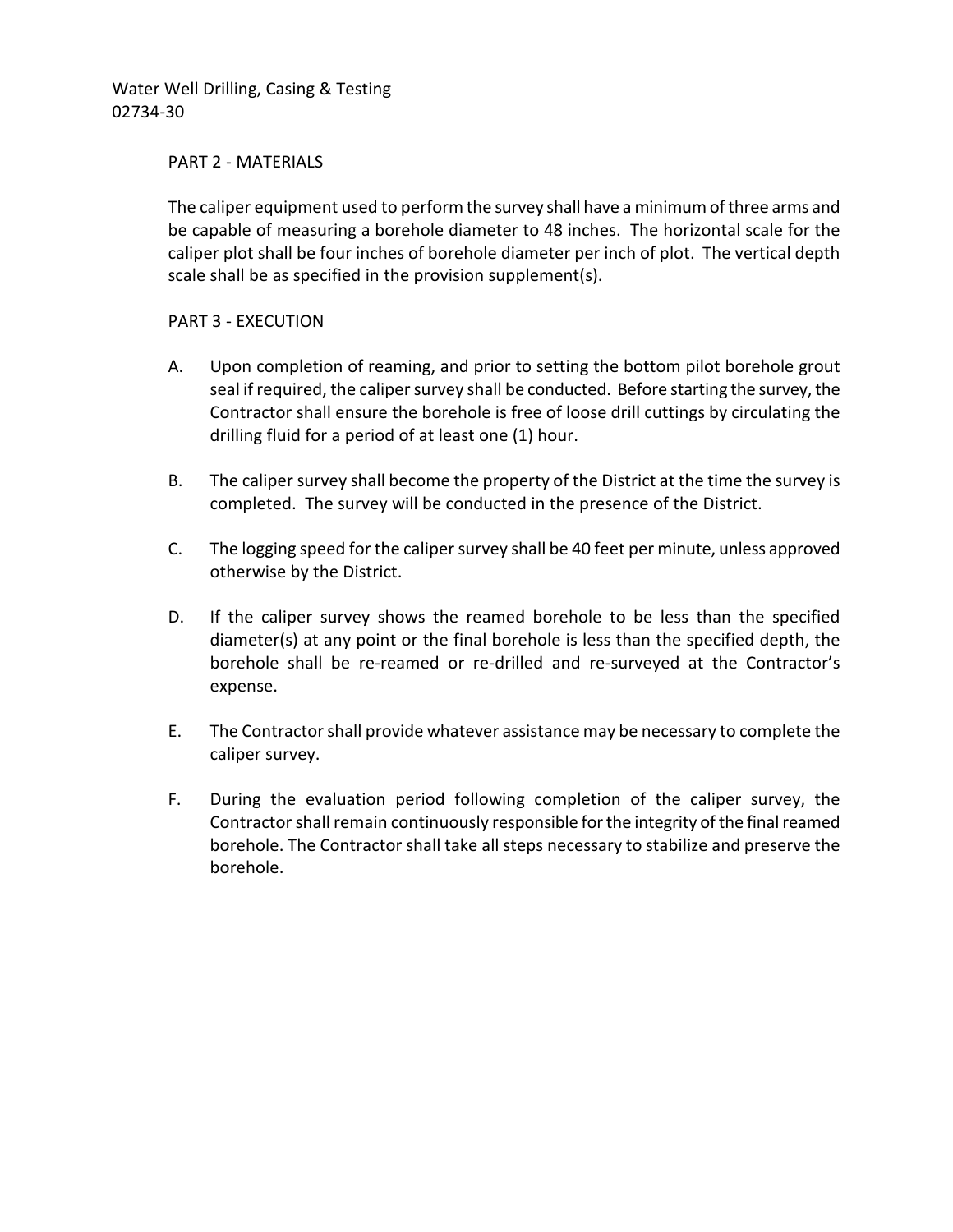### 2.11 WELL CASING AND ACCESSORY TUBING

#### PART 1 - GENERAL

## A. Description

- 1. This item includes the supply and installation of blank and screened well casing, end cap, cover plate, gravel feed tube, sounding tube(s), and air vent tube required by the final well design. Well construction materials are specified in the provision supplement(s). For bidding purposes, tentative schedules of completion for Contract wells are provided in the provision supplement(s), Bidding Sheets, and shown in Section P, Standard and Construction Drawings.
- 2. A final schedule of well casing and tubing will be prepared by the District and submitted to the Contractor upon completion of analyses of a lithologic log and sieve analyses of drill cuttings, downhole geophysical surveys and results of isolated aquifer zone testing.

## B. Submittals

The Contractor shall submit certified test reports and other documentation necessary to demonstrate compliance with (1) the physical and chemical properties of the steel used in the manufacture of blank and screened well casing, and all accessory tubing delivered on-site, and (2) diameter, wall thickness and slot dimensions (as applicable) of blank and screened well casing, and accessory tubing specified in the final well design.

### C. Measurement and Payment

- 1. Payment for installation of blank pump house casing will be based on measurement of the vertical feet of casing installed from the ground surface complete and in place, exclusive of other blank and screened well (see Bidding Sheets).
- 2. Payment for installation blank well casing (below the pump house casing) will be based on measurement of the vertical feet of well casing installed, complete and in place, exclusive of blank pump house casing and screened well casing (see Bidding Sheets).
- 3. Payment for installation of screened well casing will be based on measurement of the vertical feet of screened well casing installed, complete and in place,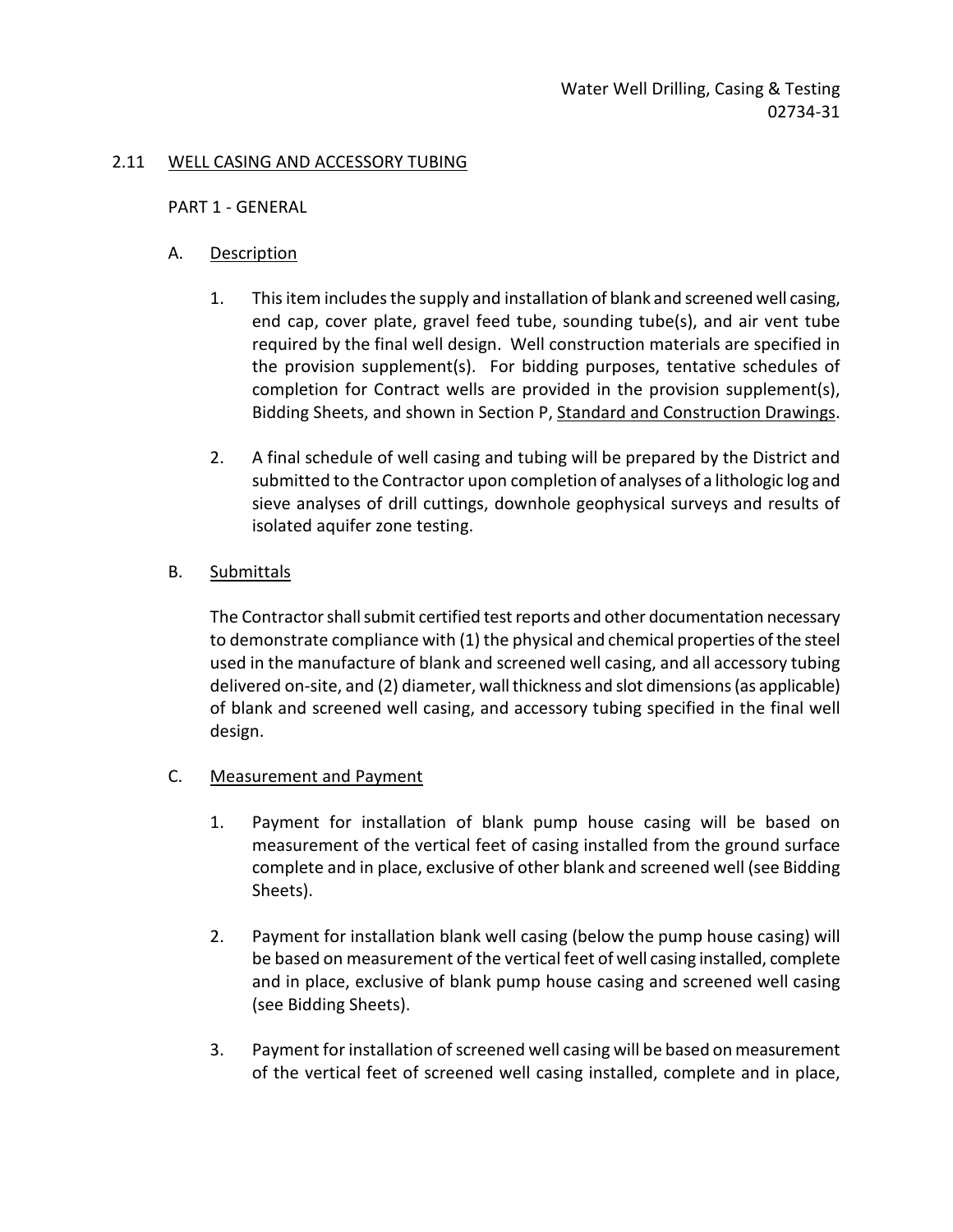exclusive of the blank pump house casing and other blank well casing (see Bidding Sheets).

- 4. Payment for the sounding tube(s) will be based on measurement of the vertical feet of tubing installed from the ground surface complete and in place, including the spliced section to connect a sounding tube to the well casing (see Bidding Sheets).
- 5. Payment for the permanent gravel feed tube will be based on the vertical feet of tubing installed from the ground surface, complete and in place (see Bidding Sheets).
- 6. Payment for the air vent tube will be based on the lump sum price bid.
- 7. Payment for the blank and screened well casing, sounding tube(s), air vent tube and permanent gravel feed tube shall include supply and installation of welding collars, centralizers, cover plate, end cap, tubing caps and all equipment, materials and labor required for successful installation at the specified depths.

## PART 2 - MATERIALS

# A. Blank Well Casing

- 1. Blank Pump House Casing. Blank pump house casing shall be provided as specified in the provision supplement(s), with welded collars attached. A top cover plate shall be fabricated using steel with the same physical and chemical properties as the blank casing.
- 2. Blank Well Casing. Blank well casing (installed below the pump house casing) shall be provided as specified in the provision supplement(s), with welded collars attached.
- 3. The casing shall be fabricated in lengths not less than 10, 20 or 40 feet. Random lengths of casing are not permitted. The casing shall be spiral welded or containing one longitudinal seam parallel to the casing axis and not more than one circumferential seam in 10 feet, or as otherwise approved by the District. All spiral and longitudinal and circumferential seams shall be buttwelded with shielded arc electrodes to assure full fusion with the parent metal and complete penetration.
- 4. The blank well casing shall have the same I.D., thickness, physical and chemical properties as the screened well casing.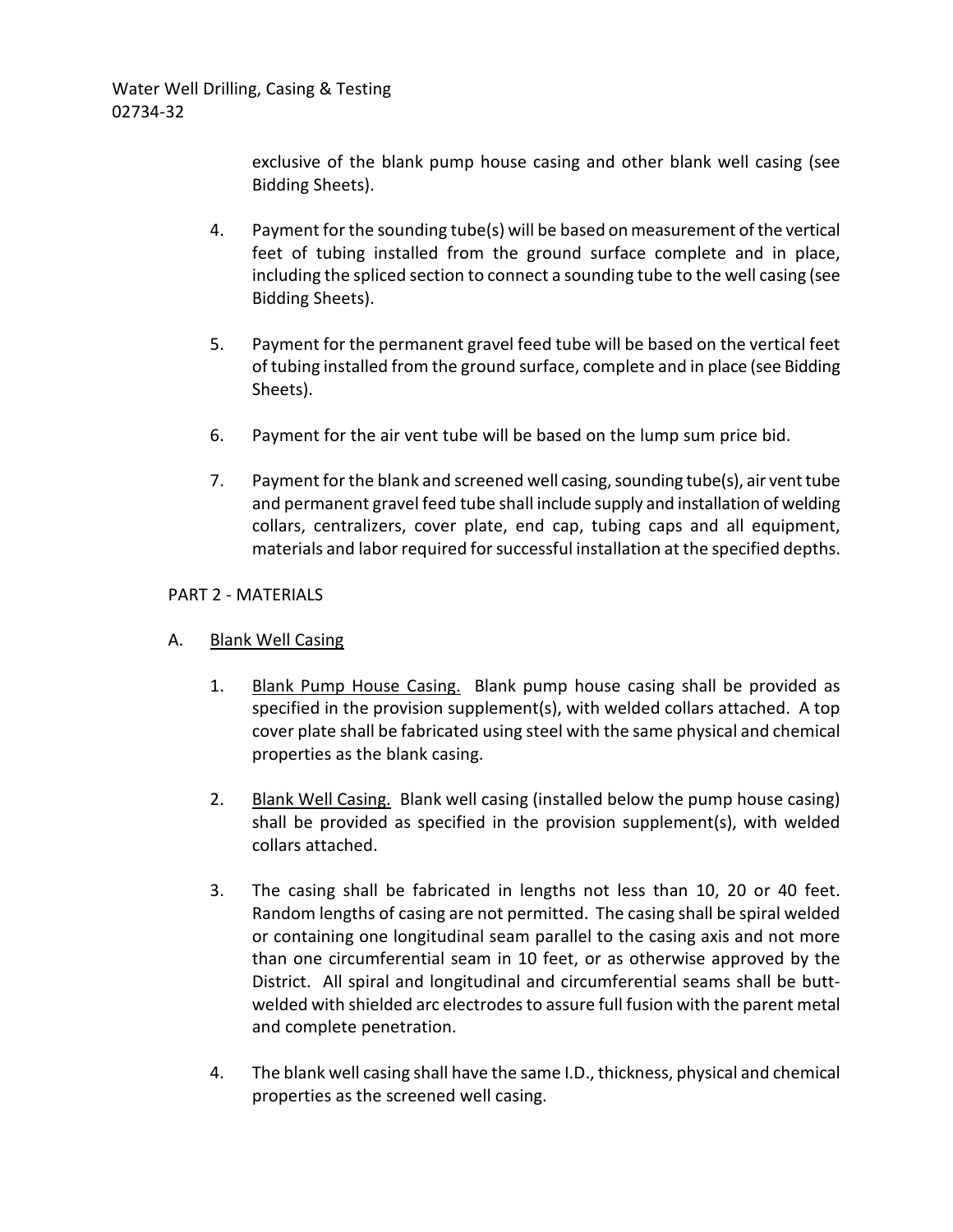- 5. The ends of each casing joint shall be machined perpendicular to the casing axis to ensure the straightness of each assembled section. Joints shall be furnished with collars for welding. Collars shall be of the same thickness and have the same physical and chemical properties as the corresponding casing section. The collars shall be rolled to fit the outside diameter of the casing and factory welded to one end. Three equally spaced 5/16-inch diameter alignment holes shall be provided in each collar to ensure proper matching of the ends upon assembly.
- 6. All welding shall be done with shielded arc electrodes compatible with the casing material and shall be performed by certified welders in accordance with American Welding Society Standards.
- 7. All casing materials shall be new.

# B. Screened Well Casing

- 1. The screened well casing shall be the louvered type with machine made openings that are horizontal to the axis of the casing with an aperture facing downward. **The louvered screen shall be Roscoe Moss Ful Flo Shutter Screen.**
- 2. The well screen shall be provided as specified in the provision supplement(s), with welded collars attached. The casing shall be spiral welded or containing one longitudinal seam parallel to the casing axis and not more than one circumferential seam in 10 feet, or as otherwise approved by the District. All spiral and longitudinal and circumferential seams shall be butt-welded with shielded arc electrodes to assure full fusion with the parent metal and complete penetration.
- 3. For bidding purposes, the aperture size of the well screen is specified in the provision supplement(s). **The final aperture size will be selected after examination of the lithologic log and sieve analyses of drill cuttings and the downhole geophysical surveys and will be specified in the final well design prepared by the District.**
- 4. The ends of each casing joint shall be machined perpendicular to the casing axis to ensure the straightness of each assembled section. Joints shall be furnished with collars for welding. Collars shall be of the same thickness and have the same physical and chemical properties as the corresponding screen section. The collars shall be rolled to fit the outside diameter of the screen and factory welded to one end. Three equally spaced 5/16-inch diameter alignment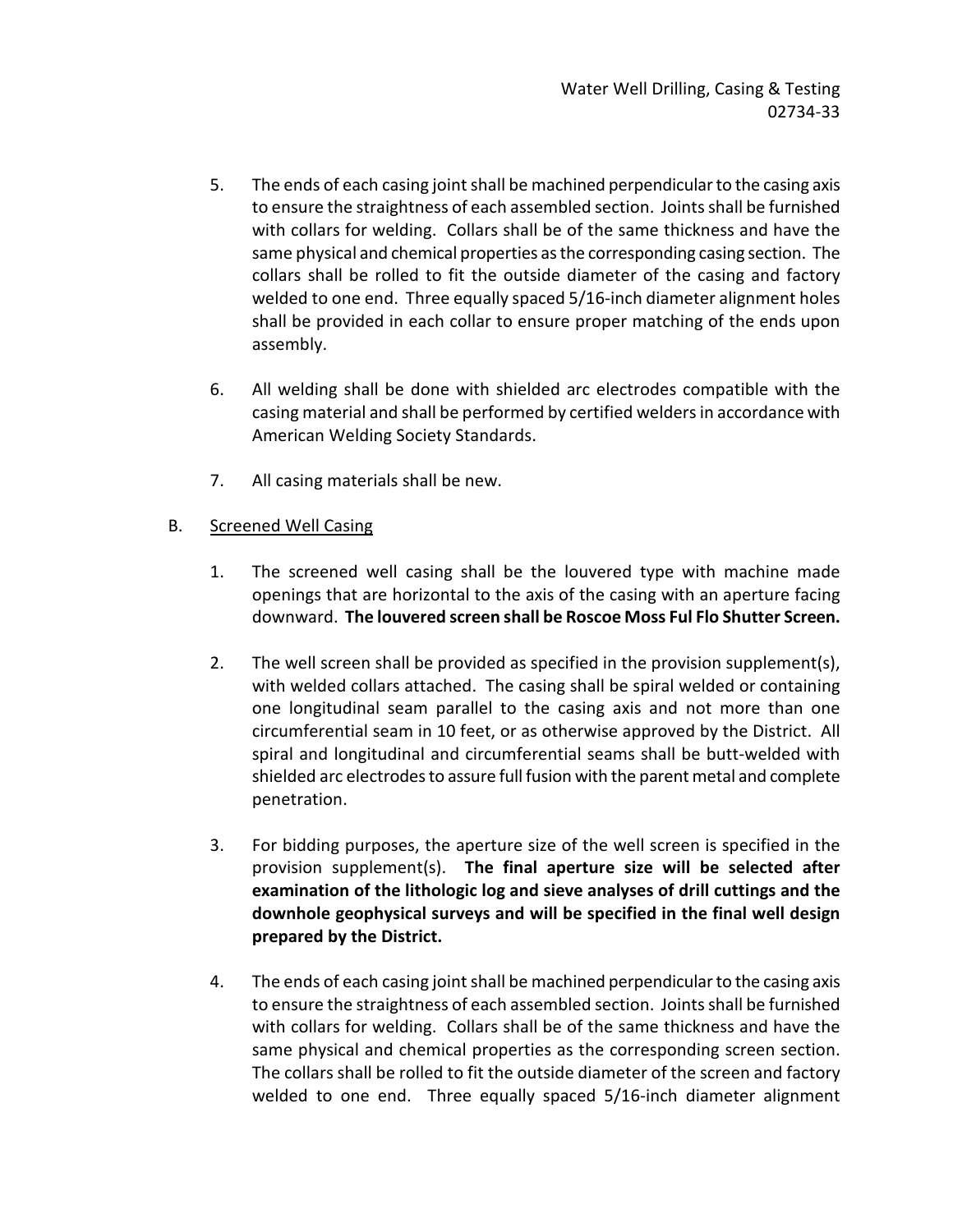boreholes shall be provided in each collar to ensure proper matching of the ends upon assembly.

- 5. The well screen shall be factory assembled in 10-feet, 20-feet or 40-feet lengths as specified by the District.
- 6. The Contractor shall ensure the inside diameter of the well screen is the same as the inside diameter of the blank well casing.
- 7. All welding shall be done with shielded arc electrodes compatible with the casing material and shall be performed by certified welders in accordance with American Welding Society Standards.
- 8. All well screen materials shall be new.

## C. Casing Centralizers and Bottom End Cap

Casing centralizers and bottom end cap shall be provided as shown on the plans. The centralizers and bottom end cap shall be of the same physical and chemical properties as the well casing.

### D. Sounding Tube(s)

The sounding tube(s) shall be as specified in the provision supplement(s).

### E. Air Vent Tube

The air vent tube shall be as specified in the provision supplement(s).

### F. Permanent Gravel Feed Tube

The permanent gravel feed tube shall be as specified in the provision supplement(s).

### G. Welding Electrodes

The following electrodes shall be used for welding various casing materials(additional material types may be specified in the provision supplement[s]):

| Mild Steel                                 | E-6011 or E-7018 |
|--------------------------------------------|------------------|
| Copper-bearing Steel                       | E-6011 or E-7018 |
| Low Alloy Steel (ASTM A 242 or equivalent) | E-7018           |
| Stainless Steel (Type 304L)                | E-308L-16        |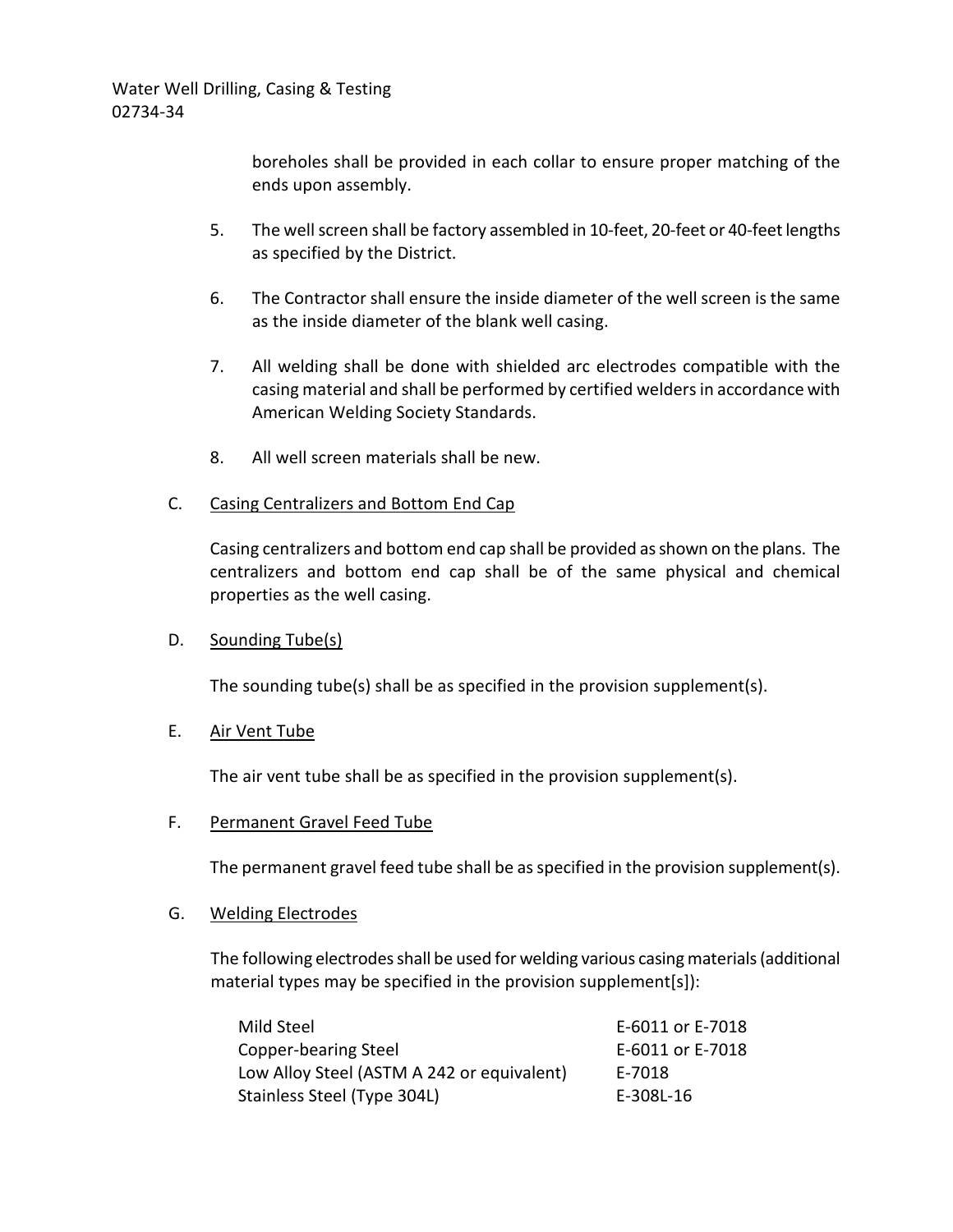Stainless Steel (Type 316L) E-316L-16

Depending on the wall thickness, the following electrode sizes shall apply:

| <b>Wall Thickness</b>                  | Electrode Size                   |
|----------------------------------------|----------------------------------|
| $1/8$ -inch<br>$3/16$ - to $1/4$ -inch | $1/8$ -inch<br>5/32-to 3/16-inch |
| Over 1/4-inch                          | $3/16$ - to $1/4$ -inch          |

## PART 3 - EXECUTION

- A. General
	- 1. Installation of well casing and screen shall commence upon completion of a District-approved caliper survey of the reamed borehole and after all well construction materials delivered on site have been examined and approved by the District for compliance with the final well design.
	- 2. The final arrangement of the accessory tubing (sounding tube, gravel feed tube and air vent tube) and temporary tremie pipe around the well casing shall be approved by the District prior to installation of well casing.
- B. Joints

**All field joints shall be properly lap or butt-welded during installation with a minimum of two continuous passes per circumference***.* All field welding shall be performed in accordance with American Welding Society Standards by a certified welder.

C. Centralizers

Three steel guides shall be welded to the well casing string 120 degrees apart at intervals of not more than 100 feet to centralize and hold the casing in the proper position until the gravel is in place. The first set of guides shall be placed 5 feet from the bottom of the casing. Guides shall be fabricated and placed as shown in the plans. Only like metals shall be welded on the casing.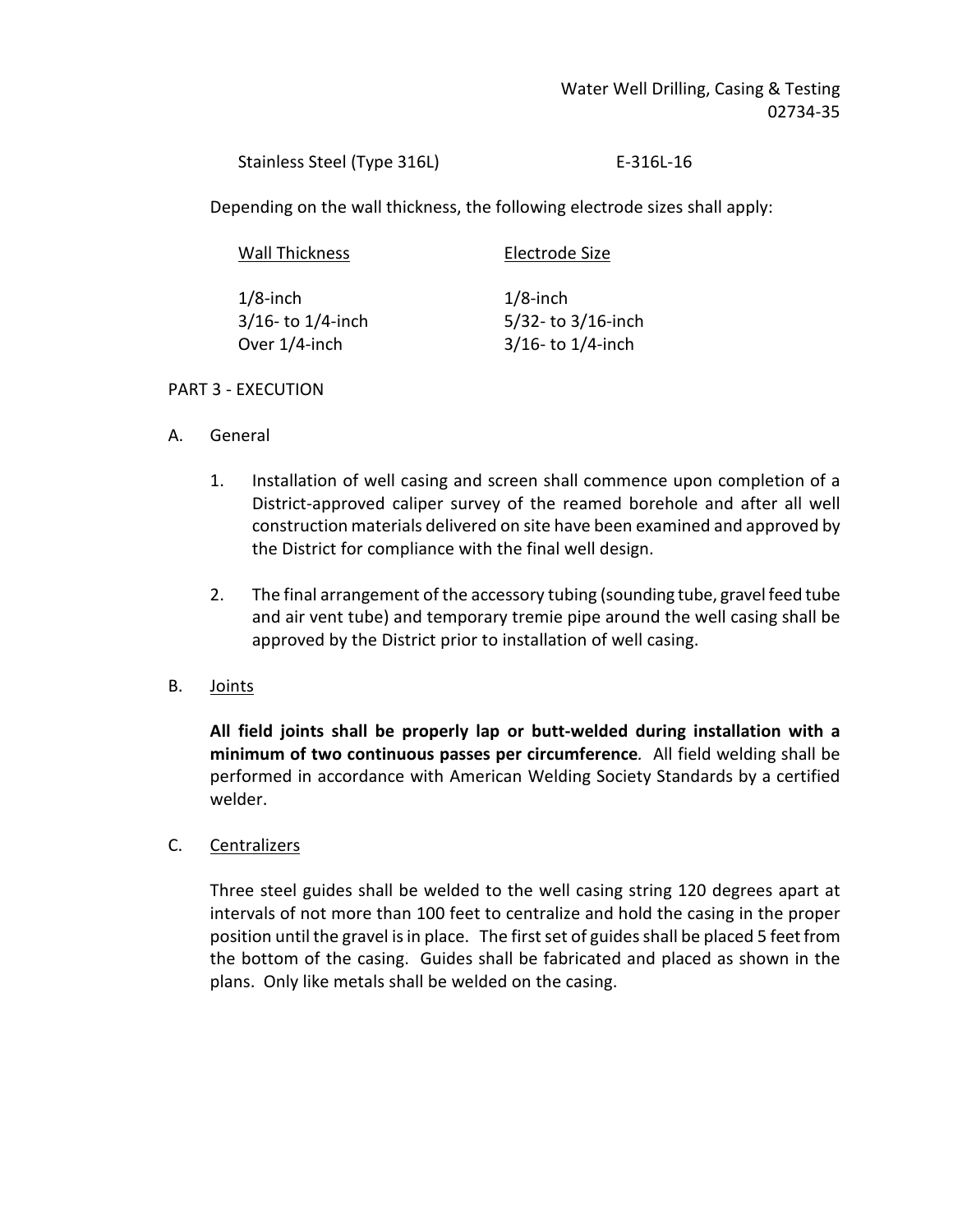## D. Gravel Feed Tube

A permanent gravel feed tube shall be installed in the reamed borehole prior to installation of the well casing. The bottom of the tube shall be placed below the planned top of the gravel pack as specified in the final well design. The top of the gravel feed tube shall extend above the ground surface and be completed as specified in the provision supplement(s).

## E. Construction Tremie Pipe

A temporary construction tremie pipe shall be installed in the reamed borehole prior to installation of well casing. The tremie pipe shall be used to install gravel pack, annular seal and sanitary seal materials in the annulus between the well casing and borehole. The tremie pipe shall be completely removed after placement of the upper annular seal.

# F. Air Vent Tube

An air vent tube shall be welded to a cut port in the well casing as specified in the provision supplement(s).

# G. Sounding Tubes

- 1. Sounding tubes shall be installed as specified in the final well design and the provision supplement(s).
- 2. During installation, sounding tubes shall be secured to the outside of the well casing at 40-feet intervals by welding a ½-inch by 1-inch steel bar to the casing and welding a sounding tube to the bar.
- 3. Sounding tubes shall enter the well casing at the depths specified in the final well design. At the point of entry, a sounding tube shall be securely welded to the casing in a manner and at an angle approved by the District. All rough cut edges shall be ground smooth prior to completing the splice. The spliced section shall be reinforced as needed to prevent collapse of the well casing.
- **4. The Contractor shall be solely responsible for ensuring the structural integrity of the external sounding tube and spliced section of well casing.**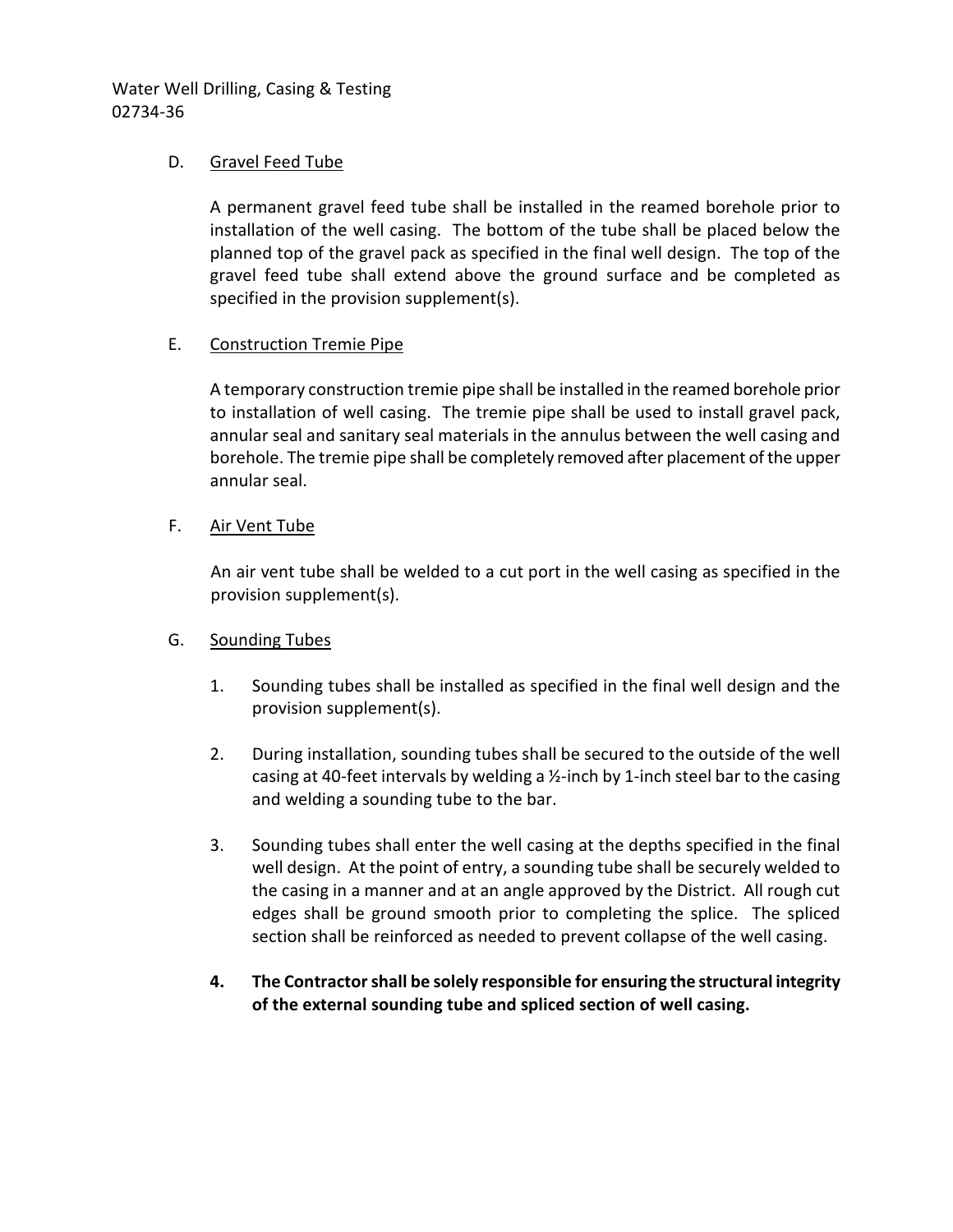## H. Blank and Screened Well Casing

- 1. Prior to casing installation, the Contractor shall inspect for and remove any tags, labels or other deleterious material attached to the interior or exterior of the blank and screened well casing.
- 2. The well casing string assembled shall be suspended in tension from the surface by means of an appropriate hanger or clamp. **Steel bars (clamp anchors) prewelded to the casing to hold the casing clamp in place during casing installation, shall be removed prior to lowering a new casing section into the borehole.** The use of float plugs to land and set casing will not be permitted. The casing string shall be plumb and centered in the borehole. The bottom of the casing shall not rest on the bottom of the borehole.
- 3. If for any reason the casing cannot be landed in the correct position, or at a depth acceptable to the District, the Contractor shall rectify the situation by either (1) removing the casing, re-reaming the borehole and re-installing the casing, or (2) constructing another well in accordance with the specifications, plans and final well design at a location immediately adjacent to the original well. All such remedial work shall be at no additional cost to the District. The borehole of the abandoned well shall be shall be properly destroyed at the Contractor's expense in accordance with Section 2.26.
- 4. If any of the casings should collapse or be damaged prior to well completion, they shall be withdrawn and replaced at the Contractor's expense.
- 5. All work required to be repeated, and all additional materials, labor and equipment required, shall be furnished at the expense of the Contractor and no claim for additional compensation shall be made or be allowed therefore, except as specifically provided herein.
- 6. **Alignment holes in all collars at casing joints shall be welded completely closed to prevent the entry of water from outside the casing.**
- 7. The top of the well casing string shall extend approximately 24 inches above the ground surface.
- 8. The bottom of the permanent gravel feed tube shall be placed approximately 20 feet below the top of the gravel pack. The top of the tube shall extend approximately 18 inches above ground surface.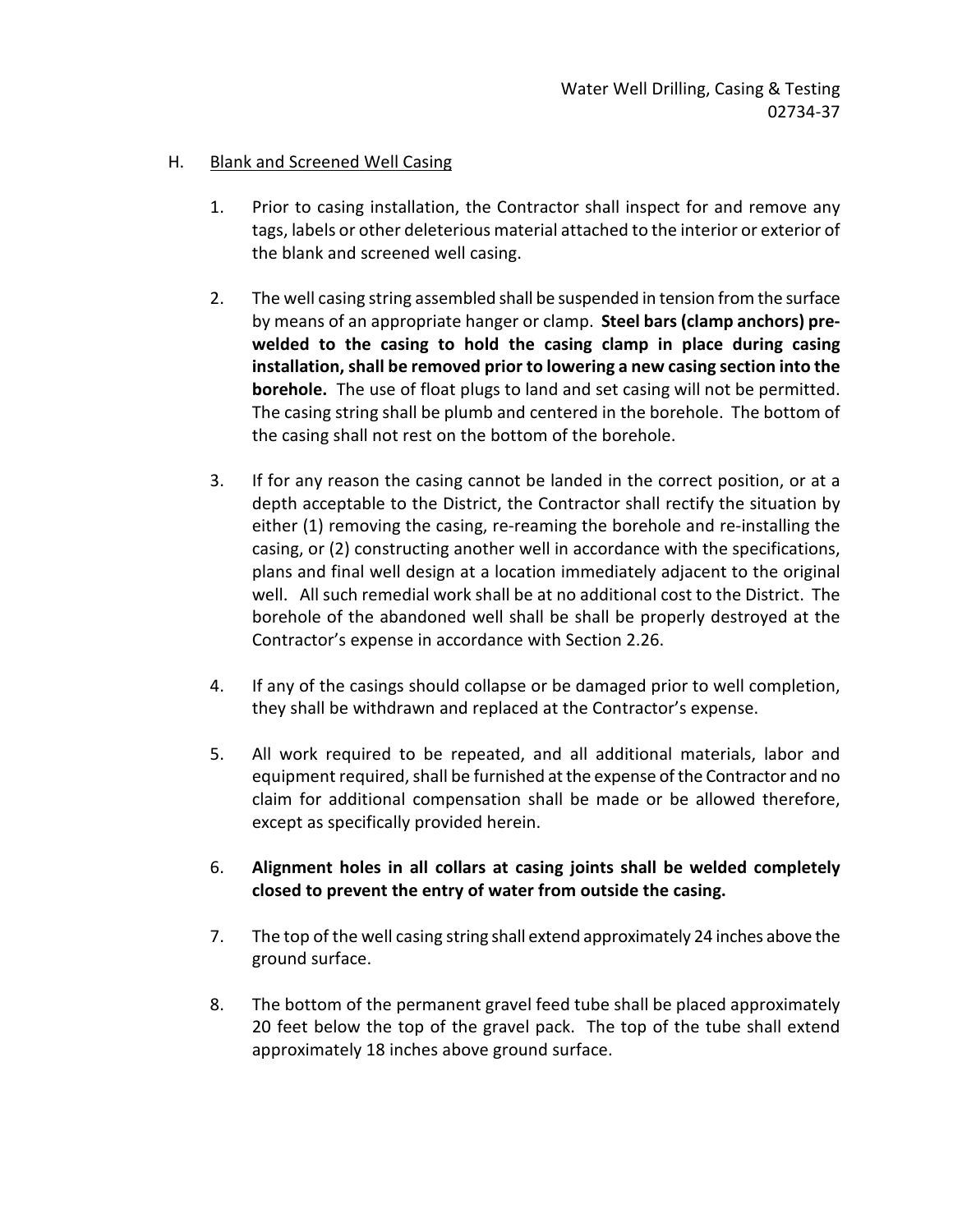> 9. Following casing installation, the top of the well casing shall be covered with a welded steel plate at all times when personnel are not on the site.

## 2.12 GRAVEL PACK

PART 1 - GENERAL

### A. Description

This item covers the supply and installation of gravel pack materials in the annulus adjacent to the blank and screened well casing.

### B. Submittals

- 1. Initial description and recent certified sieve analysis of gravel pack materials to be used for well construction. The sieve analysis shall be submitted to the District for approval at least three (3) days prior to the anticipated date of gravel shipment from the supplier.
- 2. Copies of weigh tickets for gravel delivered on-site.
- 3. Measurement of the total volume of gravel installed in the well annulus.

### C. Measurement and Payment

Payment for the gravel pack will be based on measurement of the vertical feet of gravel installed in the annulus from the bottom of the borehole up and includes payment for any consolidation of the gravel pack which occurs during well development (see Bidding Sheets).

#### PART 2 - MATERIALS

### A. Gravel Pack

- 1. For bidding purposes, the gravel pack shall be as specified in the provision supplement(s).
- 2. The final gradation and uniformity required shall be specified in the final well design submitted by the District after examination of the lithologic log and sieve analyses of drill cuttings.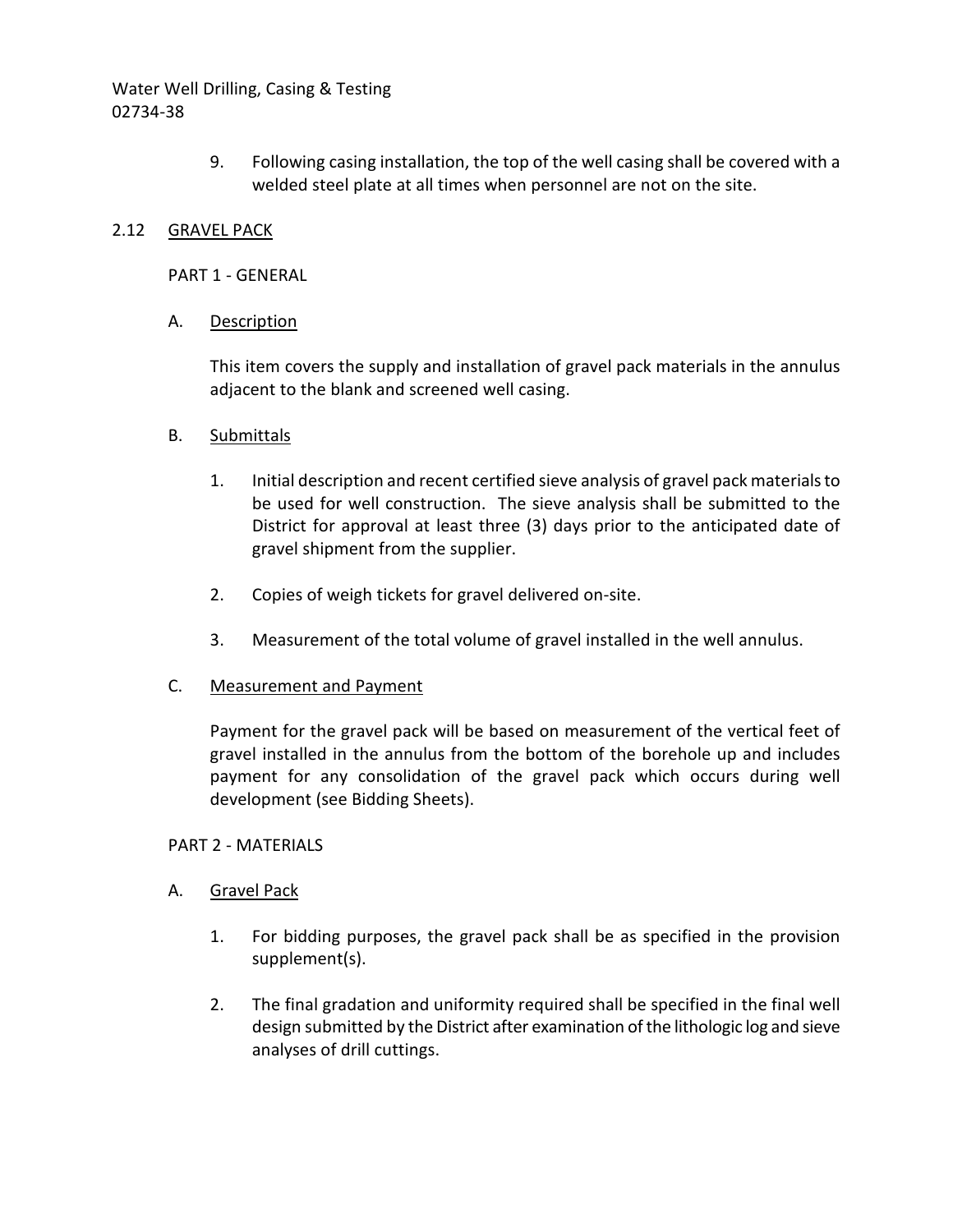- 3. All gravel or coarse-grained sand for packing shall be hard, water-worn, and washed clean of silt, fine sand, dirt, and foreign matter. Crushed gravel will not be accepted. The gravel shall be well-rounded and graded, and subject to the approval of the District.
- 4. The District may elect to have a certified testing laboratory perform sieve analyses of the gravel delivered on-site to verify conformance with the final gravel specification. Failure to meet the gradation specified in the final well design shall be grounds for rejection. If rejected, the Contractor shall correct the gradation to meet District requirements.

# **5. The gravel shall be delivered on-site as specified in the provision supplement(s) and shall be protected and kept free of all foreign matter.**

## PART 3 - EXECUTION

- A. Prior to placement of the gravel pack, the drilling fluid shall be thinned with clean water (freshwater down the gravel feed tube).
- B. Muddy borehole fluid displaced during gravel packing shall be conveyed to the onsite BakerTanks for clarification prior to discharge.
- C. Baker Tanks used for fluid clarification shall be setup prior to commencing well construction.
- D. Contractor shall provide gravel tremie pipe in lengths sufficient to ensure the drop during placement of the gravel is acceptable to the District. Five and ten feet lengths of pipe shall be available as needed.
- E. The gravel pack shall be installed in the annular space between the reamed borehole and well casing through a construction tremie pipe from the bottom of the borehole. A circulating system with one or more positive displacement pumps utilizing fresh water shall be used for the purpose of introducing the gravel into the annulus. Under no circumstances will the gravel pack be allowed to "free-fall" down into the annular space.
- F. A device approved by the District shall be used to sound the level of the gravel during its placement.
- G. **During placement, the gravel shall be disinfected as specified in the provision supplement(s).**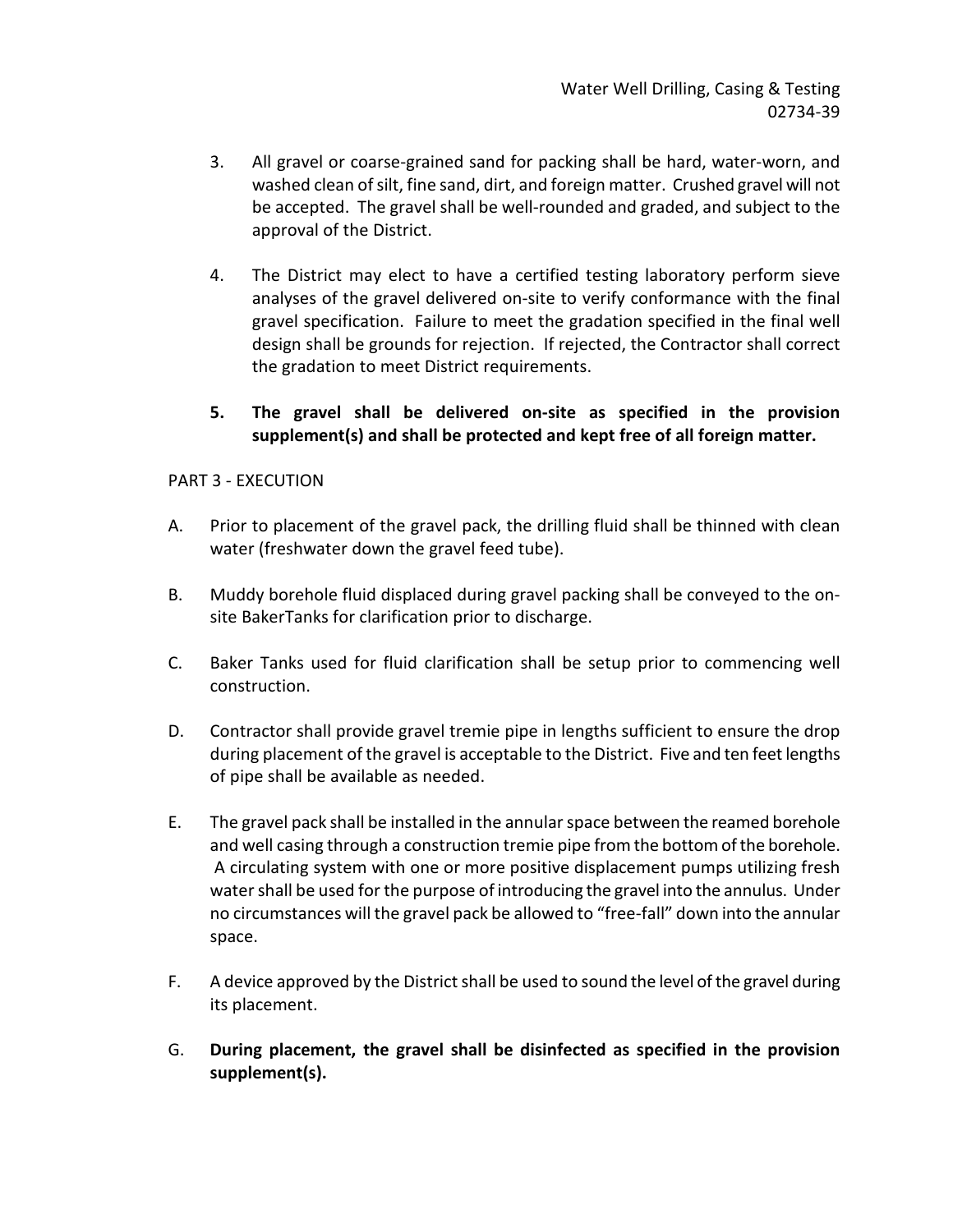- H. After the gravel pack has been placed to the depth specified by the District, all rock, sand, gravel, and foreign materials shall be removed from the casing by bailing.
- I. **The Contractor shall record the volume of gravel installed.** The volume shall not be less than the calculated volume of the annular space between the casing and the borehole wall based on the caliper survey. A significant discrepancy may be grounds for rejection of the well by the District.
- J. After installation of the gravel pack, an upper annular grout seal shall be installed as specified in the final well design and the provision supplement(s).

## 2.13 ANNULAR SEALS

PART 1 - GENERAL

- A. Description
	- 1. This item includes placement of annular seals adjacent to blank sections of the well casing. Seals will be installed at the option of the District as specified in the final well design.
	- 2. Requirements for annular seals will vary by Contract (some contracts may not require seals).
	- 3. For bidding purposes, tentative seal requirements are specified in the provision supplement(s), and the Bidding Sheets.

### B. Submittals

- 1. Daily activity logs.
- 2. Material certification reports.
- 3. Record of actual depth(s) of placement and volume(s) of annular seal materials placed in the annulus.

### C. Measurement and Payment

Payment for annular seals will be based on the unit price bid and number of 10-feet seals installed (see Bidding Sheets).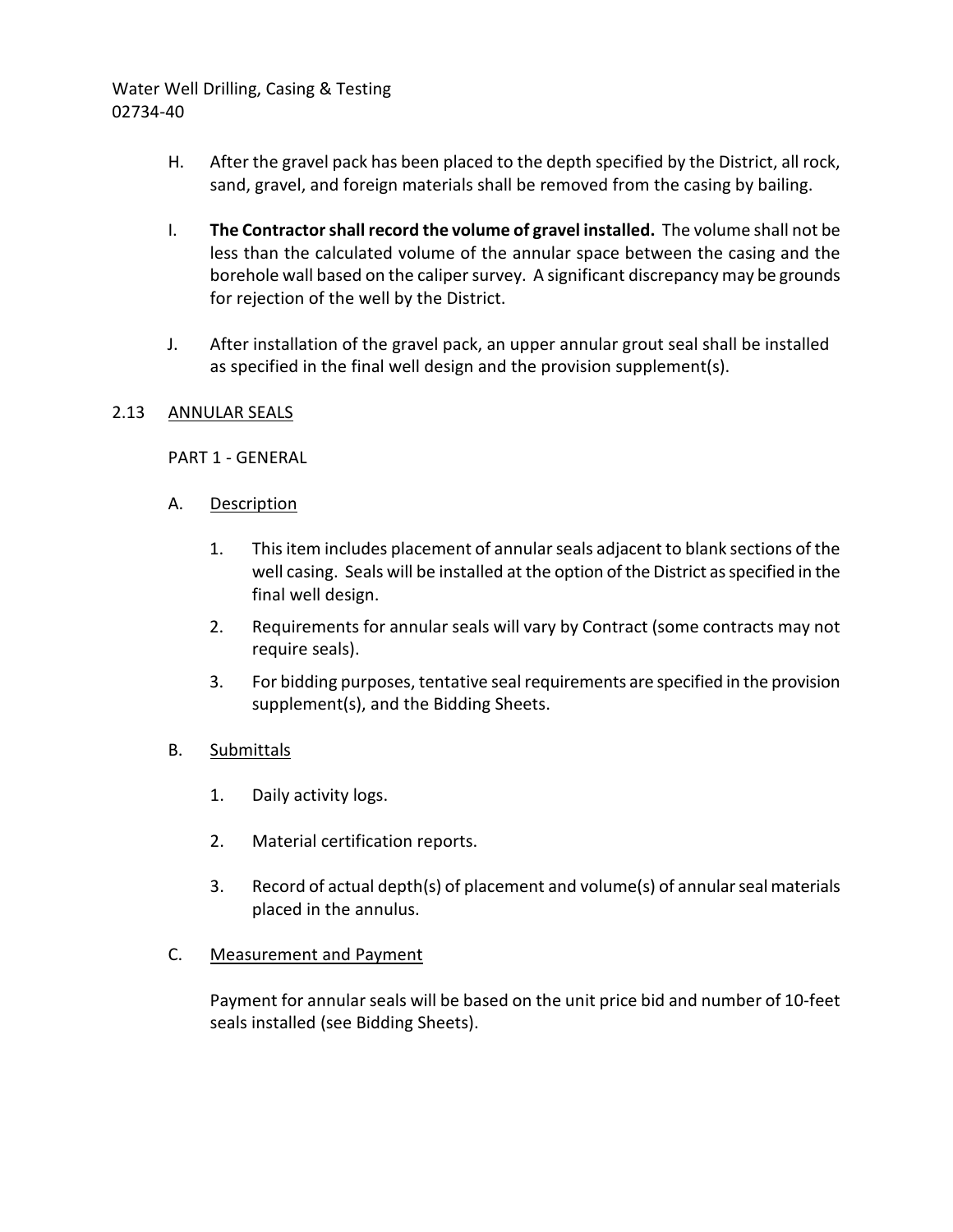### PART 2 - MATERIALS

Annular seals shall consist of a materials mixture specified in the provision supplement(s).

### PART 3 - EXECUTION

- A. A seal shall be installed by pumping the seal mixture through a tremie pipe. The pipe shall extend from the ground surface to the bottom of the interval to be sealed. The seal shall be pumped in place from the bottom of the interval to the top in a continuous operation. The Contractor shall sound the annulus to verify the starting and ending depths of a seal after each load of seal mixture has been pumped.
- B. The Contractor shall keep a record of the volume of seal mixture used. The volume shall not be less than the calculated volume of the annular space between the reamed borehole and the well casing.

## 2.14 UPPER ANNULAR GROUT SEAL

### PART 1 - GENERAL

- A. Description
	- 1. This item includes installation of a grout seal in the upper portion of the annulus between the pump house casing and borehole wall or pump house casing and conductor casing from the top of the gravel pack to the ground surface.
	- 2. Requirements for an upper annular grout seal will vary by Contract. Contractspecific requirements are summarized in the provision supplement(s).
	- 3. For bidding purposes, a tentative seal depth is specified in the provision supplement(s) and Bidding Sheets. The final depth of the seal, if required, will be specified in the final well design submitted by the District after evaluation of the lithologic log and sieve analyses of drill cuttings, geophysical surveys and results of isolated aquifer zone testing.

### B. Submittals

- 1. Daily activity logs.
- 2. Cement weigh tickets.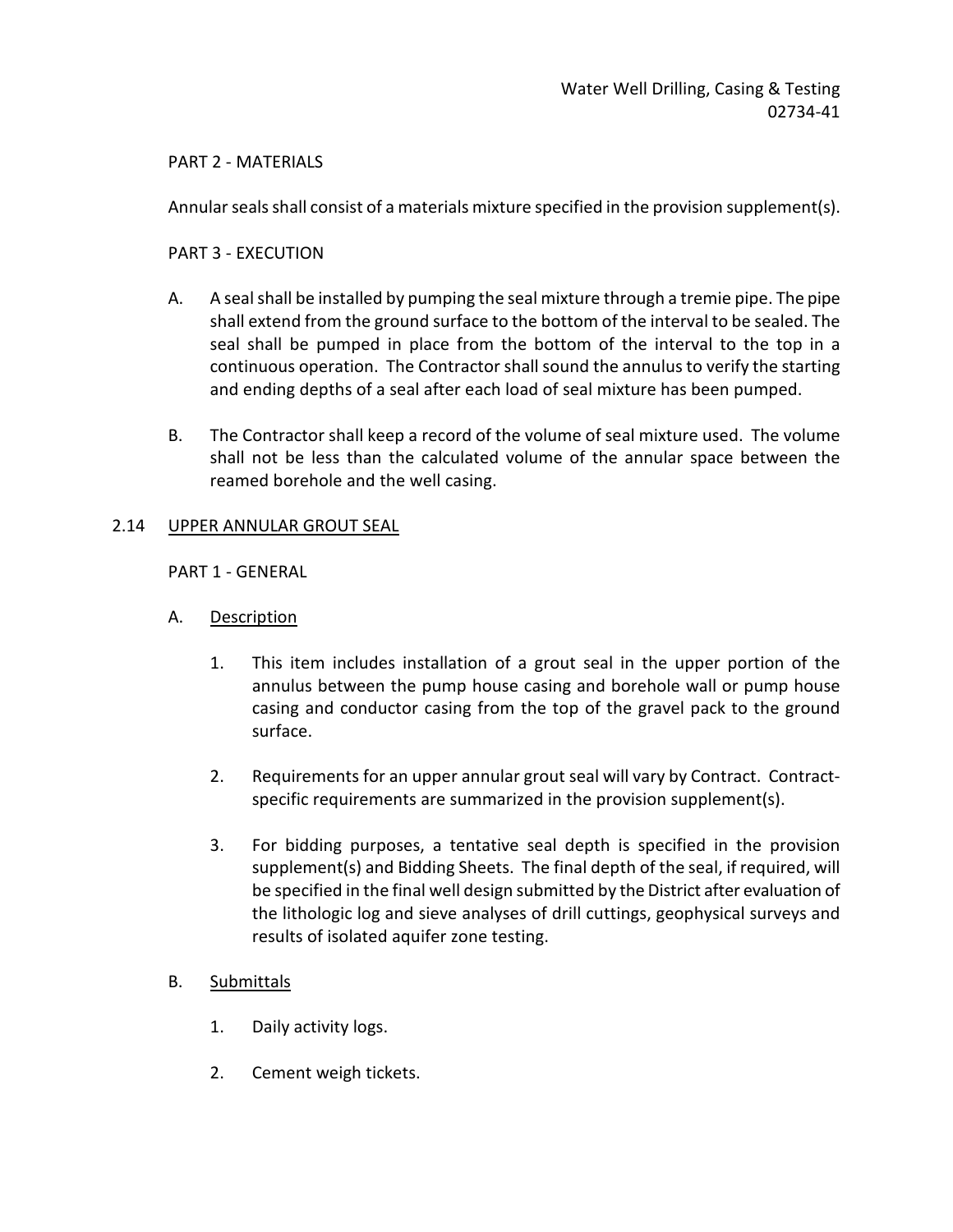- 3. Record of depth of placement and volume of grout placed in the annulus.
- C. Measurement and Payment

Payment for the sanitary seal will be based on measurement of the vertical feet of seal installed (see Bidding Sheets). No standby time shall accrue or be paid for a 24 hour idle period following seal placement required to allow the grout seal to set.

#### PART 2 - MATERIALS

The material used for the grout seal shall be as specified in the provision supplement(s).

#### PART 3 - EXECUTION

- A. The grout seal shall be installed in the annulus **in a sufficient number of pours to preclude collapse of the pump house casing.** Prior to installing the seal, a two-feet thick layer of medium-grained sand (or other sand approved or specified by the District, see provision supplement(s)) shall be pumped into place at the top of the gravel pack using a tremie pipe.
- B. The grout for the seal shall be pumped into the annulus between the pump house casing and borehole wall using a tremie pipe. The pipe shall extend from the ground surface to the bottom of the zone to be grouted. Grout shall be placed from bottom to top in a continuous operation unless determined by the Contractor that a staged placement is required to prevent casing collapse. The grout pipe shall be raised slowly as grouting proceeds. **The discharge end of the pipe shall remain submerged in the grout and the grout pipe maintained full at all times until grouting is completed**.
- C. **Installation of the tremie pipe required for grouting and placement of the seal shall not commence until the District is on-site.**
- D. The Contractor shall be responsible for determining the collapse potential of the well casing during grouting and shall take whatever precautions are necessary to prevent casing collapse. In the event the casing collapses prior to completion of seal installation, the Contractor shall take whatever steps are necessary to reopen the well and place the seal as required by the final well design. Any such remedial action shall be conducted at the Contractor's expense.
- E. The Contractor shall keep a record of the actual depth and volume of grout installed. The volume shall not be less than the calculated volume of the annular space between the conductor casing or reamed borehole and the pump house casing.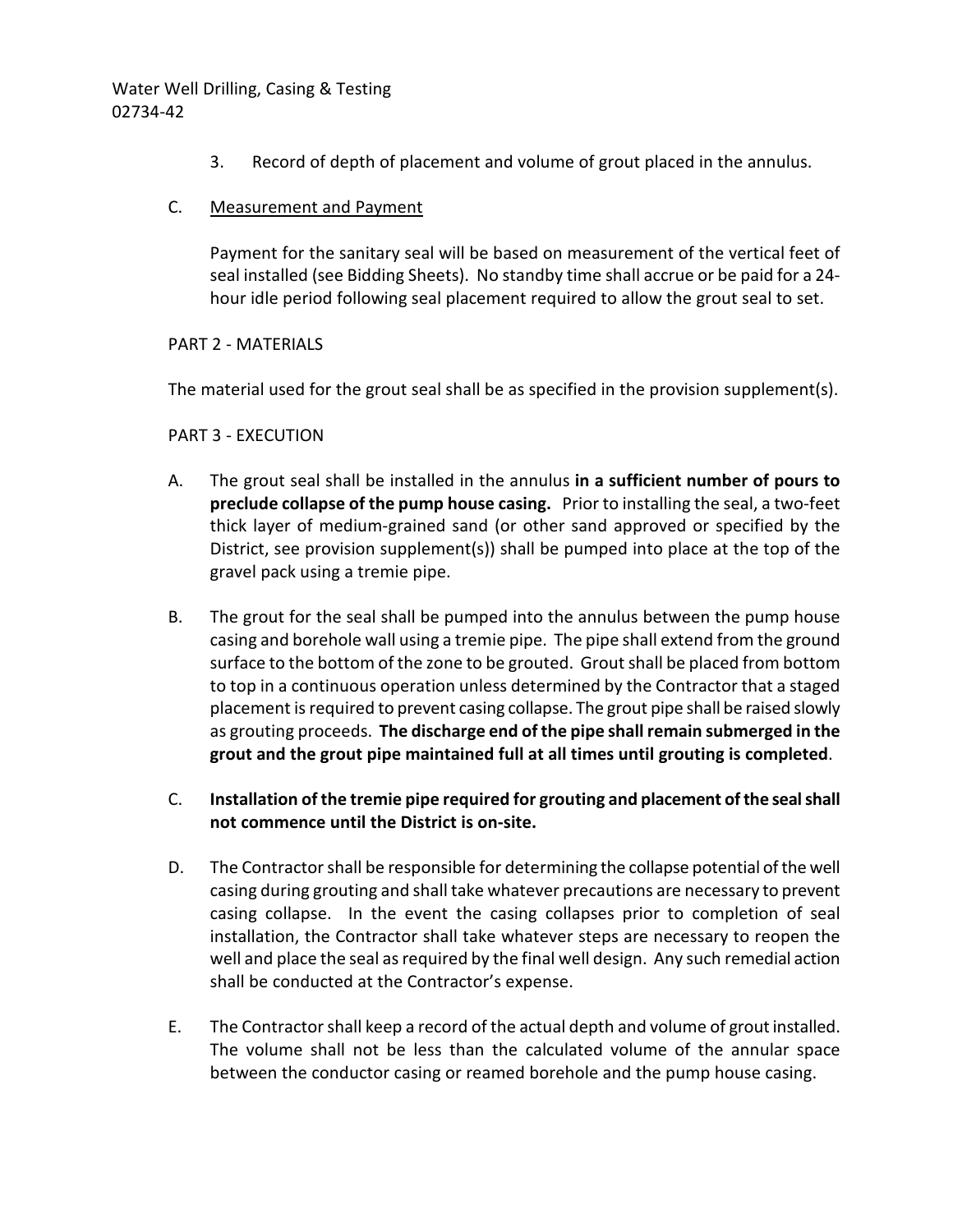F. The Contractor shall not operate any heavy equipment on-site during a 24-hour period immediately following placement of the seal.

## 2.15 MECHANICAL WELL DEVELOPMENT

PART 1 - GENERAL

## A. Description

This item includes development of the well by mechanical methods (air-lift swabbing) or other approved method(s).

## B. Submittals

The Contractor shall maintain a **daily** record of development activities. The record shall include: (1) depth interval and time developed, (2) measurements of settlement of the gravel pack, (3) volume of gravel added through the gravel feed tube, (4) volume of sediment bailed from the bottom of the well, (5) static water level, (6) approximate well discharge during air-lifing, and total hours developed daily.

## C. Measurement and Payment

- 1. Payment for well development will be made at the unit price bid per hour (see Bidding Sheets).
- 2. The time required for well development will be recorded by the hour with 15 minute intervals as the smallest unit of recorded time. The time recorded for payment shall commence when the equipment installed in the well is placed in operation and shall end when development is stopped at the direction of the District. No additional payment will be made running equipment into or out of the well. The time required to run equipment into and out of the well shall be anticipated by the Contractor and included in the hourly rates bid for well development (see Bidding Sheets).
- 3. No payment will be made for delays resulting from: (a) equipment stuck in the borehole, (b) equipment breakdown, (c) arranging major drilling, pumping or testing apparatus, or (d) failure to conduct the operations in a diligent and workmanlike manner by which the desired results could ordinarily be expected.
- 4. No additional payment shall be made for gravel added to the annulus as the gravel pack settles.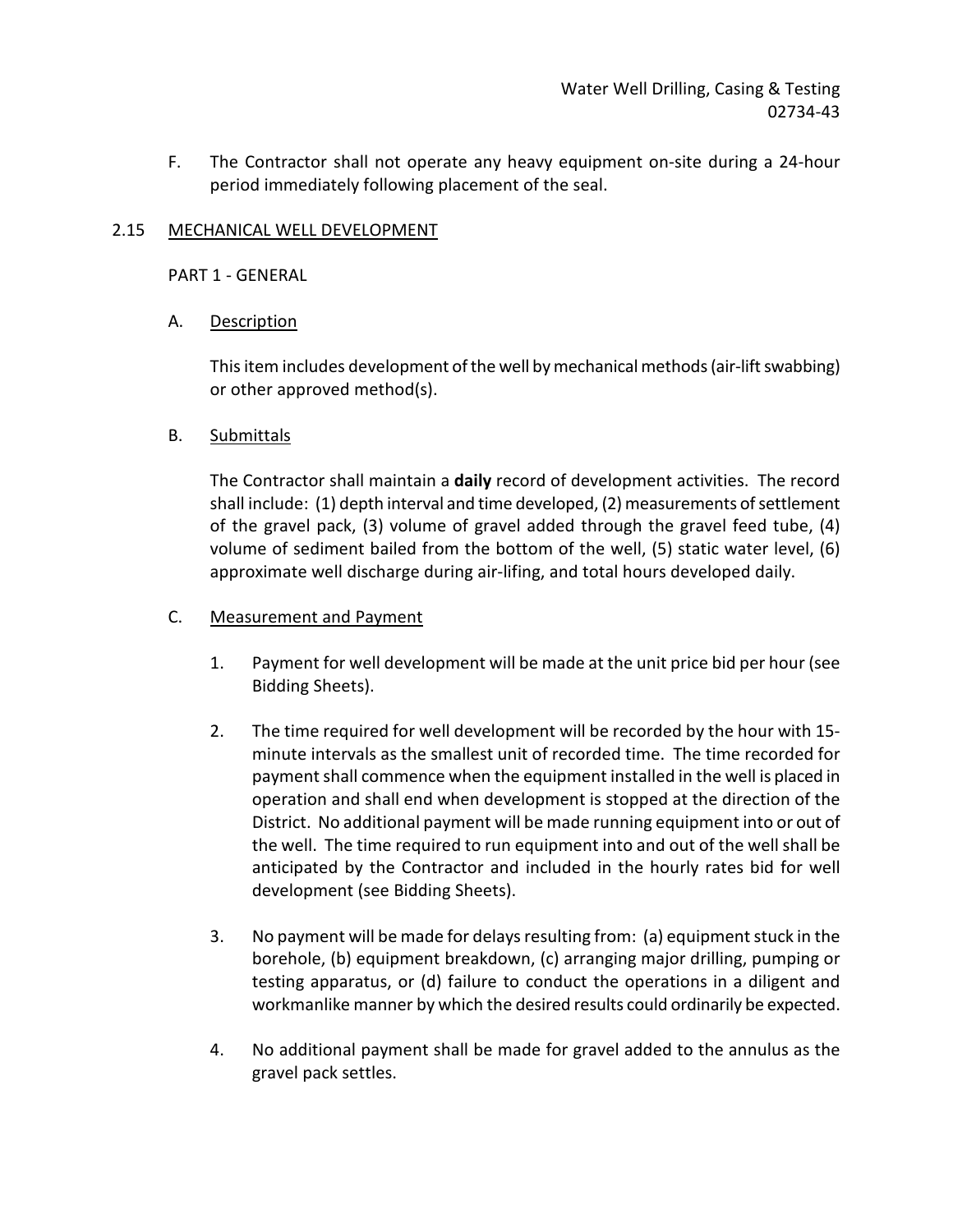#### PART 2 - MATERIALS

### A. Swab

Swabbing of the well shall be done with close fitting single and double swabs whose outside diameter of the surge blocks shall not be more than 1/8-inch smaller than the inside diameter of the screen section, unless approved otherwise by the District.

#### B. Water Storage Tanks and Discharge Piping

The Contractorshall provide storage tanks (described in Section 1.04) for clarification of development water prior to discharge to the point specified in the Special Conditions.

The Contractor shall provide temporary discharge piping as needed to convey clarified development water to the point of discharge.

### C. Air Compressor

The Contractor shall provide an air compressor of adequate capacity in both volume (CFM) and pressure (PSI) to maintain air-lifting efficiency at all depths during mechanical development.

#### PART 3 - EXECUTION

Contractor shall not commence development until solids settlement, discharge and sound control facilities are installed to the satisfaction of the District.

Mechanical development by simultaneous airlifting and swabbing shall commence within 24 hours after completion of the idle period following placement of the upper annular grout seal. Development shall be completed in two stages as described below.

### A. Stage One - Initial Development with Single Swab

- 1. Initial mechanical development shall be completed with an open-ended single swab attached to the end of the drill pipe.
- 2. Swabbing shall be completed to remove sediment and heavy fluids from the well casing.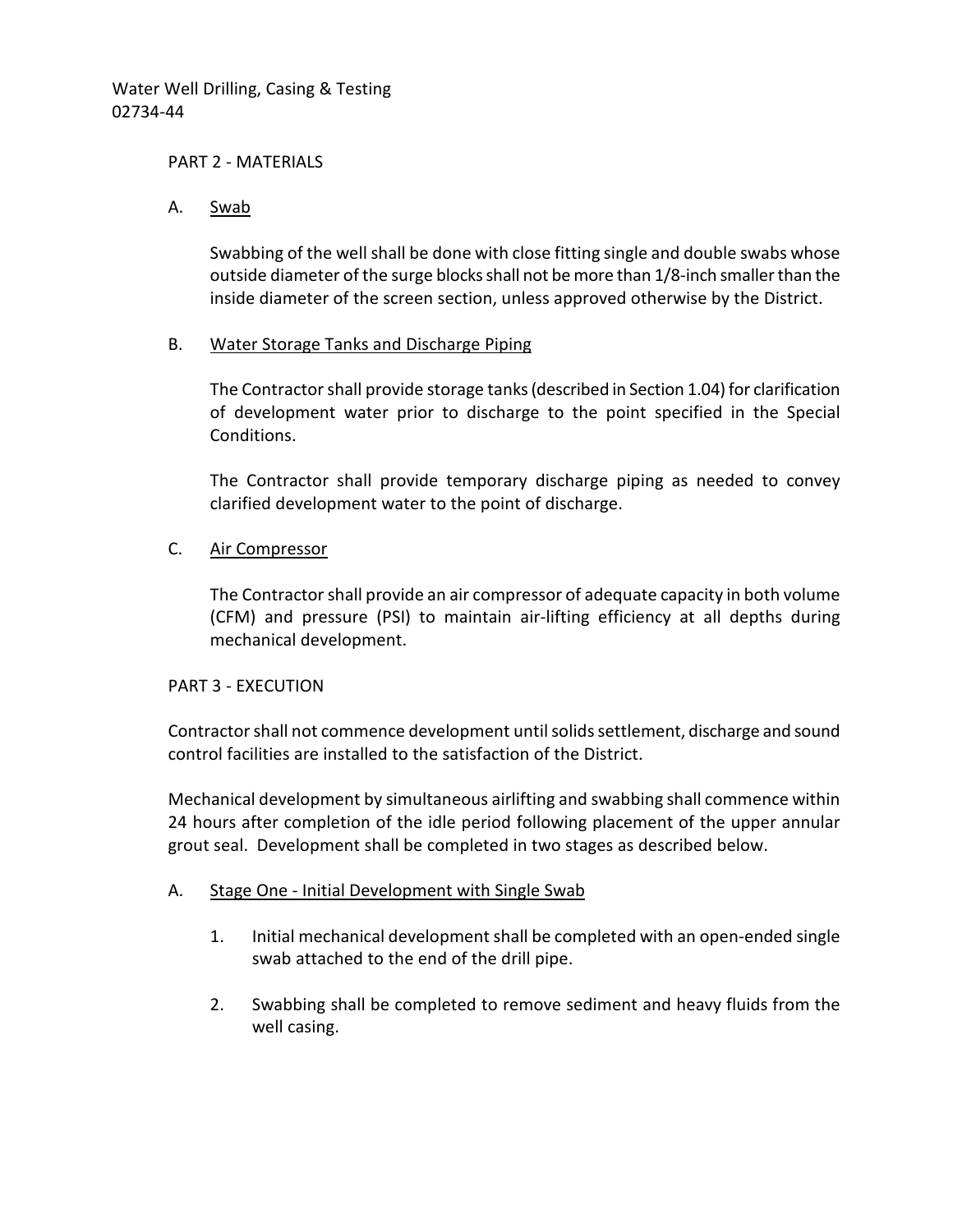- 3. The tool shall be moved up and down three to four times in a section of well screen while airlifting. After working the tool to the bottom of the well, airlifting shall continue until all sediment is removed.
- B. Stage Two Development with a Double Swab
	- 1. Development with a double swab shall commence immediately following completion of development with a single swab.
	- 2. The double swab tool shall consist of a perforated steel pipe, 10 to 20 feet in length, fitted with rubber packer assemblies at the top and bottom. The bottom of the perforated pipe shall be capped.
	- 3. Simultaneous airlifting and swabbing using the double-swab tool shall commence in the upper-most screened interval and proceed to the lower-most screened interval. Each screened interval shall be swabbed and airlifted in 20 feet increments until the discharge water becomes substantially clear as determined by the District. Approximately 2 1/2 to 3 hours are anticipated for each 20-foot increment of screened well casing
	- 4. Development in each 10- to 20-feet increment of screened well casing shall include raising and lowering the double swab tool three to four times or more in a shorter section of the screened well casing as needed to produce sedimentfilled discharge water while airlifting continues. Air-lift swabbing shall be followed by a period of airlifting without swabbing until the discharge water clears. This process shall be repeated until water produced from the 10- to 20 feet section of screened well casing becomes substantially clear and no additional settlement of the gravel pack is observed. Upon completion, the dual-swab tool shall be moved to the next 10- to 20-feet section of screened well casing and the process repeated until all screened intervals have been fully developed.
	- 5. Upon completion of mechanical development, the well shall be accurately sounded in the presence of the District to determine the level of accumulated sediment in the well. The sediment level shall be recorded on the Driller's daily activity log. All accumulated sediment shall be bailed from the well prior to installing the temporary test pump.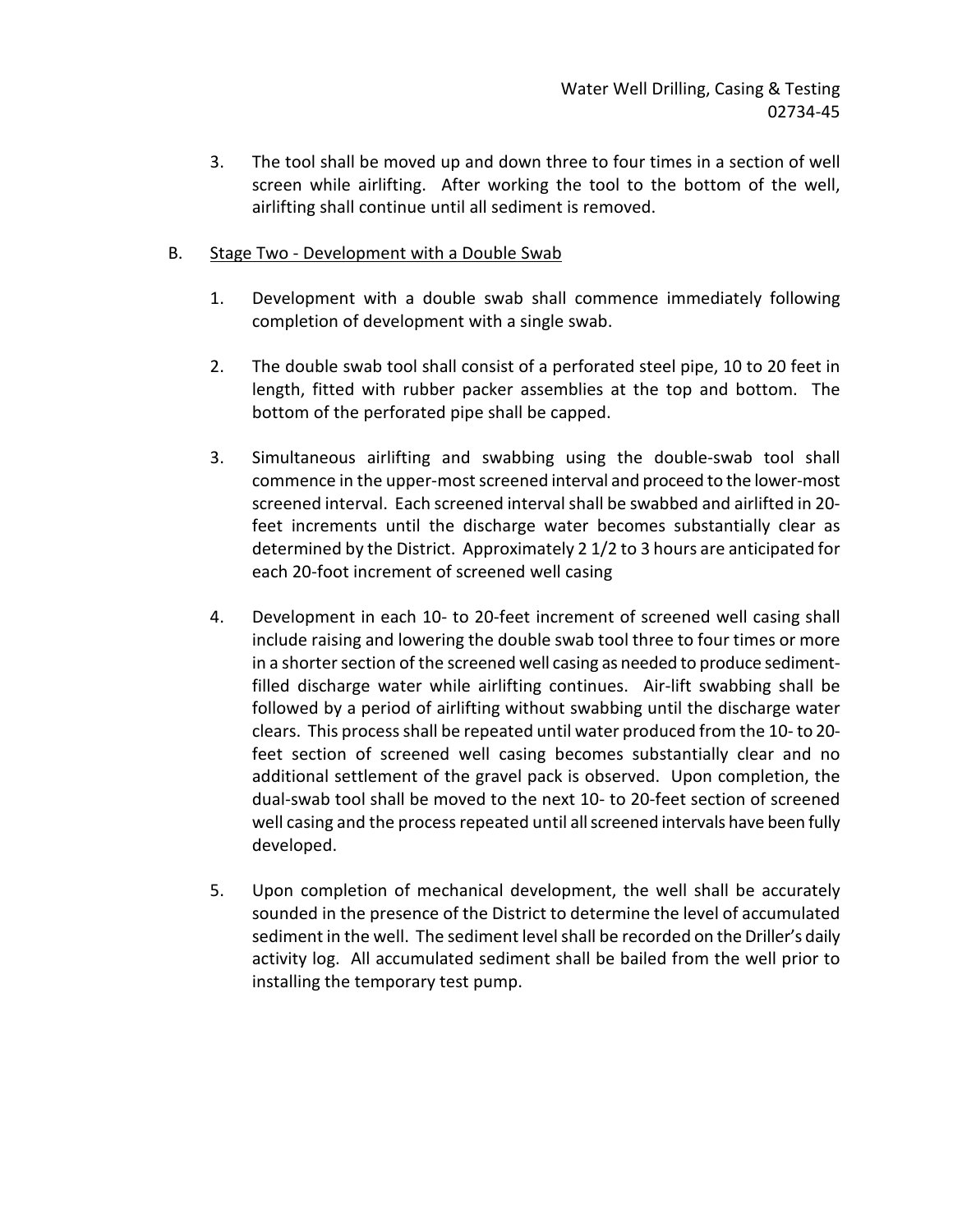### 2.16 CHEMICAL DEVELOPMENT

#### PART 1 - GENERAL

### A. Description

- 3. This item includes introduction of chemicals to augment initial (mechanical) development of the well (Section 2.15). A chlorine solution and clay dispersing agent shall be introduced and swabbed into the well and gravel pack in successive stages.
- 4. Chemical development will be completed, in whole or in part, at the option of the District.
- 5. This item applies to wells constructed using bentonite-based drilling fluids only.

### B. Submittals

- 1. Daily activity log.
- 2. Descriptions and quantities of chemicals added to the well during development.

### C. Measurement and Payment

- 1. Payment for chemicals introduced into the well shall be at the unit price per gallon bid (see Bidding Sheets).
- 2. Payment for time required to swab the chemicals into the well and airlift the chemicals from the well shall be at the price per hour bid for mechanical well development (see Bidding Sheets and Section 2.15). No standby time shall accrue or be paid for idle time required to allow the chemicals to remain in well for the periods specified.

#### PART 2 - MATERIALS

A. Chlorine Solution

See provision supplement(s) for assumed quantity and concentration of chlorine solution per 20 feet of well screen.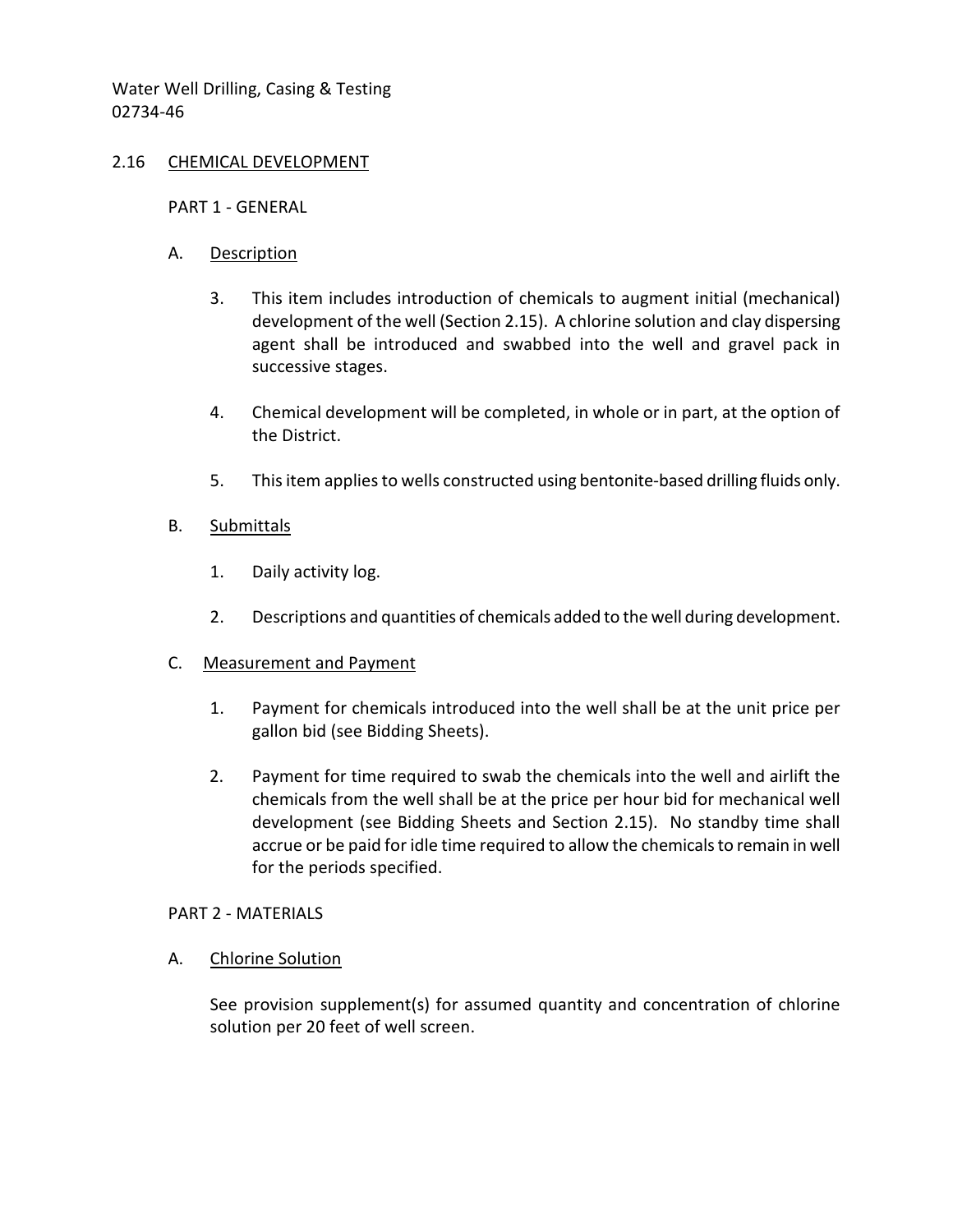# B. NW-220

See provision supplement(s) for assumed quantity of NW-220 solution required per 20 feet of well screen.

## PART 3 - EXECUTION

- A. If completed, chemical development shall be conducted in two stages and shall be integrated with mechanical well development.
- B. Stage One Chlorination
	- 1. At the option of the District, a 10 percent chlorine solution shall be introduced into the well upon completion of stage one of mechanical development using a double-swab tool.
	- 2. A pre-mixed solution of chlorine and water shall be swabbed into the screened intervals of the well from the bottom of the well to the top.
	- 3. The chlorine solution shall remain in the well for a minimum period of 12 hours, or as approved by the District. Following the idle period, the Contractor shall use the double-swab tool to remove the chlorine solution from the well by airlifting.

# C. Stage Two - Introduction of Clay-dispersing Agent (NW-220)

- 1. At the option of the District, introduction of NW-220 shall commence immediately upon completion of removal of the chlorine solution from the well. NW-220 shall be introduced and swabbed into each 10-feet section of well screen for a period of 30 minutes (or other period approved by the District) using a double-swab tool. Upon completion of swabbing, the NW-220 shall be allowed to stand in the well for a period of 24 hours, or other period approved by the District.
- 2. After the idle period, mechanical well development using a double-swab tool shall continue in accordance with Section 2.15.

# 2.17 MOBILIZATION AND DEMOBILIZATION OF TEST PUMP AND APPURTENANCES

PART 1 - GENERAL

A. Description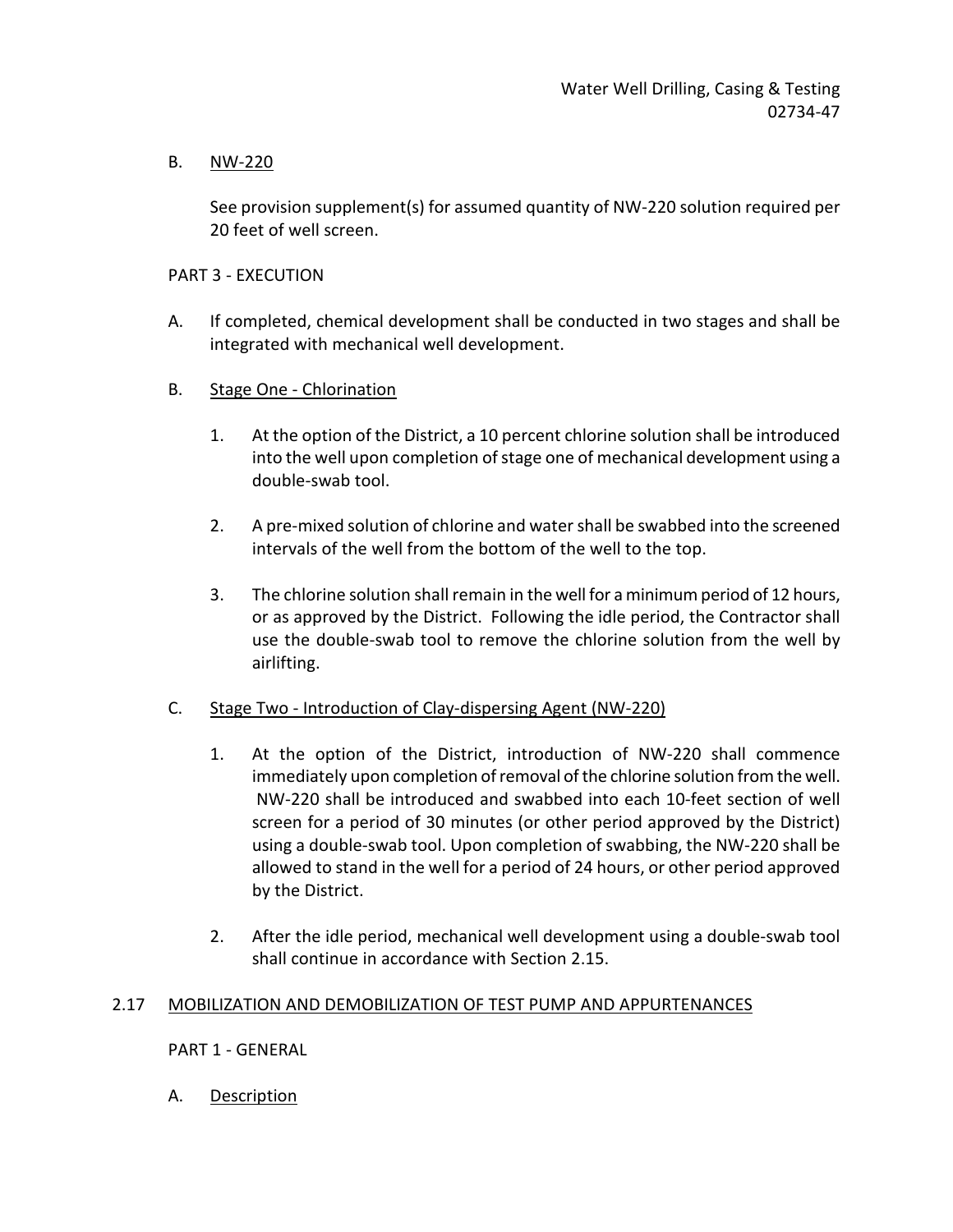This item includes mobilization and demobilization of equipment, materials and personnel for pumping development and well production tests. For bidding purposes, an estimated depth of the pump intake is specified in the Bidding Sheets. A final depth will be specified in the final well design submitted by the District after evaluation of the lithologic log, sieve analyses of drill cuttings, geophysical logs, and results of isolated aquifer zone testing, as applicable.

# B. Submittals

- 1. Daily activity log.
- 2. Record of pump type, diameter, capacity range, intake depth, number of bowls.

# C. Measurement and Payment

Payment for mobilization and demobilization shall be made at the lump sum price bid (see Bidding Sheets).

# PART 2 - MATERIALS

# A. Test Pump

- 1. The Contractor shall furnish, install and upon completion of testing remove a deep well turbine pump powered by diesel or gasoline. The prime mover shall be a variable-speed type equipped with suitable throttling devices to control the well discharge within a range specified in the provision supplement(s). The prime mover shall meet all noise control requirements during development and test pumping.
- 2. The pump capacity shall be not less than the maximum capacity specified in the provision supplement(s) against the total head required to convey water to the discharge tanks for water clarification.
- 3. The pump shall not be equipped with a foot valve.
- 4. The depth of the pump intake shall be as specified in the provision supplement(s), unless specified otherwise by the District in the final well design.
- 5. The pumping unit and engine shall be capable of continuous operation without interruption for a period of 72 hours.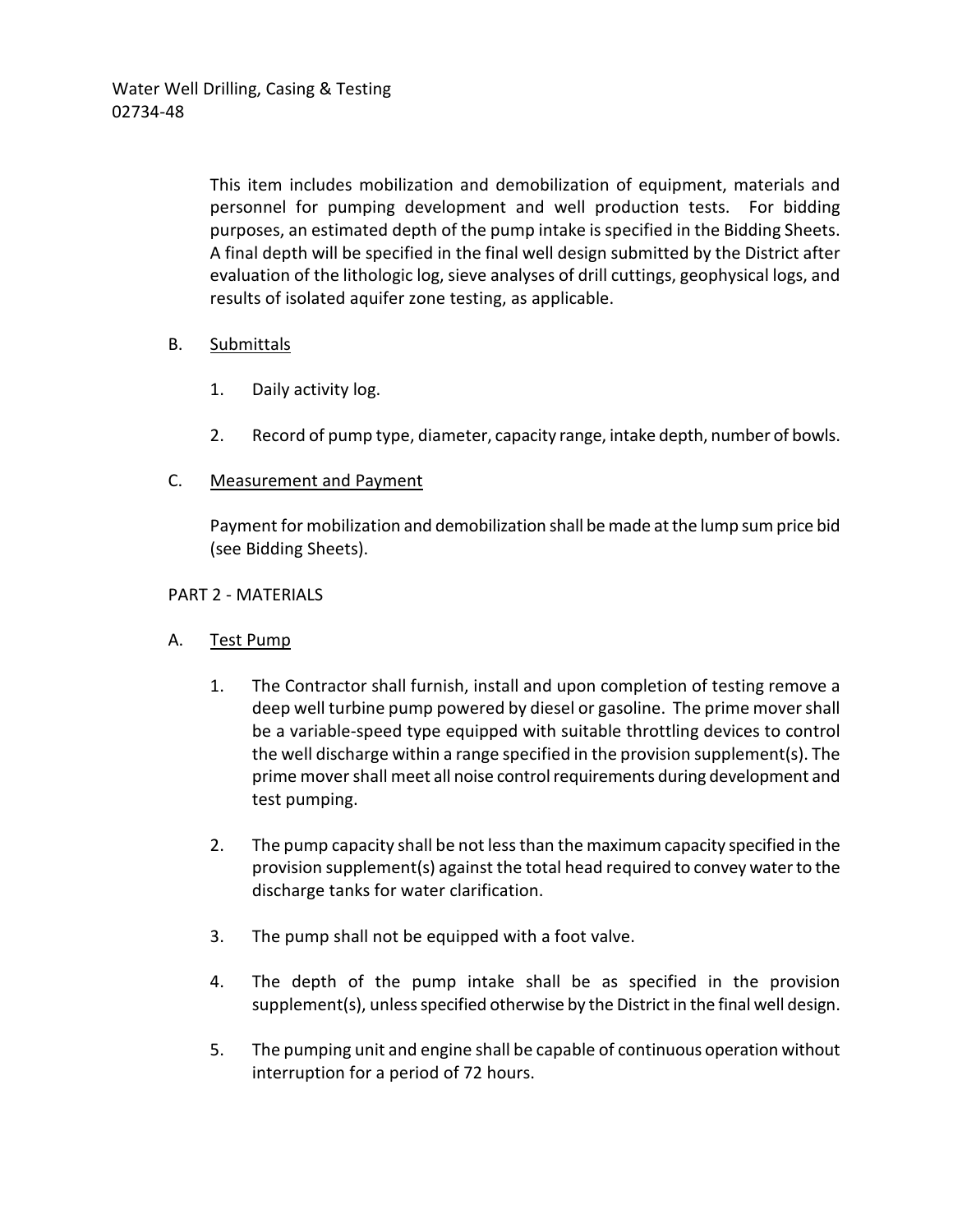# B. Temporary Access Tube for Flow Meter Survey

The Contractor shall furnish and install a temporary access tube between the well casing and pump column to permit entry and removal of equipment for the flow meter survey specified in Section 2.21. The I.D. of the access tube shall be sufficient to accommodate flow meter equipment planned for use by the survey subcontractor.

# **The access tube shall be placed at a depth at least 10 feet above the top of screen, or other depth specified by the District.**

# C. Discharge Piping and Appurtenances

- 1. Discharge piping shall be provided for the pumping unit and be of sufficient size and length to conduct water to the point of discharge (see Special Conditions).
- 2. The Contractor shall provide a flow control (butterfly) valve and dual-reading flow meter or other approved devices to accurately control, maintain and measure the rates of well discharge to within 10 percent of the discharge(s) specified by the District.

## D. Centrifugal Sand Separating Meter

The Contractor shall provide a meter for measuring the sand content of the discharge water. Sand production shall be measured using a centrifugal sand separating meter (Rossum Centrifugal Sand Sampler, or equivalent) as described in the Journal of American Water Works Association, Volume 46, No. 2, February 1954.

# E. Water Level Sounder and Air Line

The Contractor shall furnish an electrical depth gauge capable of indicating changes in the well water level to the nearest one-tenth foot and shall furnish and install an air line with direct reading gauge calibrated in feet. The Contractor shall provide whatever assistance may be required by the District for monitoring well water levels.

### PART 3 - EXECUTION

- A. Prior to installing the test pump, the bottom of the well shall, in the presence of the District, be bailed or pumped clean of any sediment.
- B. A temporary access tube of suitable I.D. shall be installed between the well casing and pump column to facilitate completion of a flow meter survey. The access tube shall be readily accessible during testing and located a safe distance from the pump driveline.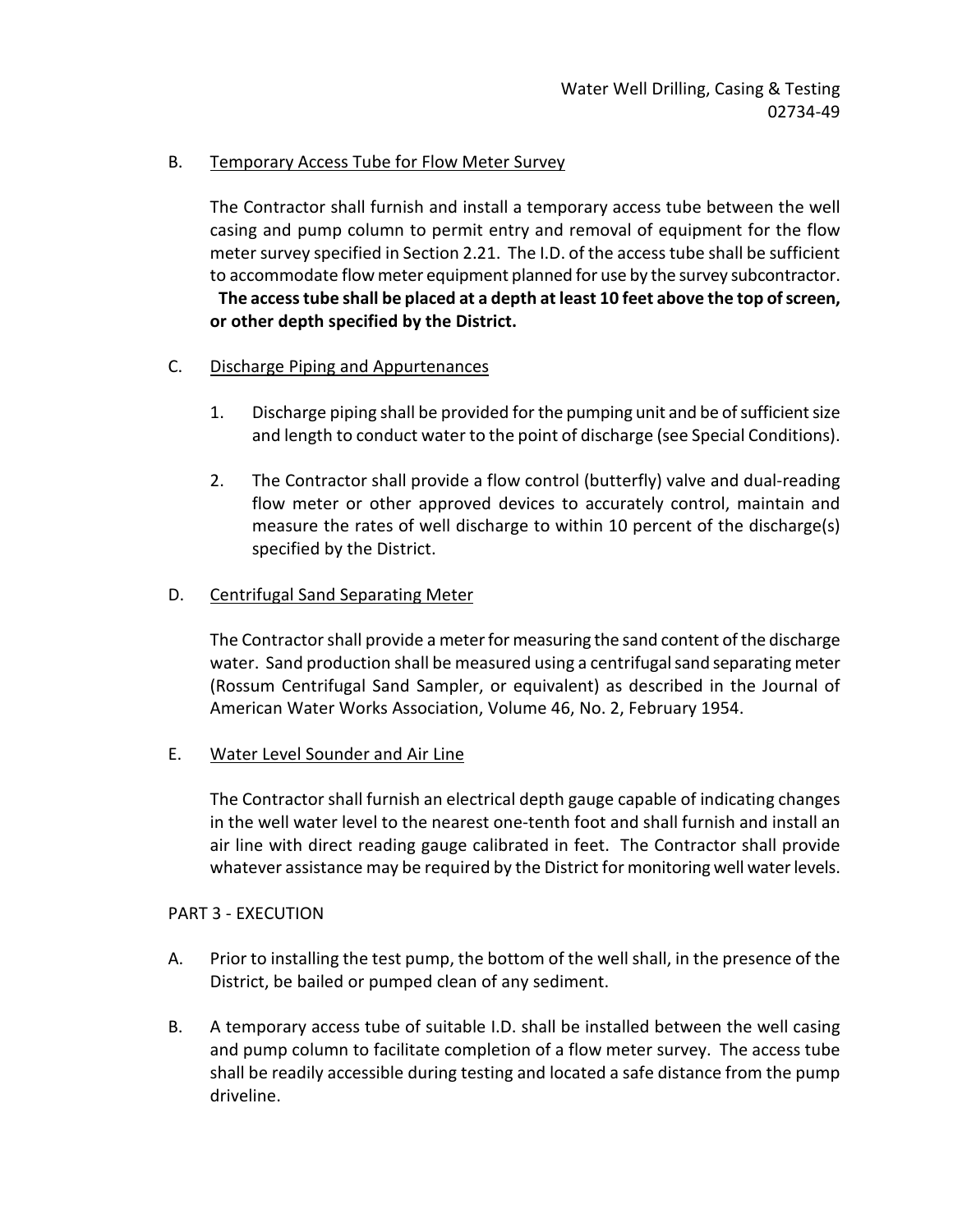# **The Contractor shall notify the District in advance of placement of the access tube so a District Representative can be on site to verify the installed depth.**

- C. Upon completion of testing and after removal of the test pump, the Contractor shall, in the presence of the District, remove any oil (e.g., pump lubricating oil) from the water surface. An acceptable method of removal shall be to lower, via a cable, an oil absorbent "sock" or similar material designed to absorb spilled oil.
- D. After removal of the test pump and any lubricating oil from the well, the Contractor shall, in the presence of the District, sound the depth of the well and record the depth to which sediment has accumulated as a result of test pumping. The well shall be then bailed or pumped clean of all sediment and debris.

## 2.18 PUMPING DEVELOPMENT

PART 1 - GENERAL

A. Description

This item includes development of the well by surge pumping using a test pump.

B. Submittals

Daily log of pumping development including static water level, totalizer readings, well discharges, pumping water levels, specific capacities, sand content, description of water discharged and hours pumped.

- C. Measurement and Payment
	- 1. Payment for pumping development will be made at the unit price per hour bid (see Bidding Sheets).
	- 2. The time required for well development will be recorded by the hour with 15 minute intervals as the smallest unit of recorded time. The time recorded for payment shall commence when the equipment installed in the well is placed in operation and shall end when pumping is stopped. Time required to run equipment into and out of the well shall be included in and paid for as described in Section 2.17 (see also the Bidding Sheets).
	- 3. No payment will be made for delays resulting from: (a) equipment stuck in the borehole, (b) equipment breakdown, (c) arranging major drilling, pumping or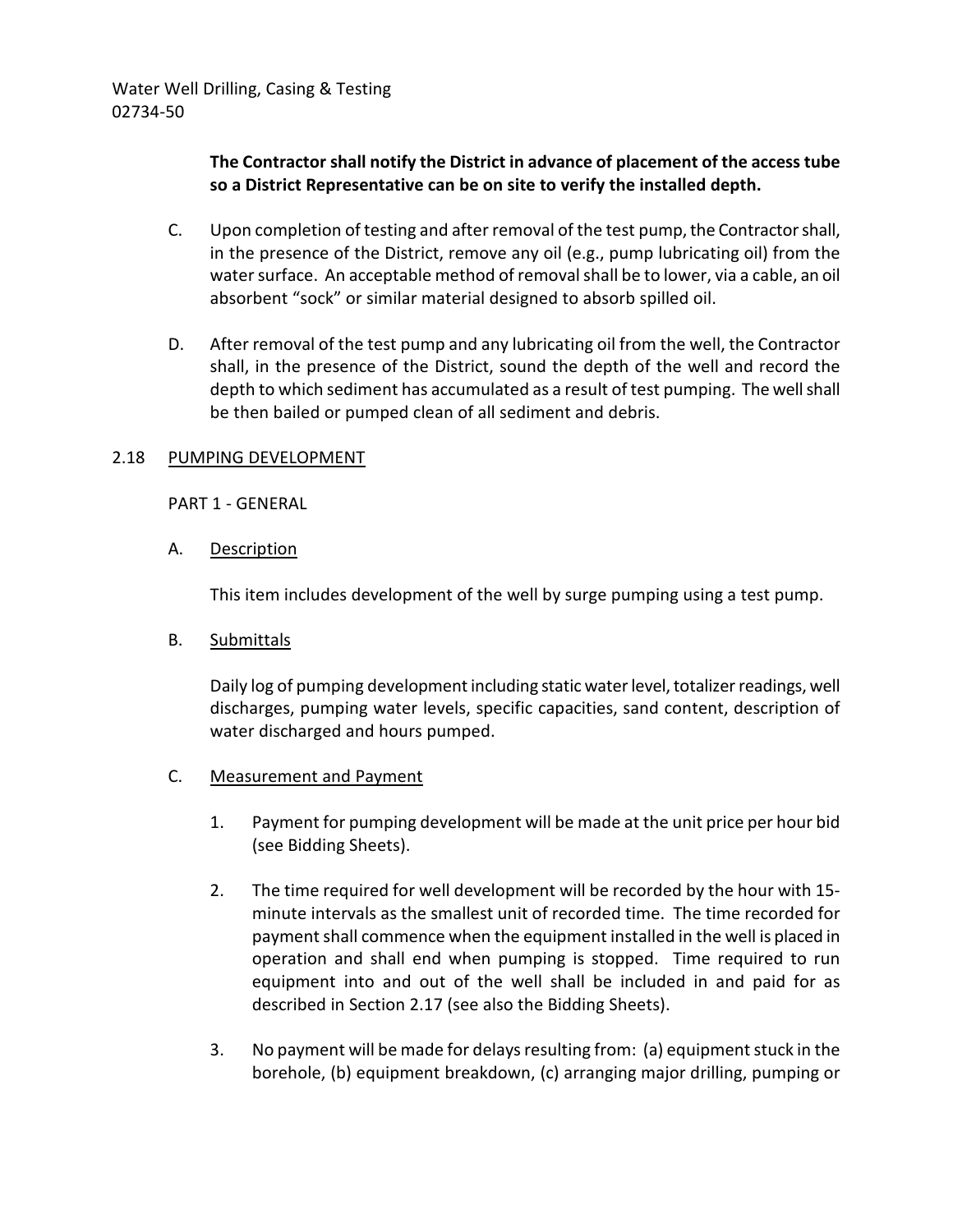testing apparatus, or (d) failure to conduct the operations in a diligent and workmanlike manner by which the desired results could ordinarily be expected.

4. No additional payment shall be made for gravel added to the annulus as the gravel pack settles during development.

## PART 2 - MATERIALS

Requirements for the test pump, discharge line, and other equipment for pumping development are described in Section 2.17, Mobilization and Demobilization of Test Pump and Appurtenances.

## PART 3 - EXECUTION

- A. **Well development using the test pump shall commence after completion of initial development by air-lift swabbing and pumping, within the time period specified in the provision supplement(s). Once started, development pumping shall proceed on a continuous basis at a daily work schedule approved by the District.**
- B. The well shall be developed by intermittent pumping and surging at an initial rate approved by the District and continued until the water is clear. Surging shall allow water to flow back through the bowls with free backspin and through the casing perforations. The pump shall then be started and stopped several times and then pumped at the current rate until the water is clear. The procedure shall be repeated at District approved discharge increments up to the maximum pump or well capacity, as specified by the District.
- C. During initial pumping development, water clarification may be required in on-site water storage tanks to allow for settling of sediment prior to conveying the water to the specified point of discharge (see Special Conditions).
- D. Development records shall be maintained on at least a half-hour basis showing production rate, pumping level, drawdown, specific capacity, sand production, and all other pertinent information concerning well development. A representative static water level shall be measured and recorded at least once a day.
- E. The rate of sand production shall be measured using the centrifugal sand separating meter. The results of all sand production tests shall be expressed in parts per million at 5-minute intervals and shall be provided to the District immediately. The final sand production test shall be conducted in the presence of the District.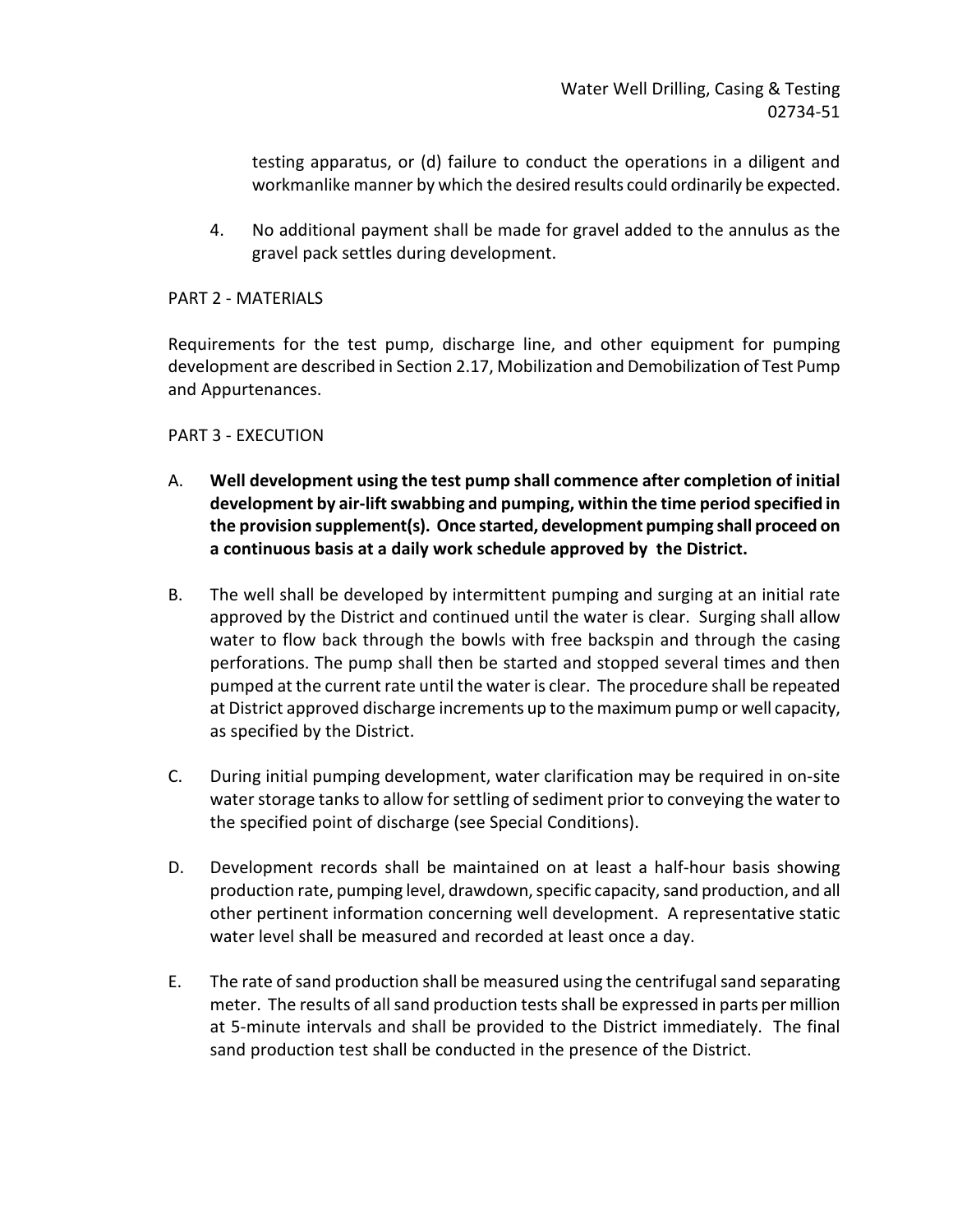- F. Clean water shall be added continuously down the gravel feed tube during development.
- G. If during development operations the gravel pack settles, more gravel shall be added as needed and the quantity recorded and reported to the District.
- H. Development shall continue at each discharge rate until the following conditions have been met:
	- 1. No further settlement of gravel pack.
	- 2. Well specific capacity (gpm/ft drawdown) remains relatively constant over an approximate 4-hour period or as specified otherwise by the District.
	- 3. Sand content meets requirements specified in the provision supplement(s).

# I. **The duration of development pumping shall not exceed the bid amount without prior District authorization.**

J. Upon completion of development pumping, the Contractor shall (in the presence of the District) measure the depth of the well to determine the amount of sediment deposited in the bottom. If the sediment level extends into the screened interval of the well, the Contractor shall pull the pump, clean the well of all accumulated sediment and foreign material, and reinstall the test pump prior to running the production tests.

# 2.19 RESET INTAKE DEPTH OF TEST PUMP

PART 1 - GENERAL

- A. Description
	- 1. This item includes resetting the depth of the pump intake to a shallower depth, as specified by the District, prior to conducting the well production tests. The depth adjustment is intended to permit completion of a flow meter survey during the final production test, in the event the initial depth of the pump intake for development pumping (see Section 2.17) is set below the top of the upper-most screened section of the well.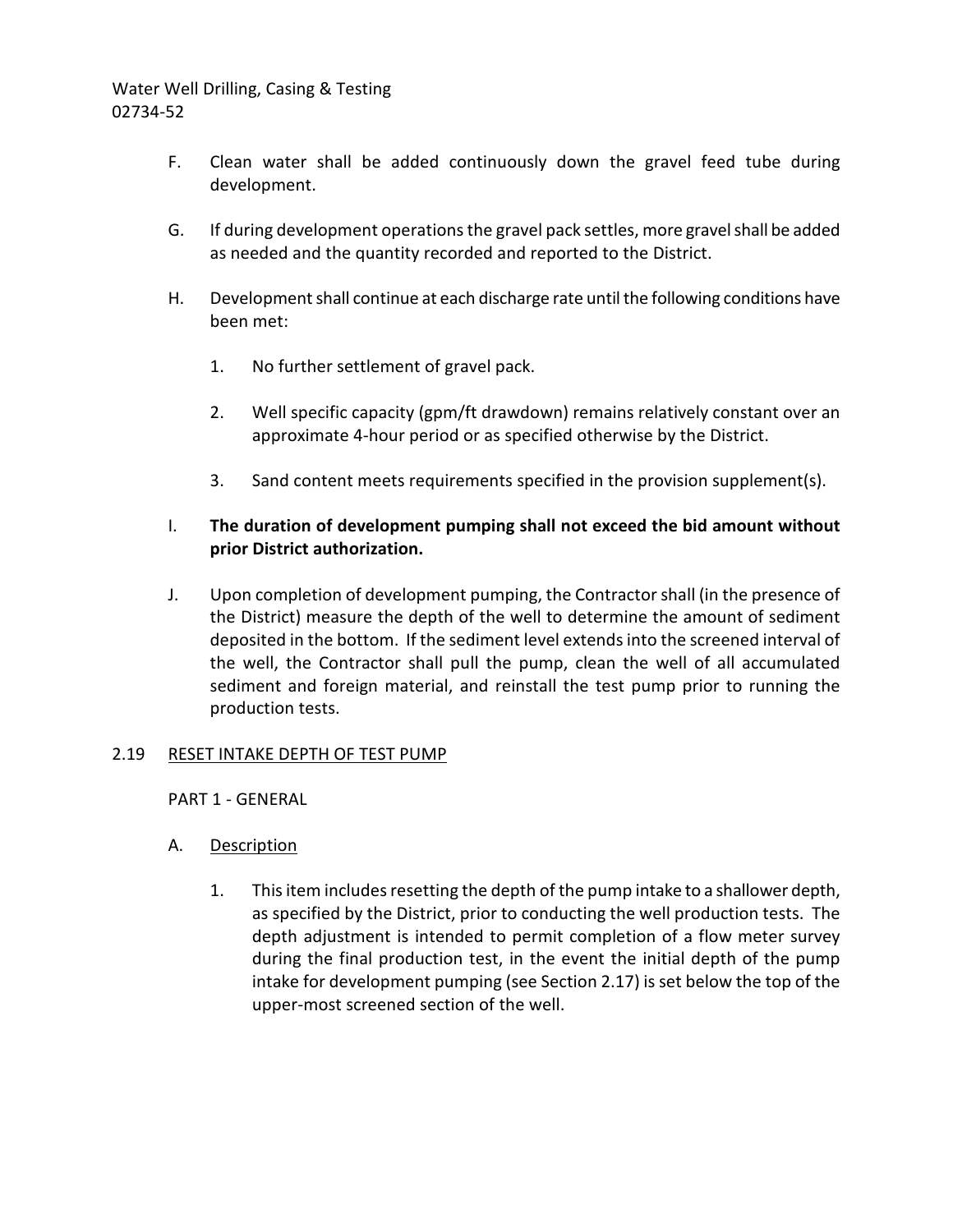**2. The lump sum price bid for this work item shall include all costs, not included in the bid item for Section 2.17, associated with re-mobilizing the equipment and crew required to complete the work and the time required to remove, reinstall and re-connect the above-ground pumping equipment and appurtenances.** 

**The time required to remove pump column to the final depth specified shall be considered part of the lump sum price bid for and paid by the bid item for Section 2.17, MOBILIZATION AND DEMOBILIZATION OF TEST PUMP AND APPURTENANCES**.

B. Submittals

Daily log or other documentation summarizing the number of feet of pump column removed and the adjusted final intake depth of the test pump.

## C. Measurement and Payment

Payment for re-setting the depth of the pump intake will be made at the lump sum price bid to re-mobilize the equipment and crew required to remove and reinstall the above ground pumping equipment (see Bidding Sheets). The time required to remove pump column to the shallower depth specified by the District will be paid by the bid item for Section 2.17.

### PART 2 - MATERIALS

The Contractor shall provide all equipment and materials required to reset the pump intake and temporary access tube for a flow meter survey (see Section 2.17) to a shallower depth specified by the District.

PART 3 – EXECUTION (Not Used)

### 2.20 PRODUCTION TESTS

PART 1 - GENERAL

A. Description

This item includes a step-drawdown test and long-term, continuous, constant-rate discharge test (aquifer test).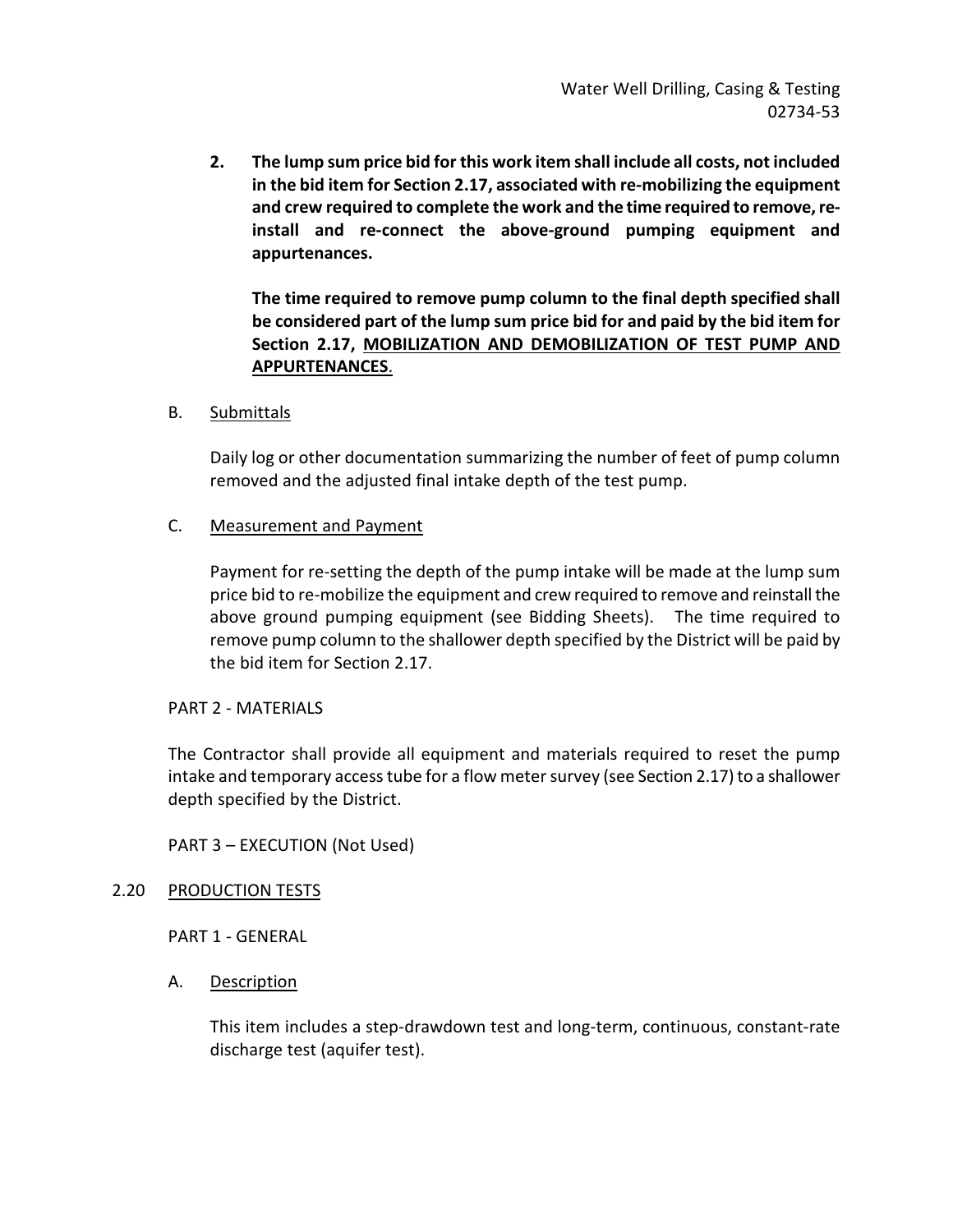> The step-drawdown test shall include pumping the well at stepped rates of discharge for specified periods. The long-term pumping test shall include pumping the well at a fixed rate of discharge for a specified period and monitoring well water level recovery after the pump is stopped. Specific requirements for each test are specified in the provision supplement(s).

B. Submittals

Daily test pumping records.

- C. Measurement and Payment
	- 1. Payment for testing will be made at the unit price per hour bid (see Bidding Sheets).
	- 2. The time required for test pumping will be recorded by the hour with one-half hour intervals as the smallest unit of recorded time. The time recorded for payment shall commence when the equipment installed in the well is placed in operation and shall end when a test is stopped at the direction of the District. Time required to run equipment into and out of the well shall be included in and paid for as described in Sections 2.17 and 2.19, as applicable (see Bidding Sheets).
	- 3. No payment will be made for delays resulting from: (a) equipment stuck in the borehole, (b) equipment breakdown, (c) arranging major drilling, pumping or testing apparatus, or (d) failure to conduct the operations in a diligent and workmanlike manner by which the desired results could ordinarily be expected.
	- 4. No payment will be made for tests aborted due to the malfunction of testing equipment or inability of the Contractor to maintain the well discharge, as specified by the District, within the limits described herein.
	- 5. No additional payment shall be made for gravel added to the annulus as the gravel pack settles.
	- 6. The costs of labor and equipment associated with providing assistance during the recovery period following a pumping test shall be included in the unit prices bid for test pumping (see Bidding Sheets).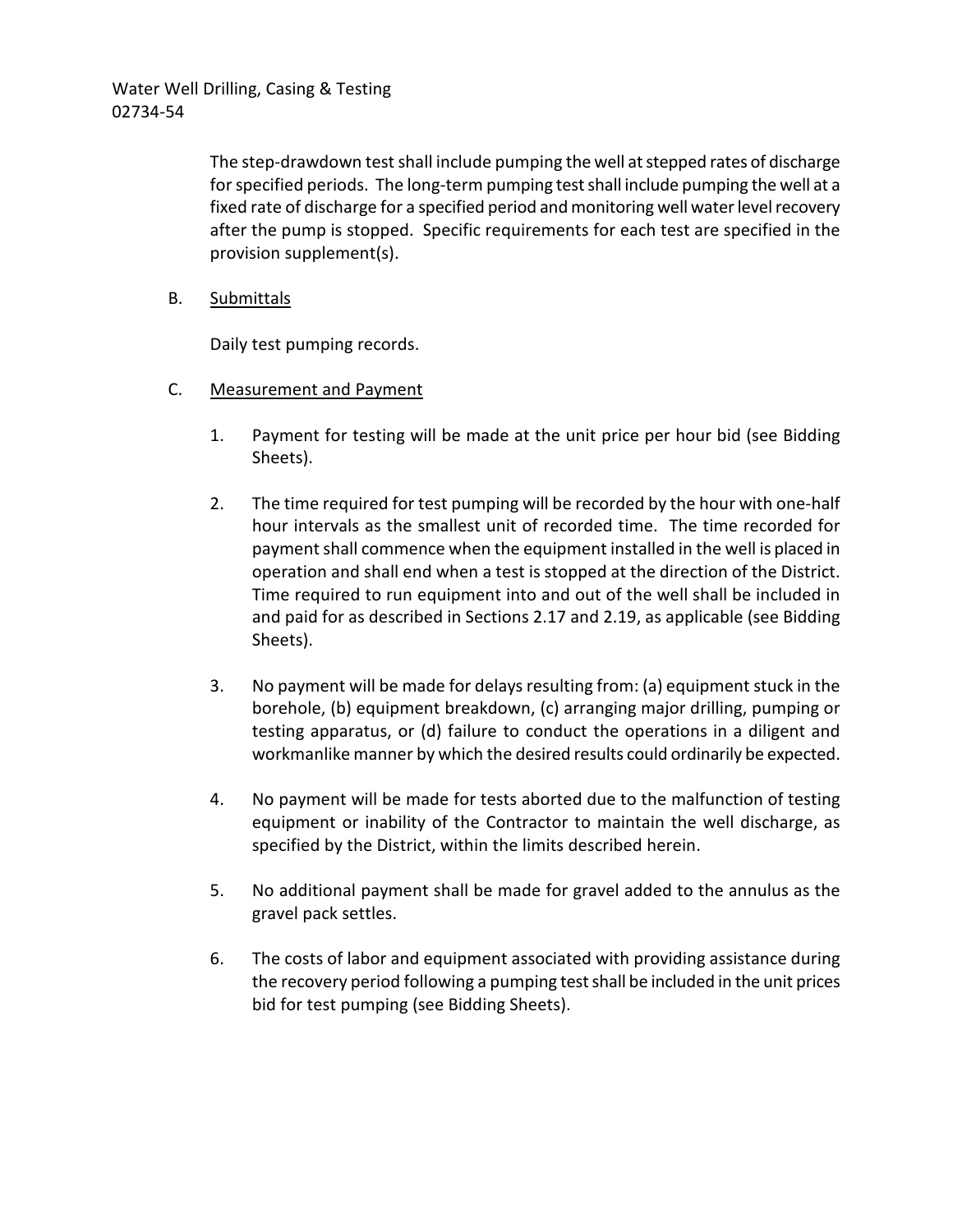#### PART 2 - MATERIALS

#### A. Test Pump and Discharge Line

For details, see Section 2.17, Mobilization and Demobilization of Test Pump and Appurtenances. The discharge line shall include taps not more than 20 feet from the well; one equipped with a standard water valve for collection of water samples, and the other for measuring sand content.

### B. Discharge Meter and Manometer

The discharge line shall include an in-line meter with six digit, straight reading totalizer, registering in units of 100 gallons with a rate of flow indicator dial which reads in gallons per minute, and is suitable for flow range specified for the test pump in the provision supplement(s). If requested by the District, the Contractor shall install and maintain also a manometer for measuring well discharge.

### C. Water Level Sounder and Air Line

The Contractor shall furnish an electrical depth gauge capable of indicating changes in the well water level to the nearest one-tenth foot and shall furnish and install an air line with direct reading gauge calibrated in feet. The Contractor shall provide whatever assistance may be required by the District for monitoring well water levels.

### PART 3 - EXECUTION

- A. General
	- 1. Within 48 hours after the completion of well development with a test pump, the Contractor shall commence well production tests**. Unless authorized otherwise by the District, there shall be a period of at least 24 hours of nonpumping conditions to stabilize the well static water level prior to the start of the step-drawdown test.** The Contractor shall schedule all tests sufficiently in advance so that the District can be on-site throughout the testing period.
	- 2. The Contractor shall provide qualified personnel on a 24-hour basis during both the step-drawdown and constant rate tests to assure proper operation of the pumping and testing equipment and assist the District when necessary.
	- 3. When production tests are complete, the Contractor shall remove the pump and clean the well of all accumulated sediment, foreign material and lubricating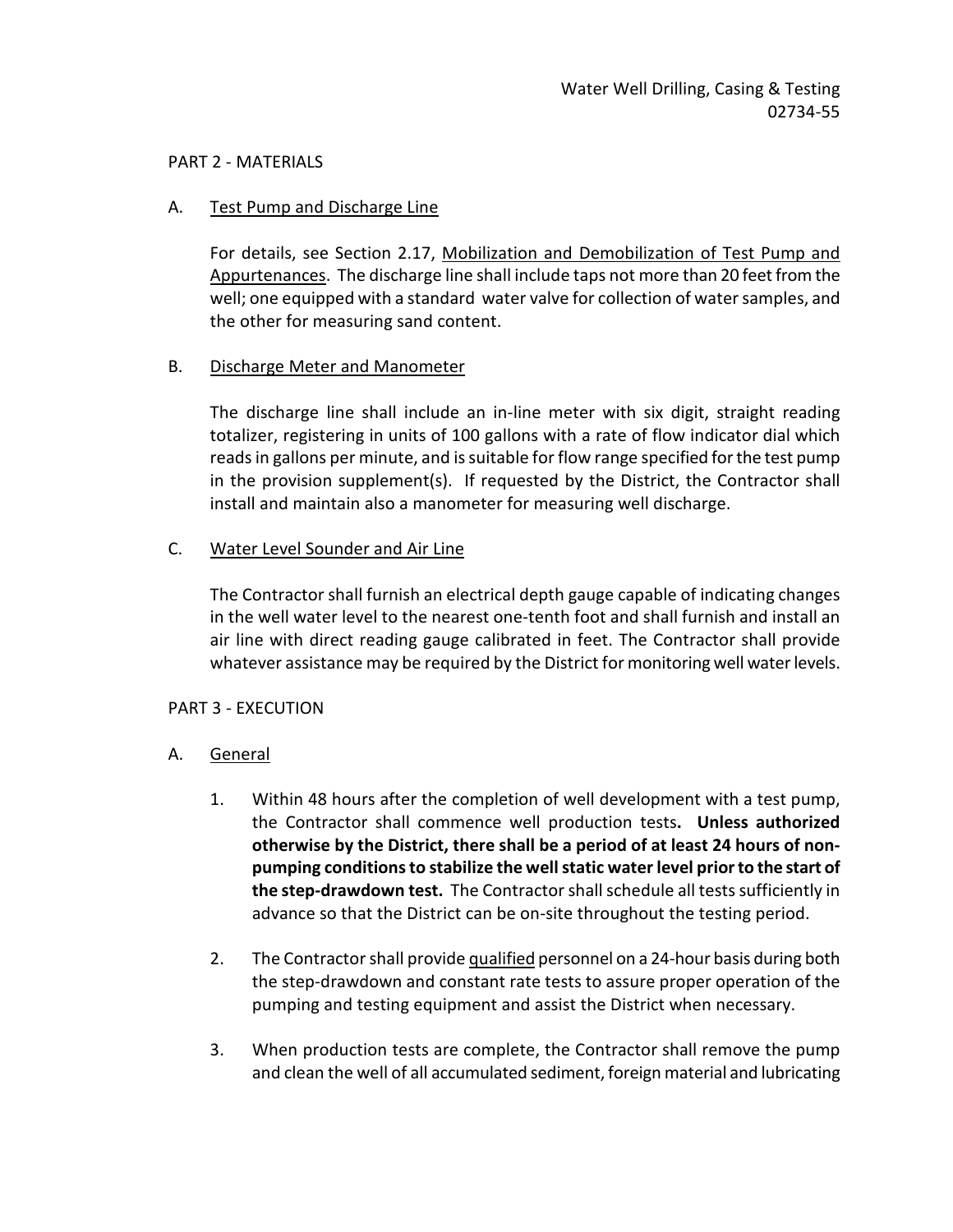> oil. The Contractor shall demonstrate the well has been properly cleaned by measuring the depth of the well in the presence of the District.

### B. Step-Drawdown Test

- 1. The well shall be tested at rates (steps) and for step durations specified in the provision supplement(s) subject to District analysis of the results of development pumping.
- 2. The Contractor shall run the pump and change the rate of discharge as requested by the District.
- 3. The rate of discharge shall be controlled by both a butterfly valve and engine throttle. The rate shall be controlled and maintained at the desired discharge for each step with an accuracy of at least plus or minus five percent (+/- 5%).
- 4. Prior to starting the test, the Contractor shall record the static water level in the well. During the test, the Contractor shall record the time, pumping level, drawdown, discharge rate, specific capacity and rate of sand production.
- 5. The rate of sand production shall be measured by the Contractor at 30-minute intervals using a centrifugal sand separating meter as specified in Section 2.17. The results shall be expressed in parts per million.

### C. Constant Rate Discharge Test

- 1. The continuous constant rate discharge test (aquifer test) shall commence not less than 12 hours and not more than 48 hours after completion of the stepdrawdown test. The well static water level shall be allowed to recover after the step-drawdown test to a level acceptable to the District, prior to starting the constant rate test.
- 2. The test shall include a period of continuous constant-rate pumping followed by a period of recovery after the pump is stopped. The pumping rate, duration of pumping and duration of recovery shall be as specified in the provision supplement(s) subject to District evaluation of the results of the stepdrawdown test.
- 4. During pumping, the Contractor shall record the pumping rate, pumping water level, drawdown and specific capacity at 15-minute intervals. The well static water level shall be recorded prior to starting the test.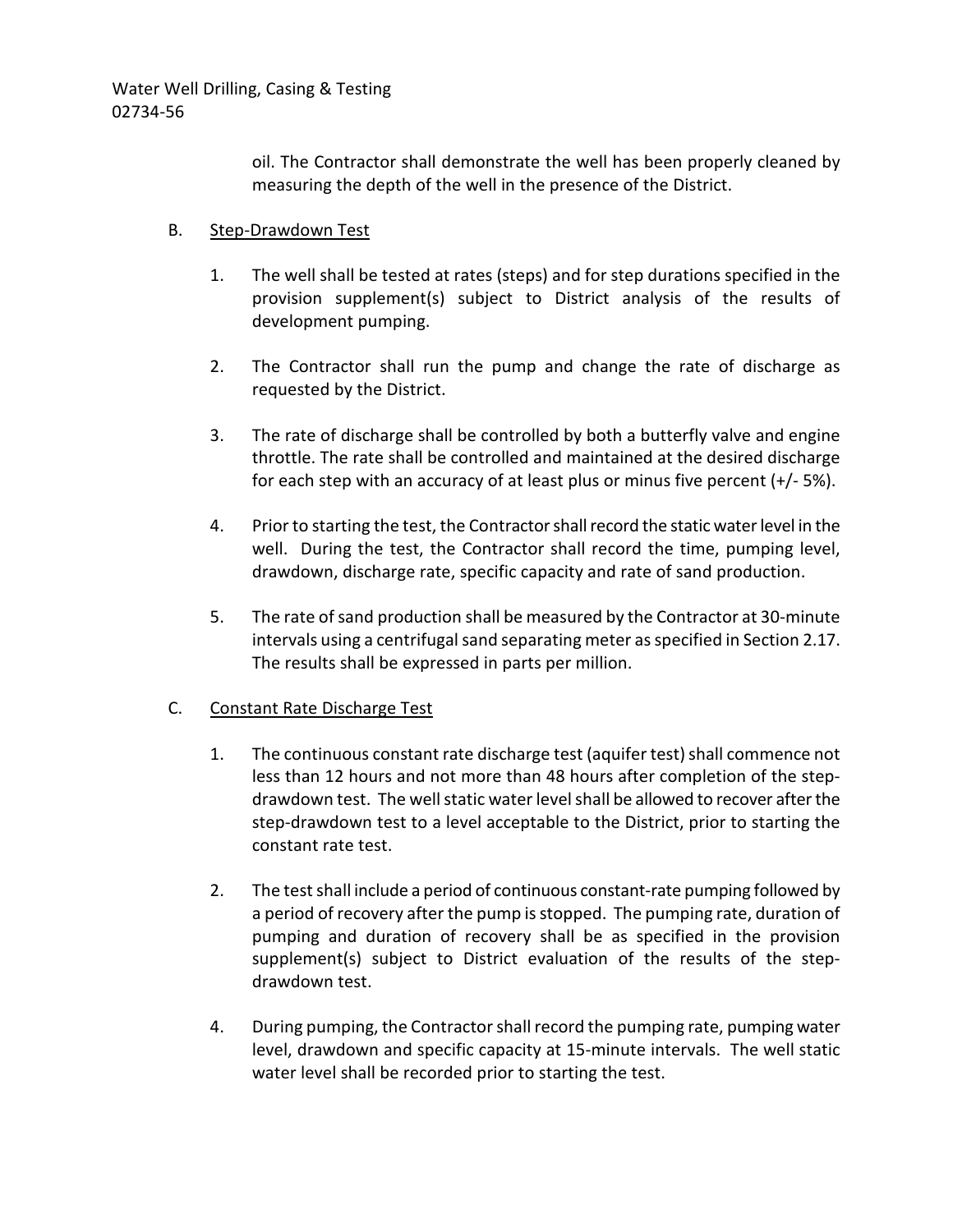- 5. Throughout the test, the Contractor shall ensure the pumping rate remains within plus or minus 5 percent (+/- 5%) of the pumping rate approved by the District.**When necessary, adjustments in the pumping rate shall be made using the in-line butterfly valve rather than engine throttle***.* Pumping equipment shall remain in the well undisturbed during the entire recovery test.
- 6. The District may elect to collect its own measurements during testing using either manual or automated measurement equipment. The Contractor shall assist the District, as requested, with equipment installation and measurements during both the pumping and recovery periods.
- 7. During pumping, final sand content testing shall be conducted by the Contractor as specified in the provision supplement(s).
- 8. During the pumping test, the Contractor shall assist the District in the collection of representative samples of discharge water, as requested by the District.
- 9. During the pumping portion of the test, the Contractor shall complete a Flow Meter (Spinner) Survey of water production versus depth as described in Section 2.21, if so specified in the provision supplement(s).
- 10. During the recovery portion of the test after the pump is stopped, the temporary test pump shall remain in the well, undisturbed, for the full recovery period specified in the provision supplement(s).

# D. Aborted Tests

- 1. Whenever continuous pumping at a uniform rate has been specified, failure of pumping operations for a period greater than one percent of the elapsed pumping time shall require suspension of the test until the water level in the pumped well has recovered to its original level. Recovery shall be considered "complete" after the well has been allowed to rest for a period at least equal to the elapsed pumping time of the aborted test, except that if any three successive water level measurements spaced at least 20 minutes apart show no further rise in the water level in the pumped well, the test may be resumed immediately. The District shall be the sole judge as to whether this latter condition exists. The Contractor will not be paid for any re-testing done if the specified time or recovery requirements of the District for the aborted test are not first met. These tests are invalid and will not be construed as a test.
- 2. No payment will be made to the Contractor for pumping tests interrupted by the malfunction or failure of pumping equipment or failure to maintain the rate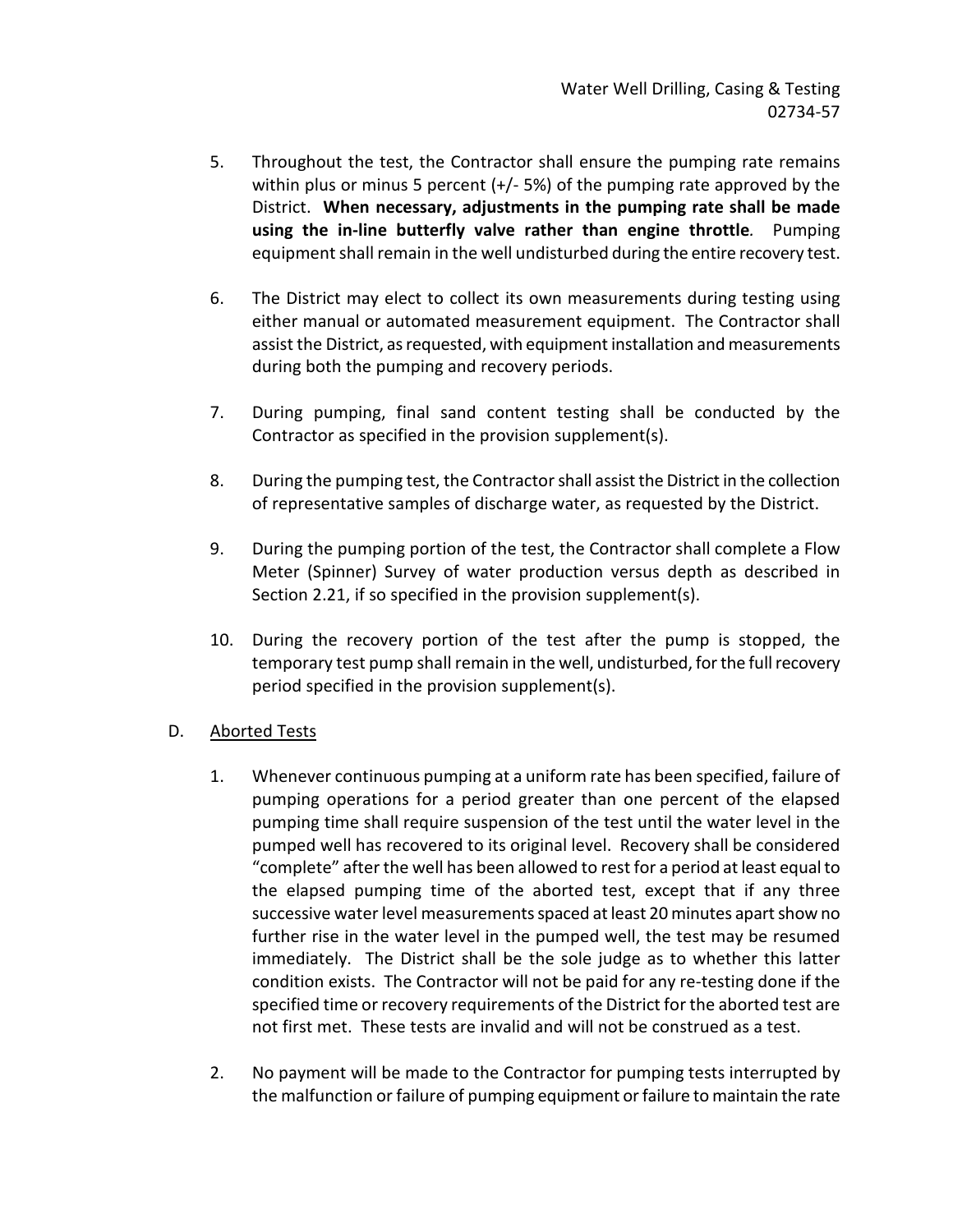of pumping within the prescribed limits (as defined by the District). If a test is interrupted, the well water level will be allowed to fully recover, after which the test will be restarted.

## E. Discharge Water

Discharge water shall be conveyed from the pump to the point of discharge described in the Special Conditions. The Contractor shall ensure that no damage by flooding or erosion is caused to the chosen drainage structure or water disposal site.

## F. Records

The Contractor shall keep accurate records of all pumping tests and furnish copies of all records to the District upon completion of the tests. The records shall be available also to the District for inspection at any time during a test. For each test, the records shall include physical data describing the construction features such as, but not limited to: well depth and diameter, complete screen description, length and setting, a description of the measuring point and its measured height above land surface and/or mean sea level, the methods used in measuring water levels and pumping rates.

The Contractor shall also keep records on the type of pumping equipment used including engines, drive components, bowls, lines, and shafts. The Contractor will keep records of operation of equipment during the test including engine rpm and horsepower, fuel, use, and other essential information that will be useful in designing a pump system.

### 2.21 FLOW METER SURVEY

PART 1 - GENERAL

A. Description

This item includes a downhole flow meter (spinner) survey, to be conducted at the option of the District, by a firm retained by the Contractor and approved by the District. The survey shall be completed during the latter part of the pumping portion of the constant rate pumping test.

- B. Submittals
	- 1. Within ten (10) days of Notice of Award, the Contractor shall submit the name and qualifications of the firm retained to conduct the flow meter survey.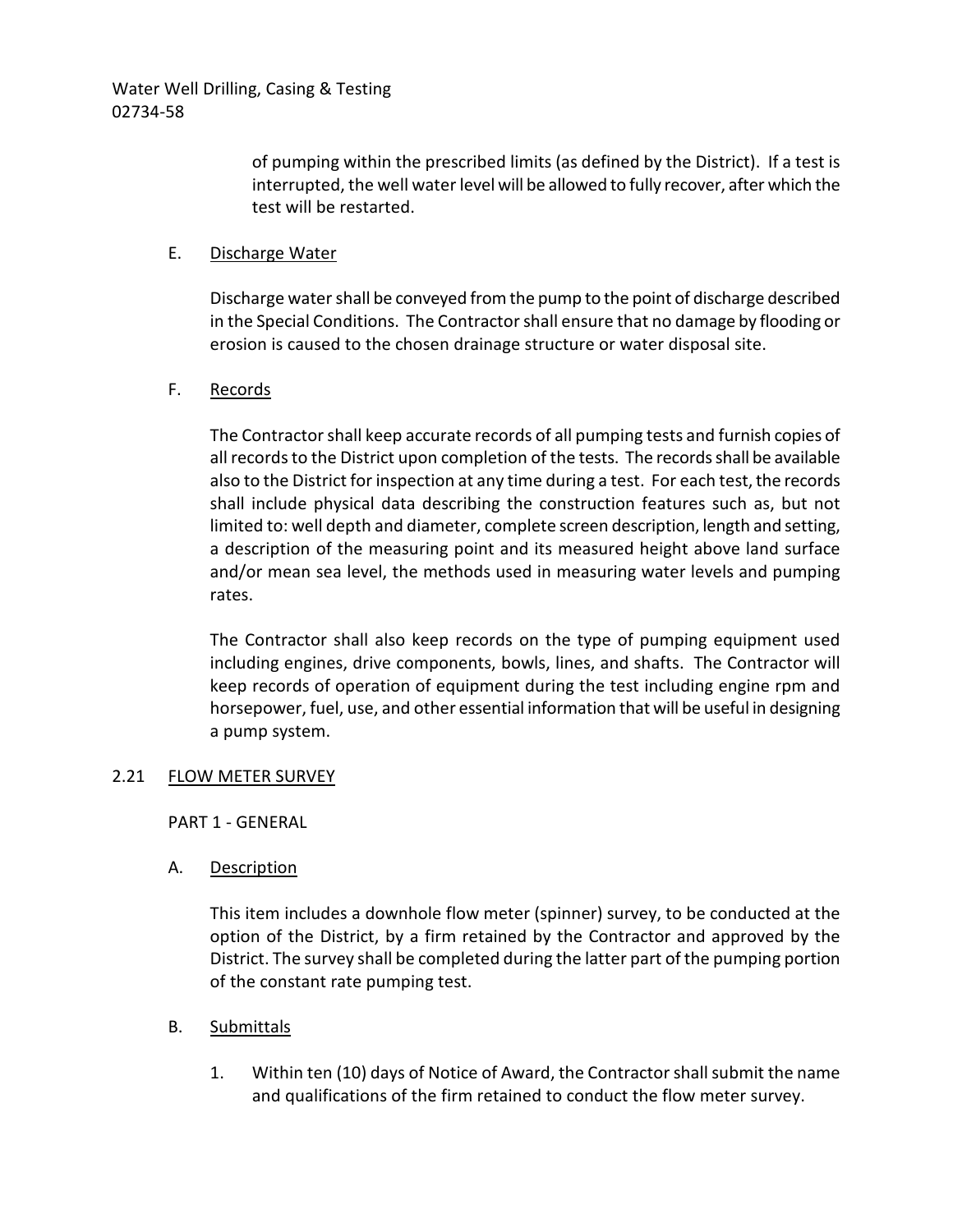- 2. Immediately upon completion of the flow meter survey, the Contractor shall provide the District with five (5) field copies of the survey results.
- 3. Within one week of survey completion, the Contractor shall provide the District with ten (10) final copies of the survey results, one mylar copy, and a compact disk or 3.5-inch floppy disk containing digital files of survey results in Districtapproved formats.

# C. Measurement and Payment

- 1. Payment for the flow meter survey will be based on the lump sum price bid (see Bidding Sheets). Payment shall include full compensation for installing and removing all equipment and tools, operating survey equipment, field and final copies of survey results, and providing whatever assistance may be required of the Contractor to accomplish the survey.
- 2. There will be no additional payment for rig time and idle time while waiting for the survey firm to arrive, during setup and removal of survey equipment, or while the survey is in progress.

# PART 2 - MATERIALS

Equipment provided for the flow meter survey shall be capable of completing both stationary and dynamic measurements. The downhole meter used shall be of a diameter compatible with the temporary access tube installed for the survey.

# PART 3 - EXECUTION

- A. Prior to commencing the constant-rate discharge test, the District and Contractor shall set a start time for the flow meter survey.
- B. Downhole equipment required to complete the flow meter survey shall be installed inside the well casing through a temporary access tube. The Contractor shall provide whatever assistance or measures are necessary to install and remove the testing equipment and help complete the survey.
- C. The flow meter survey shall be run at the rate of discharge selected for the constant rate discharge test. Unless agreed otherwise by the District prior to installation of survey equipment, the flow meter survey completed will include both stationary (stop counts) and dynamic tests.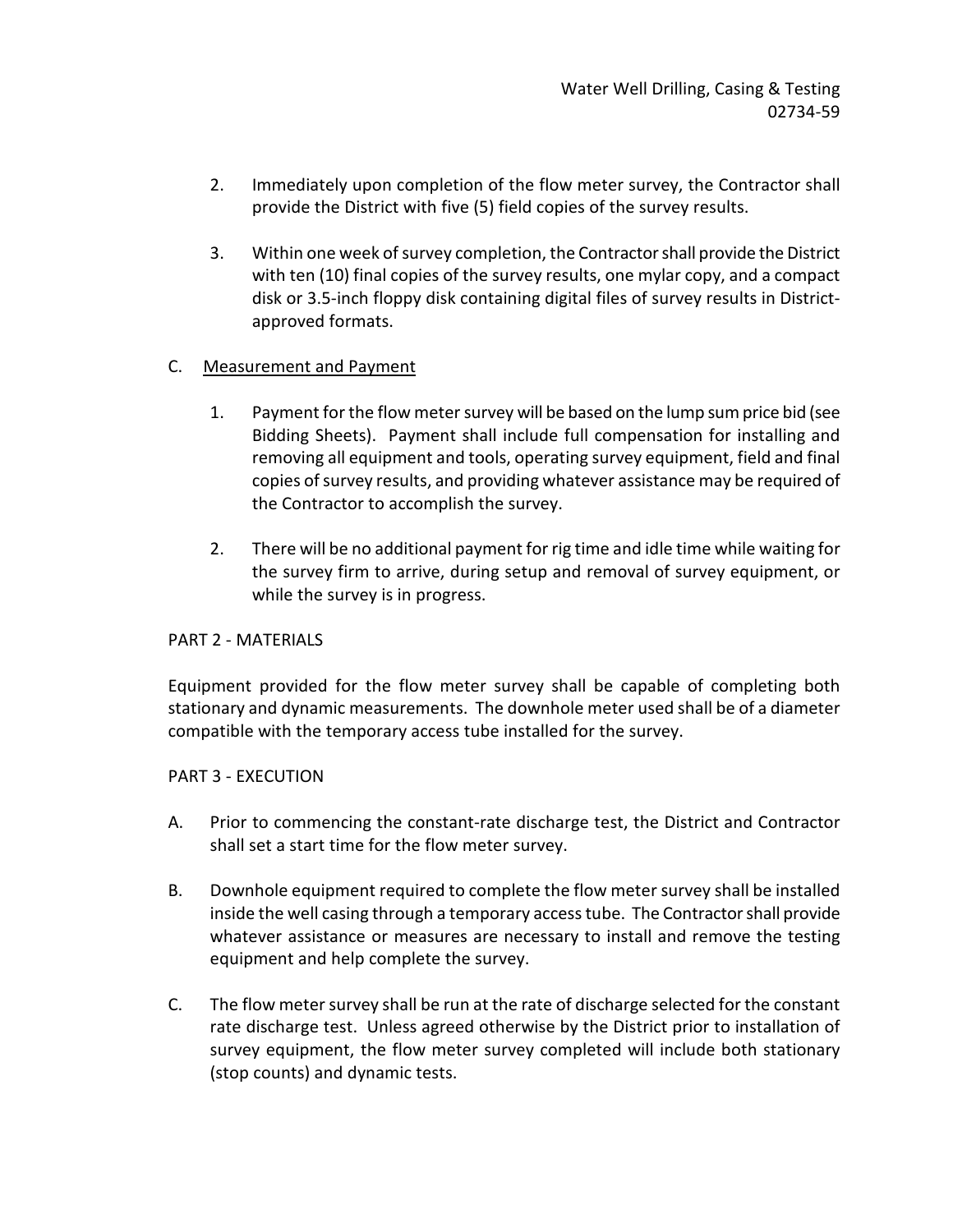Stationary tests shall consist of two-minute readings made at 10-foot increments, unless otherwise requested by the District. Dynamic tests shall be conducted at a rate of 1-foot per second, unless otherwise requested by the District. The record for each test shall indicate either meter speed or percentage of total meter speed with depth.

- D. The meter used for the survey shall be calibrated in the uppermost and lowermost blank sections of the well casing.
- D. Survey results shall become the property of the District at the time the survey is completed. The survey shall be run in the presence of the District.

# 2.22 COLOR VIDEO CAMERA SURVEY

PART 1 - GENERAL

A. Description

This item includes completion of a downhole color video camera survey over the full depth of the well. The survey shall be conducted (1) after all sediment accumulating in the well from test pumping has been removed, (2) after fresh water has been introduced from the surface to clarify water standing in the well, and (3) before final disinfection of the well. Video survey results will serve as a final inspection document for the well. The survey shall be conducted by a firm retained by the Contractor and approved by the District.

### B. Submittals

- 1. Within ten (10) days of Notice of Award, the Contractor shall submit the name and qualifications of the firm retained to perform the camera survey.
- 2. Survey results shall be provided to the District in the formats and time period specified in the provision supplement(s).

### C. Measurement and Payment

- 1. Payment for the video survey shall be at the lump sum price bid (see Bidding Sheets).
- 2. There will be no additional payment for rig time or idle time while the survey is being run.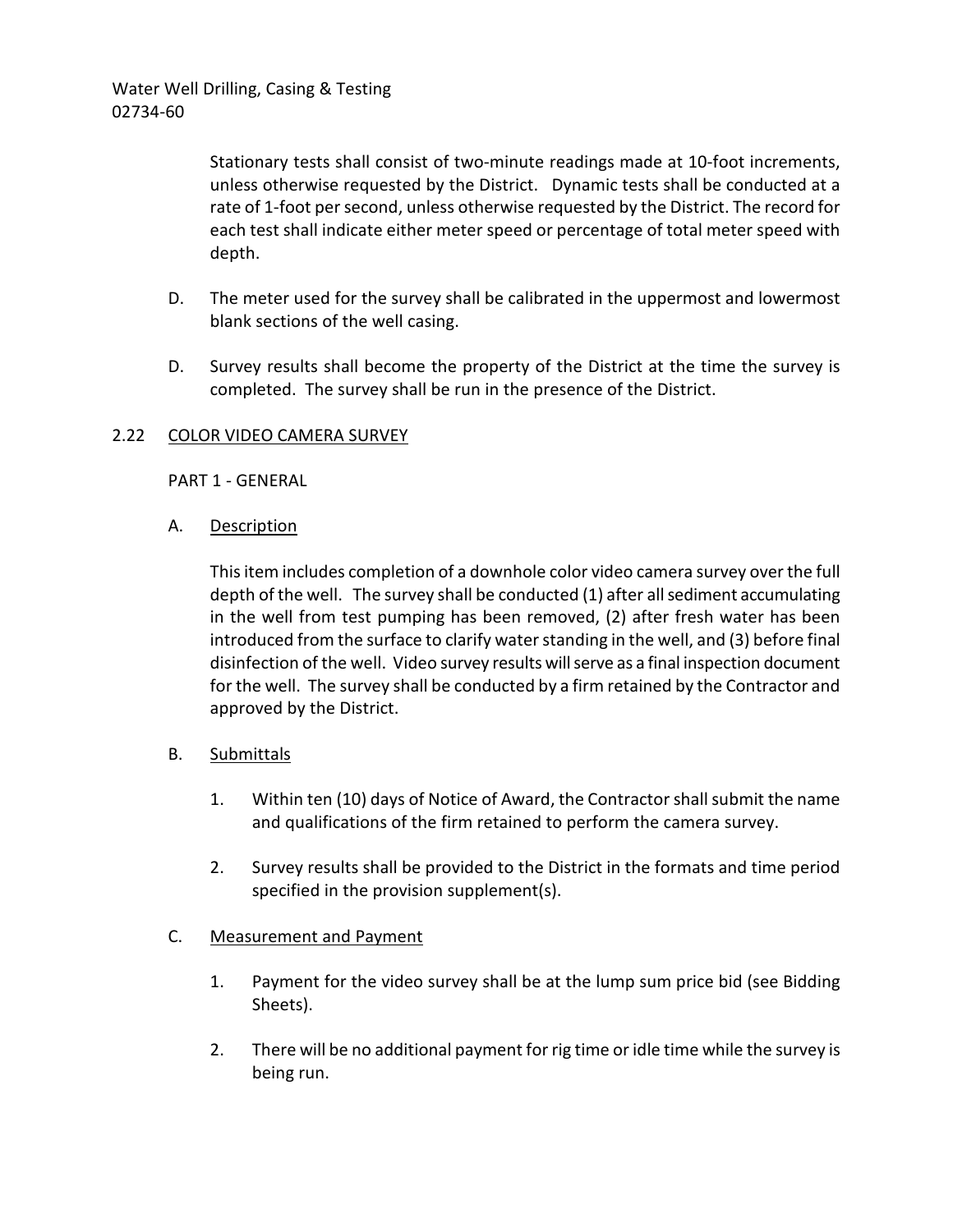#### PART 2 - MATERIALS

#### A. Camera

The camera used for the survey shall be equipped with vertical- and side-view cameras and with centralizers. The equipment used to complete the video survey shall produce a tape with an automatic depth indication (to the nearest 0.1 feet).

### B. Recordings

The Contractor shall provide the District with recordings of the survey results as specified in the provision supplement(s).

### PART 3 - EXECUTION

### A. **The video survey shall be conducted before final disinfection of the well.**

- B. Prior to conducting the survey, the test pump shall be pulled, the well bailed clean of lubricating oil, sediment and debris, and allowed to remain idle for at least 24 hours.
- C. Prior to conducting the survey, the Contractor shall introduce clear water into the well for a sufficient period and at sufficient quantity to produce clear viewing conditions during the survey to the satisfaction of the District. Should the survey fail to produce a clear picture of the internal casing conditions, additional clear water shall be introduced and additional surveys conducted until a clear video is obtained to the satisfaction of the District. All such remedial work and re-surveys shall be conducted at the Contractor's expense.
- D. The Contractor shall provide whatever assistance may be required to accomplish the camera survey and shall take whatever steps are necessary to ensure the well water clarity is adequate to produce acceptably clear video images of internal casing conditions.
- E. The survey shall become the property of the District at the time the survey is completed.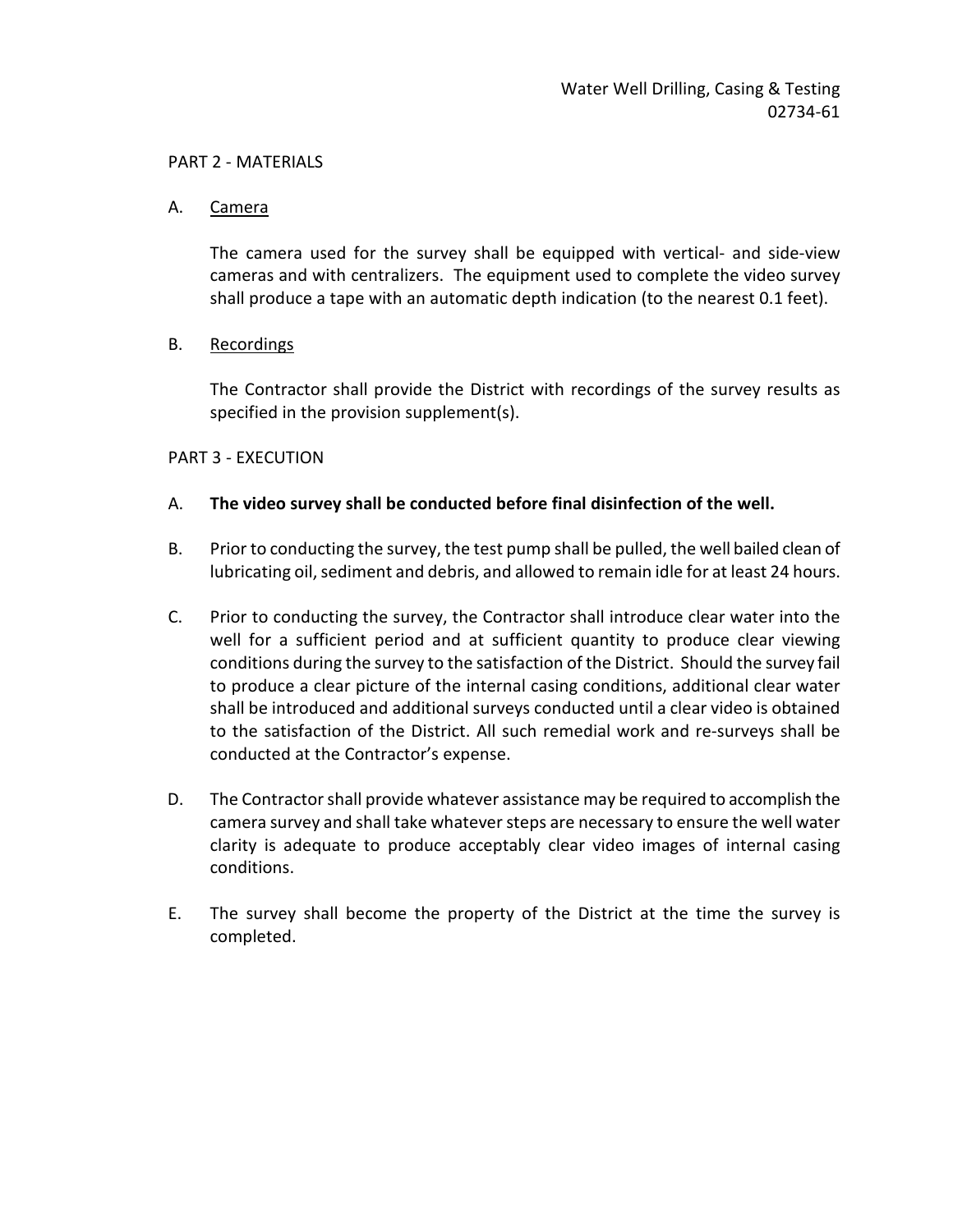### 2.23 ALIGNMENT/DEVIATION TESTS

PART 1 - GENERAL

#### A. Description

The Contractor shall conduct alignment/deviation tests, using a gyroscopic tool, to determine the plumbness and straightness of the well casing. For bidding purposes, the casing interval to be tested is specified in the provision supplement(s).

Alignment tests may be performed any time after the downhole color video survey has been completed.

### B. Submittals

- 1. Within ten (10) days of Notice of Award, the Contractor shall submit to the District the name and qualifications of the firm proposed for completing the alignment/deviation tests.
- 2. Report of deviation and directional survey measurements and interpretation of well plumbness and alignment.

### C. Measurement and Payment

Payment for the alignment tests shall be at the lump sum price bid (see Bidding Sheets).

#### PART 2 - MATERIALS

#### A. Gyroscopic Tool

The deviation and direction survey shall be performed with a gyroscopic-type tool or a similar type tool as approved by the District.

#### PART 3 - EXECUTION

- A. Alignment/deviation testing shall be conducted in the presence of the District.
- B. Alignment criteria are specified in the provision supplement(s).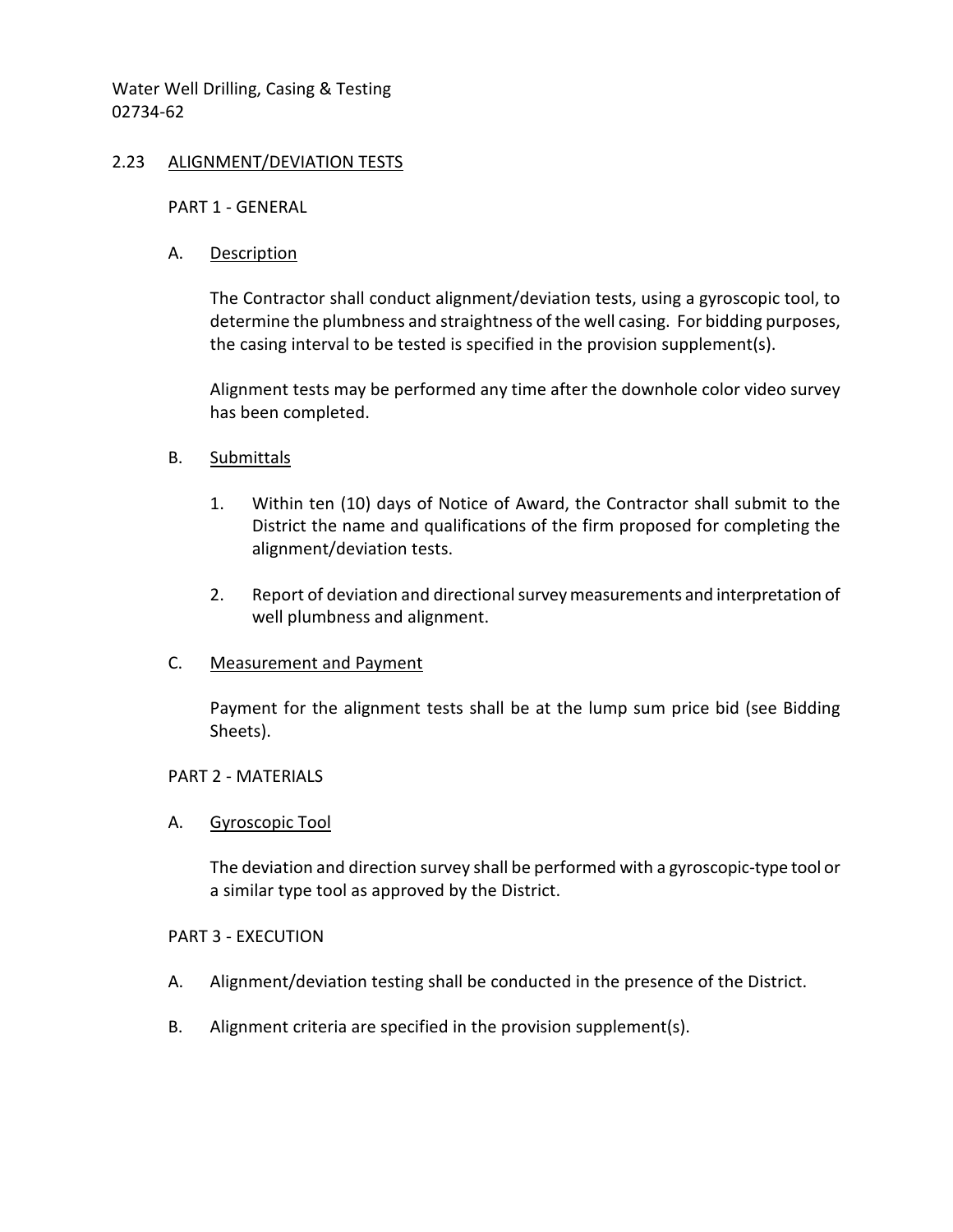### 2.24 WELL DISINFECTION AND CAPPING

#### PART 1 - GENERAL

### A. Description

This item includes disinfection of the well and temporary well capping. Well disinfection shall be completed after the downhole color video camera survey is conducted. The quantity of disinfectant used shall be sufficient to produce a chlorine residual specified in the provision supplement(s). Upon completion of disinfection, the well shall be temporarily capped with a steel plate.

### B. Submittals

- 1. Daily activity log.
- 2. Record of methods and concentration of chlorine used to disinfect the well.

### C. Measurement and Payment

Payment for well disinfection shall be made at the lump sum price bid (see Bidding Sheets). Payment shall include all time and materials to disinfect and temporarily cap the well.

### PART 2 - MATERIALS

- A. Chlorine approved by State or local agencies shall be used to disinfect the well. Materials used shall be recently purchased and delivered on site in original closed containers with original labeling indicating the percentage of available chlorine. Dry granule 65% HTH calcium hypochlorite  $[Ca(C10)_2]$  is considered an acceptable disinfectant. A dosage estimate is specified in the provision supplement(s). Chlorine compounds in dry form shall not be stored for more than one year. During storage, disinfectants shall not be exposed to the atmosphere or to direct sunlight.
- B. Liquid sodium hypochlorite (NaClO) may be used instead of dry calcium hypochlorite.

### PART 3 - EXECUTION

A. The disinfecting agent shall be applied uniformly throughout the entire water depth of the well.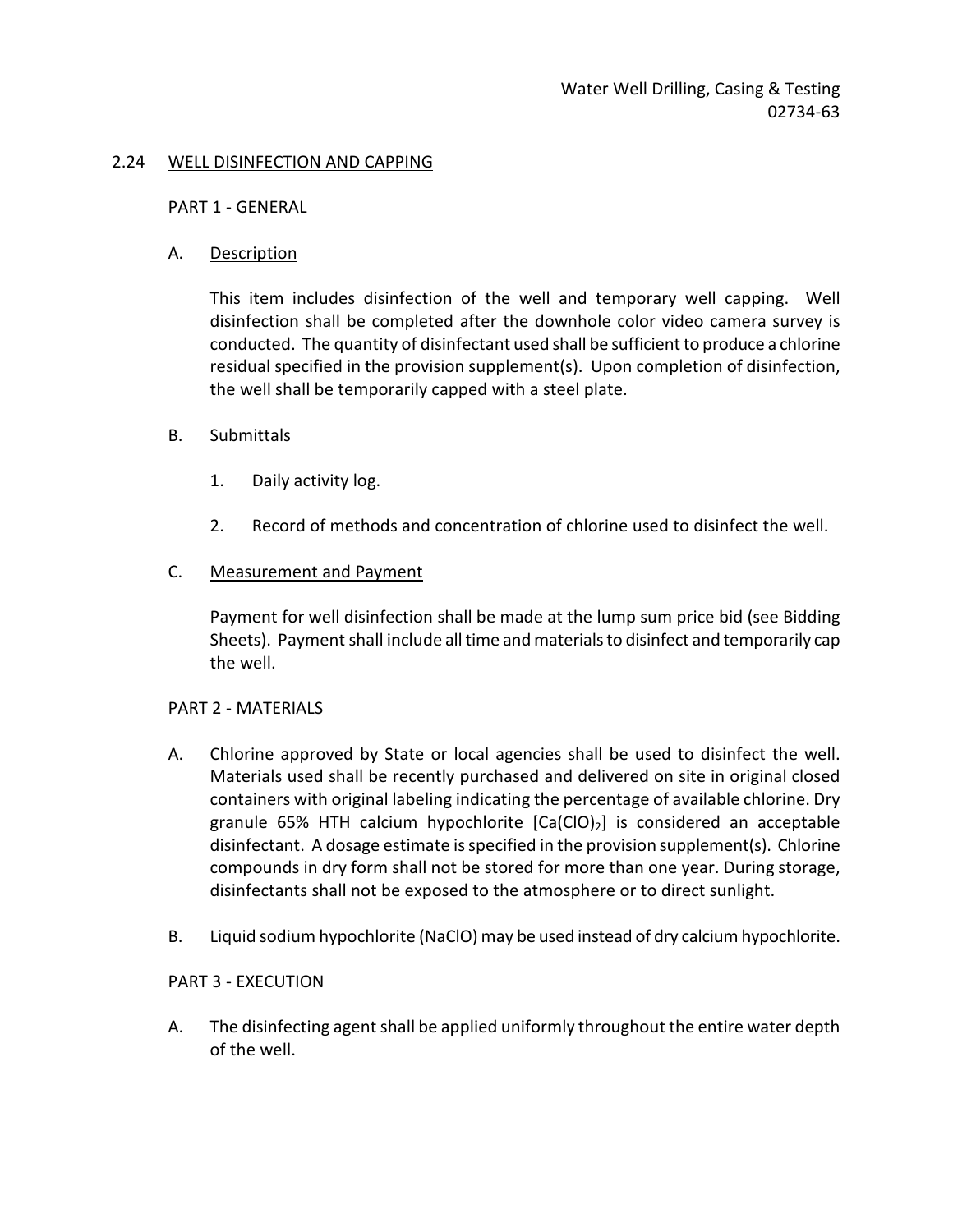- B. Unless otherwise approved by the District, a doubly capped, perforated pipe container filled with the granular chlorine compound shall be moved up and down the entire water filled casing and screen section for a minimum of two (2) hours.
- C. After an initial two (2) hour contact period, the dispersion of the disinfectant shall be assisted (if requested by the District) by pouring into the well a volume of water equal to the volume of water contained in the well.
- D. All accessible portions of the well above the water level shall be maintained in a damp condition with water containing the required concentration of disinfectant for a period of not less than 20 minutes.
- E. The disinfecting agent shall be left in the well for a period of at least 12 hours.
- F. Upon completion of disinfection, the upper portion of well casing above the water level shall be washed clean of granular chlorine or chlorine solution.
- G. Upon completion of disinfection, the well shall be capped with a welded steel plate. The cap shall completely cover the opening to the pump house casing and be sufficiently welded to prevent entry into the well casing by unauthorized personnel.

# 2.25 STANDBY TIME

PART 1 – GENERAL

A. Description

During the progress of well construction, it may be necessary for the District to perform work that will require the drilling crew and equipment to stand idle. In such event, the District will request in writing the Contractor cease operations and will state the anticipated extent or duration of the idle period. The Contractor shall promptly cease operations.

### B. Submittals

- 1. Daily log summarizing idle resources (description, basis of claim and hours).
- 2. Written claim for standby time.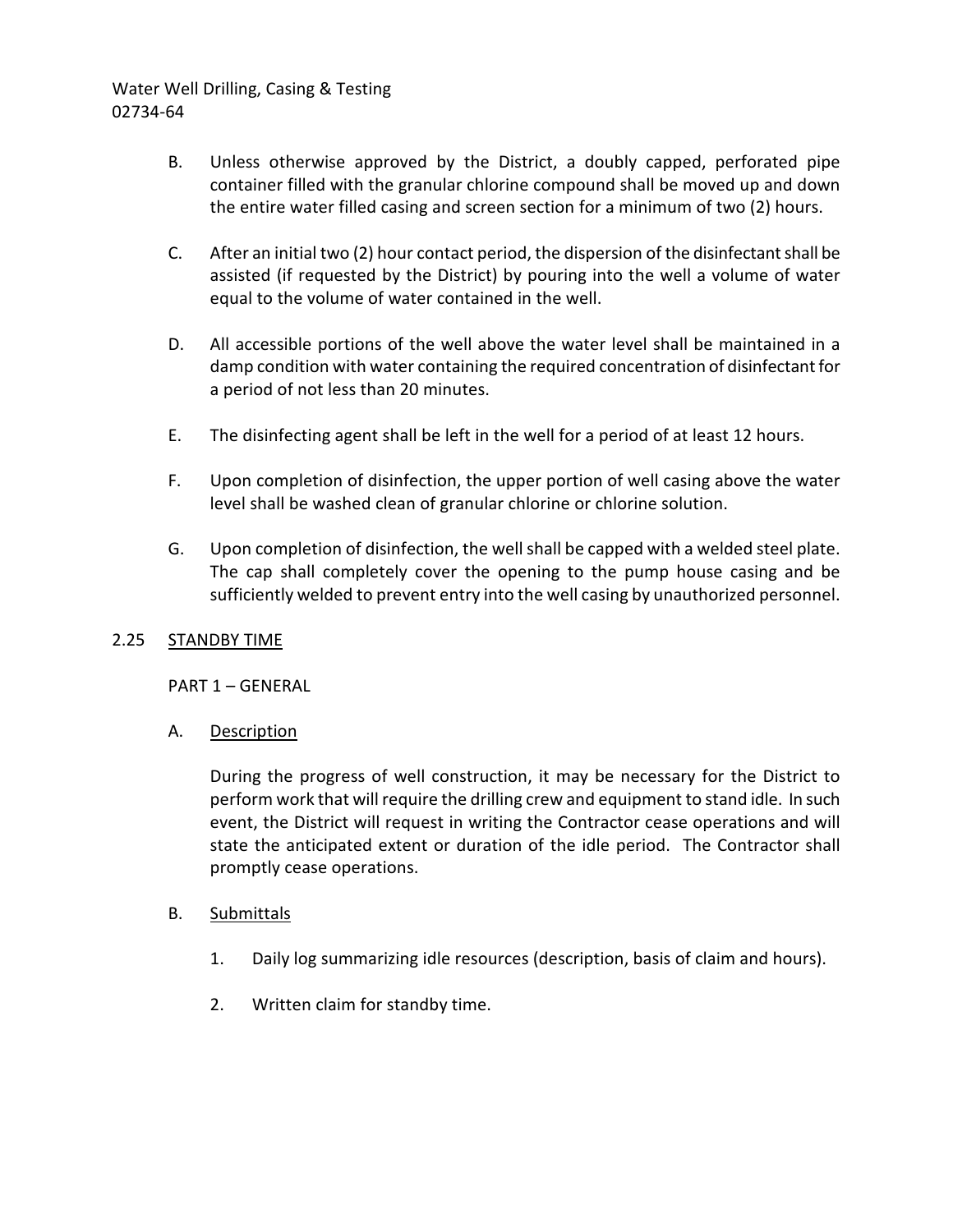## C. Measurement and Payment

- 1. Payment for standby time shall be based upon the hourly rate bid and the number of hours approved by the District.
- 2. As indicated in various sections of this detailed provision and in the provision supplement(s), idle periods associated with specific work items are known to be required and shall be incorporated in the unit prices bid for these items. Idle time incurred during these periods shall not be the basis for a claim of standby time.
- 3. Idle time in excess of the maximum period specified for a particular work item, shall accrue if specified Contractor obligations have been met and the District exceeds the specified time period through no fault of the Contractor. Payment for this idle time shall be at the unit price bid for standby time.

PART 2 - MATERIAL (not used)

PART 3 - EXECUTION (not used)

### 2.26 DESTRUCTION OF NEW WELL

PART 1 - GENERAL

A. Description

This item includes destruction of the borehole or casing for the new well. Destruction may be initiated due to actions of the Contractor or at the request of the District.

- B. Submittals
	- 1. Daily activity log.
	- 2. Final schedule of destruction.

### C. Measurement and Payment

1. Payment for destruction at the request of the District shall be at the unit price per foot bid (see Bidding Sheets).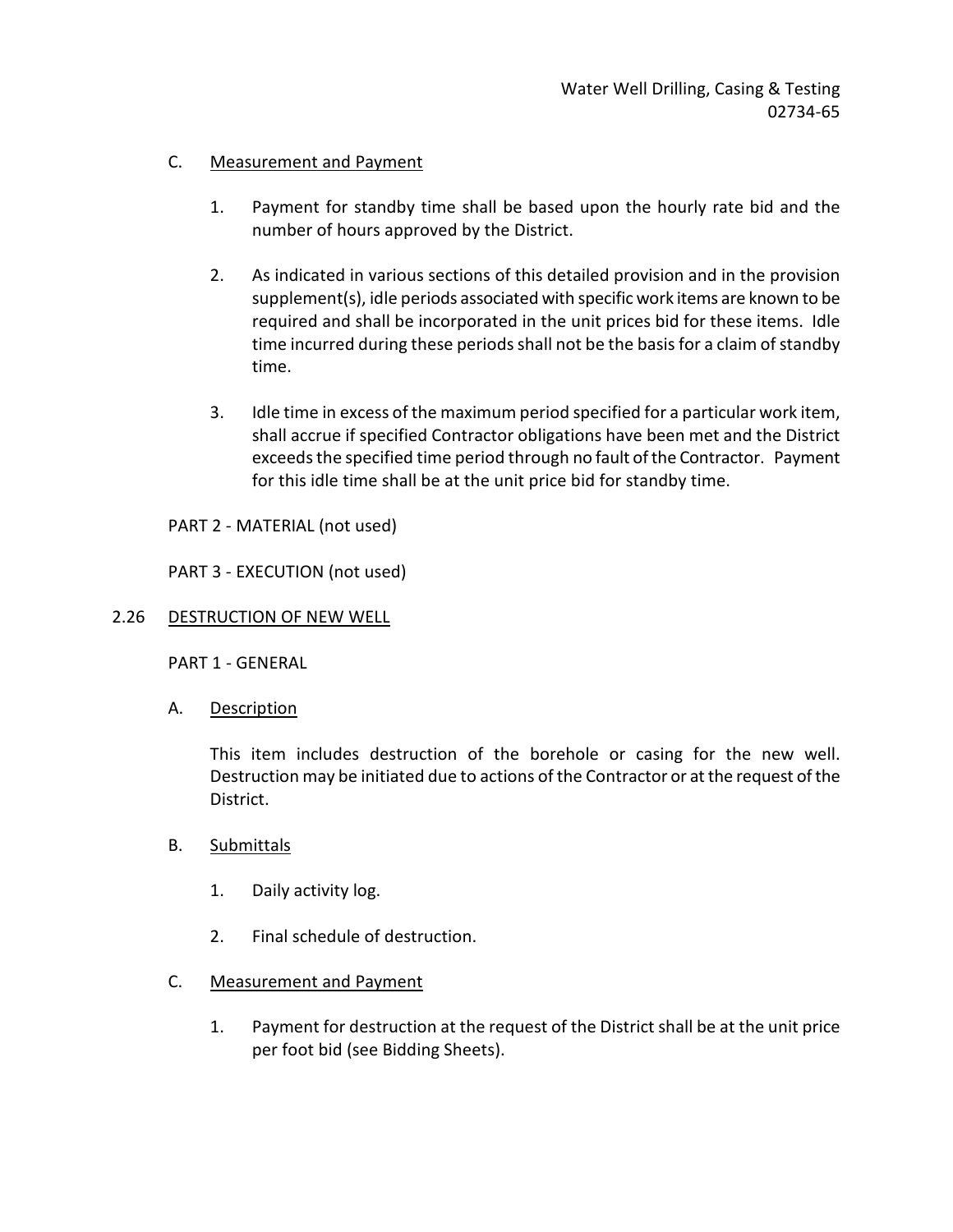> 2. No payment will be made for destruction required due to actions of the Contractor.

### PART 2 - MATERIALS

### A. Sealing Materials

Acceptable impervious sealing materials that may be employed in the destruction of the borehole or well include neat cement or sand-cement grout.

- 1. A neat cement mixture shall be composed of one 94-pound sack of Portland cement and 5 to 6 gallons of clean water. Bentonite may be used to a total of 5 percent of the volume of cement to make the mix more fluid and reduce shrinkage.
- 2. Sand-cement grout shall be composed of not more than 188 pounds of sand and one 94-pound sack of Portland cement (2 parts sand to 1 part cement by weight) to about 7 gallons of clean water. This is equivalent to a 10.3 sack mix. Bentonite, to make the mixture more fluid and reduce shrinkage, may be used to a total of 5 percent of the volume of cement.
- 3. Quick setting cement, retardants to setting, hydrated lime and additives to make the mix more fluid may be used up to a total of 10 percent of the volume of the cement. Bentonite, to make the mix more fluid and reduce shrinkage, may be used to a total of 5 percent of the volume of cement.

### B. Filler Material

Suitable filler materials include clay, silt, sand, gravel, crushed stone and those described in the previous section. Material containing organic matter shall not be used.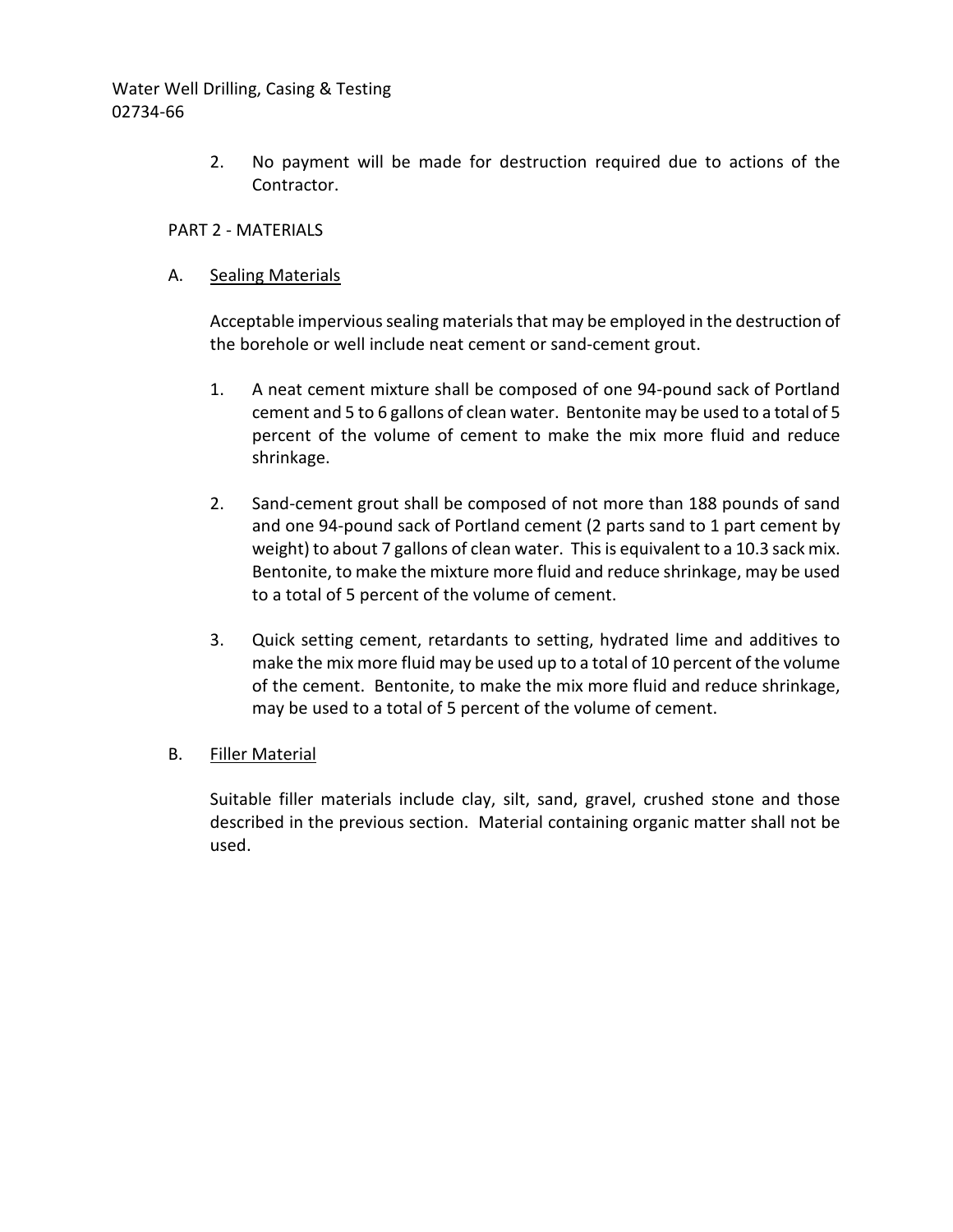#### PART 3 - EXECUTION

### A. Destruction Prior to Installation of Casing

- 1. Destruction Due to Actions of the Contractor. If destruction of the borehole is by reason of any actions of the Contractor, including but not limited to such causes as losing tools, damaging the well, misalignment, or any other cause attributed to careless or poor workmanship, the borehole shall be completely filled with bentonite, cement or other impervious earth materials in accordance with applicable State and County Standards. No payment will be made for drilling and filling the borehole so destroyed or for mobilization and demobilization of this procedure. The Contractor shall drill a new borehole as specified in the Plans within fifty (50) feet of the original location, or as specified by the District.
- 2. Destruction at Request of the District. If destruction of the drilled borehole is specifically requested by the District in writing, including but not limited such causes a total lack of potential aquifers, insufficient number of potential aquifers, or unacceptable quality, the borehole shall be filled completely with bentonite, cement, or other impervious materials in accordance with applicable State and County Standards. In this event, the Contractor will be paid for mobilization and demobilization at the site, as well as for the footage of drilling completed. The Contractor may then be requested to re-mobilize at a second site selected by the District. No payment for standby time will be made while awaiting a second site.

Destruction hereunder also shall include payment for destruction of any remaining or unused portion of the pilot borehole that is not being used for final well completion.

Payment for destruction of the borehole, if required and specifically requested by the District as set forth above, shall be made on a unit price per foot and shall be considered full compensation for all time, materials, and equipment required to complete the destruction (see Bidding Sheets).

### B. Destruction During or After Installation of Casing and/or Well Screen

Necessity to destroy the cased borehole shall be deemed caused by the actions of the Contractor or the Contractor's negligence. In the event the borehole is destroyed after installation of casing or screen, the Contractor shall at their discretion, pull or leave the installed casing sections in place. In either case, the borehole shall be